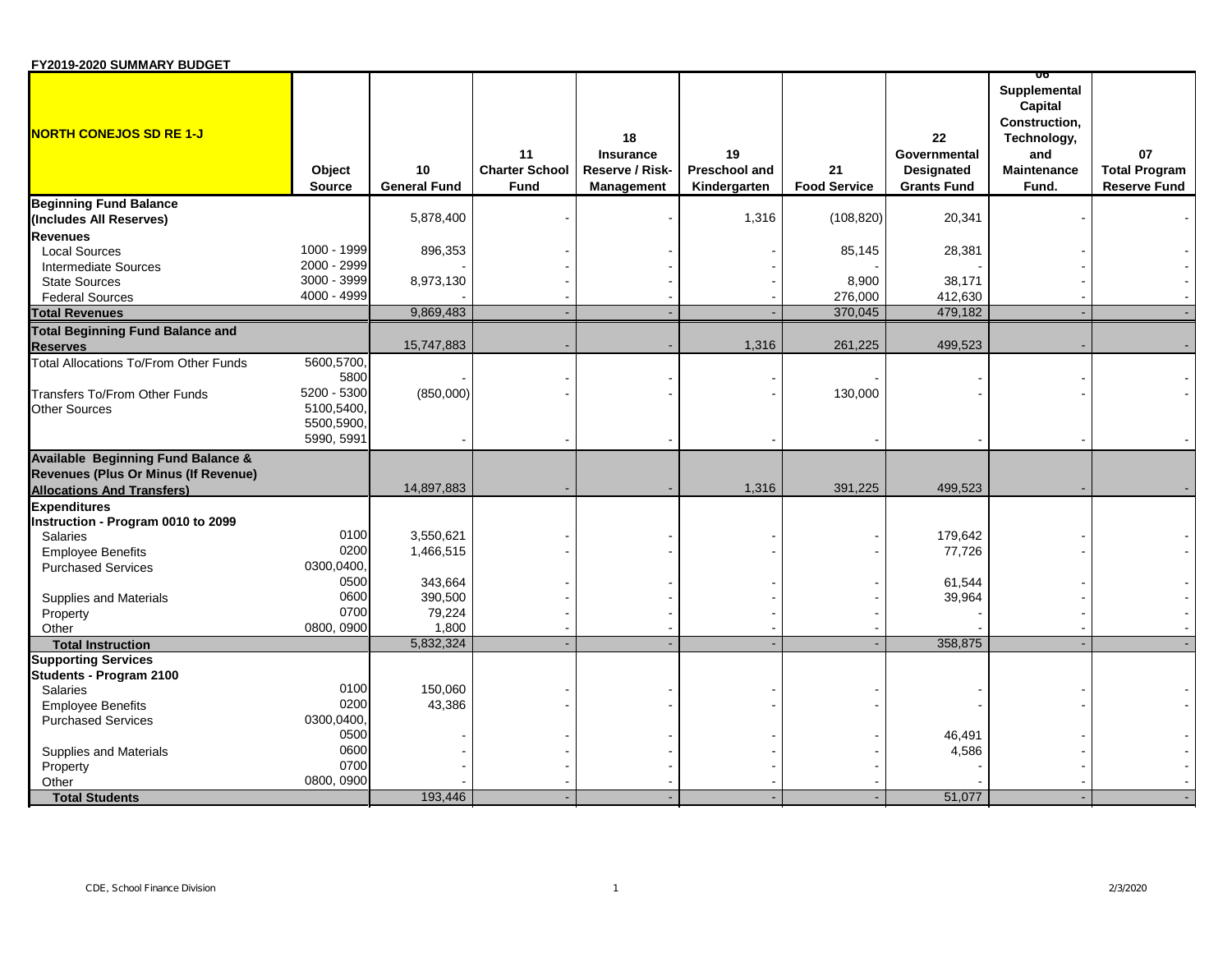| FY2019-2020 SUMMARY BUDGET                  |                         |                           |                                            |                                                                |                                     |                           |                                                        |                                                                                               |                                                   |
|---------------------------------------------|-------------------------|---------------------------|--------------------------------------------|----------------------------------------------------------------|-------------------------------------|---------------------------|--------------------------------------------------------|-----------------------------------------------------------------------------------------------|---------------------------------------------------|
| <b>NORTH CONEJOS SD RE 1-J</b>              | Object<br><b>Source</b> | 10<br><b>General Fund</b> | 11<br><b>Charter School</b><br><b>Fund</b> | 18<br><b>Insurance</b><br>Reserve / Risk-<br><b>Management</b> | 19<br>Preschool and<br>Kindergarten | 21<br><b>Food Service</b> | 22<br>Governmental<br>Designated<br><b>Grants Fund</b> | Supplemental<br>Capital<br>Construction,<br>Technology,<br>and<br><b>Maintenance</b><br>Fund. | 07<br><b>Total Program</b><br><b>Reserve Fund</b> |
| <b>Instructional Staff - Program 2200</b>   |                         |                           |                                            |                                                                |                                     |                           |                                                        |                                                                                               |                                                   |
| <b>Salaries</b>                             | 0100                    | 102,240                   |                                            |                                                                |                                     |                           |                                                        |                                                                                               |                                                   |
| <b>Employee Benefits</b>                    | 0200                    | 55,949                    |                                            |                                                                |                                     |                           |                                                        |                                                                                               |                                                   |
| <b>Purchased Services</b>                   | 0300,0400,              |                           |                                            |                                                                |                                     |                           |                                                        |                                                                                               |                                                   |
|                                             | 0500                    | 16,000                    |                                            |                                                                |                                     |                           | 52,171                                                 |                                                                                               |                                                   |
| Supplies and Materials                      | 0600                    | 29,500                    |                                            |                                                                |                                     |                           |                                                        |                                                                                               |                                                   |
| Property                                    | 0700                    | 2,000                     |                                            |                                                                |                                     |                           |                                                        |                                                                                               |                                                   |
| Other                                       | 0800, 0900              |                           |                                            |                                                                |                                     |                           |                                                        |                                                                                               |                                                   |
| <b>Total Instructional Staff</b>            |                         | 205,689                   |                                            |                                                                |                                     |                           | 52,171                                                 |                                                                                               |                                                   |
| General Administration - Program 2300,      |                         |                           |                                            |                                                                |                                     |                           |                                                        |                                                                                               |                                                   |
| including Program 2303 and 2304             |                         |                           |                                            |                                                                |                                     |                           |                                                        |                                                                                               |                                                   |
| <b>Salaries</b>                             | 0100                    | 283,578                   |                                            |                                                                |                                     |                           | 14,000                                                 |                                                                                               |                                                   |
| <b>Employee Benefits</b>                    | 0200                    | 81,009                    |                                            |                                                                |                                     |                           | 3,059                                                  |                                                                                               |                                                   |
| <b>Purchased Services</b>                   | 0300,0400,              |                           |                                            |                                                                |                                     |                           |                                                        |                                                                                               |                                                   |
|                                             | 0500                    | 325,988                   |                                            |                                                                |                                     |                           |                                                        |                                                                                               |                                                   |
| <b>Supplies and Materials</b>               | 0600                    | 17,500                    |                                            |                                                                |                                     |                           |                                                        |                                                                                               |                                                   |
| Property                                    | 0700                    | 2,500                     |                                            |                                                                |                                     |                           |                                                        |                                                                                               |                                                   |
| Other                                       | 0800, 0900              | 10,500                    |                                            |                                                                |                                     |                           |                                                        |                                                                                               |                                                   |
| <b>Total School Administration</b>          |                         | 721,075                   |                                            |                                                                |                                     |                           | 17,059                                                 | ÷.                                                                                            |                                                   |
| School Administration - Program 2400        |                         |                           |                                            |                                                                |                                     |                           |                                                        |                                                                                               |                                                   |
| <b>Salaries</b>                             | 0100                    | 431,124                   |                                            |                                                                |                                     |                           |                                                        |                                                                                               |                                                   |
| <b>Employee Benefits</b>                    | 0200                    | 163,333                   |                                            |                                                                |                                     |                           |                                                        |                                                                                               |                                                   |
| <b>Purchased Services</b>                   | 0300,0400,              |                           |                                            |                                                                |                                     |                           |                                                        |                                                                                               |                                                   |
|                                             | 0500                    |                           |                                            |                                                                |                                     |                           |                                                        |                                                                                               |                                                   |
| Supplies and Materials                      | 0600                    |                           |                                            |                                                                |                                     |                           |                                                        |                                                                                               |                                                   |
|                                             | 0700                    |                           |                                            |                                                                |                                     |                           |                                                        |                                                                                               |                                                   |
| Property<br>Other                           | 0800, 0900              |                           |                                            |                                                                |                                     |                           |                                                        |                                                                                               |                                                   |
| <b>Total School Administration</b>          |                         | 594,457                   |                                            |                                                                |                                     |                           |                                                        |                                                                                               |                                                   |
|                                             |                         |                           |                                            |                                                                |                                     |                           |                                                        |                                                                                               |                                                   |
| Business Services - Program 2500,           |                         |                           |                                            |                                                                |                                     |                           |                                                        |                                                                                               |                                                   |
| including Program 2501<br>Salaries          | 0100                    |                           |                                            |                                                                |                                     |                           |                                                        |                                                                                               |                                                   |
|                                             | 0200                    |                           |                                            |                                                                |                                     |                           |                                                        |                                                                                               |                                                   |
| <b>Employee Benefits</b>                    | 0300,0400,              |                           |                                            |                                                                |                                     |                           |                                                        |                                                                                               |                                                   |
| <b>Purchased Services</b>                   |                         |                           |                                            |                                                                |                                     |                           |                                                        |                                                                                               |                                                   |
|                                             | 0500                    | 68,750                    |                                            |                                                                |                                     |                           |                                                        |                                                                                               |                                                   |
| Supplies and Materials                      | 0600<br>0700            |                           |                                            |                                                                |                                     |                           |                                                        |                                                                                               |                                                   |
| Property                                    |                         |                           |                                            |                                                                |                                     |                           |                                                        |                                                                                               |                                                   |
| Other                                       | 0800, 0900              |                           |                                            |                                                                |                                     |                           |                                                        |                                                                                               |                                                   |
| <b>Total Business Services</b>              |                         | 68,750                    |                                            |                                                                |                                     |                           |                                                        |                                                                                               |                                                   |
| <b>Operations and Maintenance - Program</b> |                         |                           |                                            |                                                                |                                     |                           |                                                        |                                                                                               |                                                   |
| 2600                                        |                         |                           |                                            |                                                                |                                     |                           |                                                        |                                                                                               |                                                   |
| <b>Salaries</b>                             | 0100                    | 209,082                   |                                            |                                                                |                                     |                           |                                                        |                                                                                               |                                                   |
| <b>Employee Benefits</b>                    | 0200                    | 86,812                    |                                            |                                                                |                                     |                           |                                                        |                                                                                               |                                                   |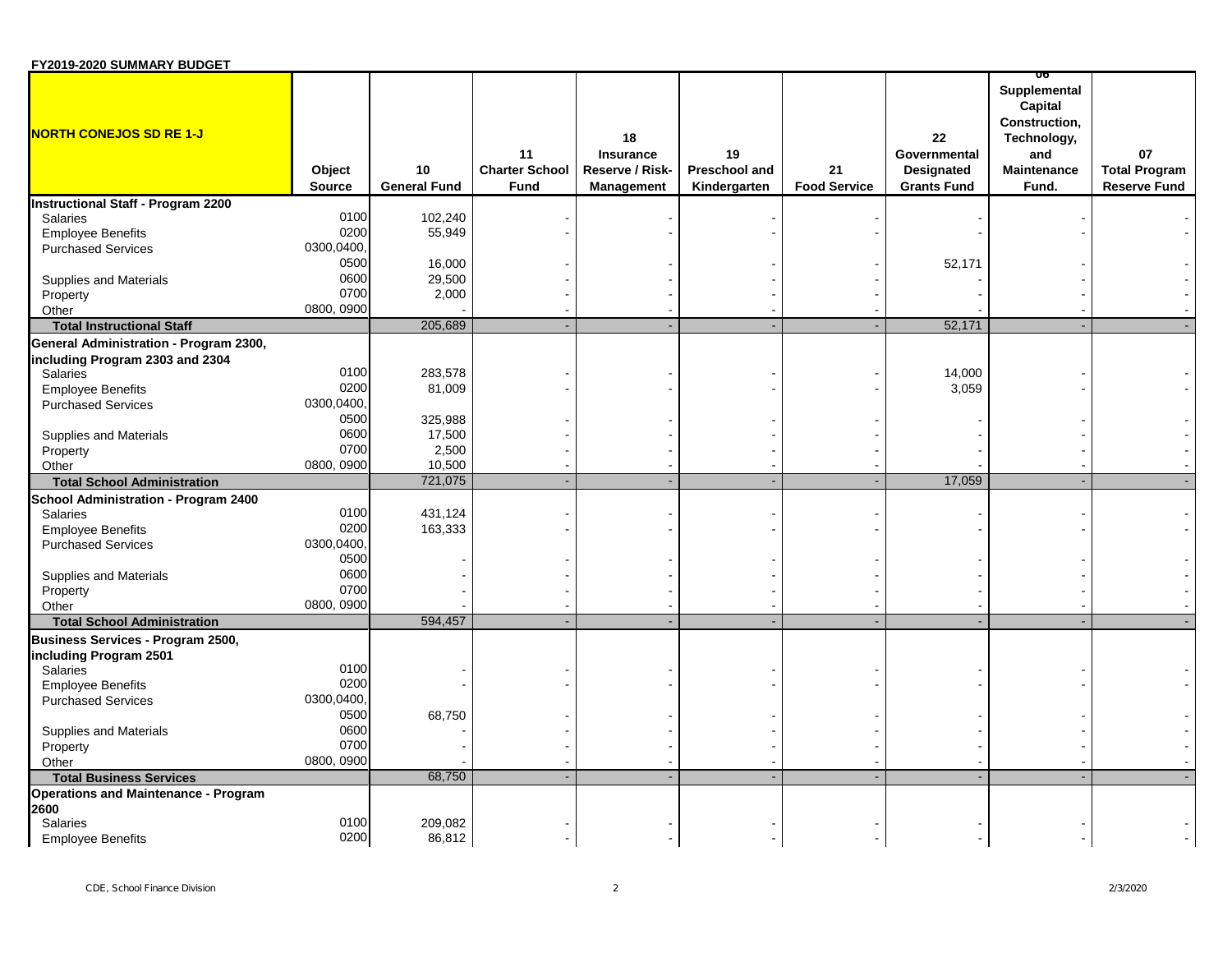| <b>FIZUIS-ZUZU SUIWIWANT BUDGET</b>          |                         |                           |                                            |                                                         |                                     |                           |                                                               | ᡂ                                                                                             |                                                   |
|----------------------------------------------|-------------------------|---------------------------|--------------------------------------------|---------------------------------------------------------|-------------------------------------|---------------------------|---------------------------------------------------------------|-----------------------------------------------------------------------------------------------|---------------------------------------------------|
| <b>NORTH CONEJOS SD RE 1-J</b>               | Object<br><b>Source</b> | 10<br><b>General Fund</b> | 11<br><b>Charter School</b><br><b>Fund</b> | 18<br>Insurance<br>Reserve / Risk-<br><b>Management</b> | 19<br>Preschool and<br>Kindergarten | 21<br><b>Food Service</b> | 22<br>Governmental<br><b>Designated</b><br><b>Grants Fund</b> | Supplemental<br>Capital<br>Construction,<br>Technology,<br>and<br><b>Maintenance</b><br>Fund. | 07<br><b>Total Program</b><br><b>Reserve Fund</b> |
| <b>Purchased Services</b>                    | 0300,0400               |                           |                                            |                                                         |                                     |                           |                                                               |                                                                                               |                                                   |
|                                              | 0500                    | 169,065                   |                                            |                                                         |                                     |                           |                                                               |                                                                                               |                                                   |
| Supplies and Materials                       | 0600                    | 170,800                   |                                            |                                                         |                                     |                           |                                                               |                                                                                               |                                                   |
| Property                                     | 0700                    | 1,000                     |                                            |                                                         |                                     |                           |                                                               |                                                                                               |                                                   |
| Other                                        | 0800, 0900              |                           |                                            |                                                         |                                     |                           |                                                               |                                                                                               |                                                   |
| <b>Total Operations and Maintenance</b>      |                         | 636,759                   |                                            |                                                         |                                     |                           |                                                               |                                                                                               |                                                   |
| <b>Student Transportation - Program 2700</b> |                         |                           |                                            |                                                         |                                     |                           |                                                               |                                                                                               |                                                   |
| <b>Salaries</b>                              | 0100                    | 178,503                   |                                            |                                                         |                                     |                           |                                                               |                                                                                               |                                                   |
| <b>Employee Benefits</b>                     | 0200                    | 43,911                    |                                            |                                                         |                                     |                           |                                                               |                                                                                               |                                                   |
| <b>Purchased Services</b>                    | 0300,0400,              |                           |                                            |                                                         |                                     |                           |                                                               |                                                                                               |                                                   |
|                                              | 0500                    | 61,060                    |                                            |                                                         |                                     |                           |                                                               |                                                                                               |                                                   |
| Supplies and Materials                       | 0600                    | 125,000                   |                                            |                                                         |                                     |                           |                                                               |                                                                                               |                                                   |
| Property                                     | 0700                    | 1,000                     |                                            |                                                         |                                     |                           |                                                               |                                                                                               |                                                   |
| Other                                        | 0800, 0900              | 1,000                     |                                            |                                                         |                                     |                           |                                                               |                                                                                               |                                                   |
| <b>Total Student Transportation</b>          |                         | 410,474                   |                                            |                                                         |                                     |                           |                                                               |                                                                                               |                                                   |
| Central Support - Program 2800, including    |                         |                           |                                            |                                                         |                                     |                           |                                                               |                                                                                               |                                                   |
| Program 2801                                 |                         |                           |                                            |                                                         |                                     |                           |                                                               |                                                                                               |                                                   |
| Salaries                                     | 0100                    | 85,418                    |                                            |                                                         |                                     |                           |                                                               |                                                                                               |                                                   |
| <b>Employee Benefits</b>                     | 0200                    | 18,591                    |                                            |                                                         |                                     |                           |                                                               |                                                                                               |                                                   |
| <b>Purchased Services</b>                    | 0300,0400,              |                           |                                            |                                                         |                                     |                           |                                                               |                                                                                               |                                                   |
|                                              | 0500                    | 158,982                   |                                            |                                                         |                                     |                           |                                                               |                                                                                               |                                                   |
| Supplies and Materials                       | 0600                    | 93,518                    |                                            |                                                         |                                     |                           |                                                               |                                                                                               |                                                   |
|                                              | 0700                    |                           |                                            |                                                         |                                     |                           |                                                               |                                                                                               |                                                   |
| Property<br>Other                            | 0800, 0900              |                           |                                            |                                                         |                                     |                           |                                                               |                                                                                               |                                                   |
| <b>Total Central Support</b>                 |                         | 356,509                   |                                            |                                                         |                                     |                           |                                                               |                                                                                               |                                                   |
|                                              |                         |                           |                                            |                                                         |                                     |                           |                                                               |                                                                                               |                                                   |
| Other Support - Program 2900                 | 0100                    |                           |                                            |                                                         |                                     |                           |                                                               |                                                                                               |                                                   |
| Salaries                                     | 0200                    |                           |                                            |                                                         |                                     |                           |                                                               |                                                                                               |                                                   |
| <b>Employee Benefits</b>                     |                         |                           |                                            |                                                         |                                     |                           |                                                               |                                                                                               |                                                   |
| <b>Purchased Services</b>                    | 0300,0400,<br>0500      |                           |                                            |                                                         |                                     |                           |                                                               |                                                                                               |                                                   |
|                                              | 0600                    |                           |                                            |                                                         |                                     |                           |                                                               |                                                                                               |                                                   |
| Supplies and Materials                       | 0700                    |                           |                                            |                                                         |                                     |                           |                                                               |                                                                                               |                                                   |
| Property                                     | 0800, 0900              |                           |                                            |                                                         |                                     |                           |                                                               |                                                                                               |                                                   |
| Other                                        |                         |                           |                                            |                                                         |                                     |                           |                                                               |                                                                                               |                                                   |
| <b>Total Other Support</b>                   |                         |                           |                                            |                                                         |                                     |                           |                                                               |                                                                                               |                                                   |
| Food Service Operations - Program 3100       |                         |                           |                                            |                                                         |                                     |                           |                                                               |                                                                                               |                                                   |
| <b>Salaries</b>                              | 0100<br>0200            |                           |                                            |                                                         |                                     | 185,412                   |                                                               |                                                                                               |                                                   |
| <b>Employee Benefits</b>                     |                         |                           |                                            |                                                         |                                     | 83,700                    |                                                               |                                                                                               |                                                   |
| <b>Purchased Services</b>                    | 0300,0400,              |                           |                                            |                                                         |                                     |                           |                                                               |                                                                                               |                                                   |
|                                              | 0500                    |                           |                                            |                                                         |                                     | 4,024                     |                                                               |                                                                                               |                                                   |
| Supplies and Materials                       | 0600                    |                           |                                            |                                                         |                                     | 218,221                   |                                                               |                                                                                               |                                                   |
| Property                                     | 0700                    |                           |                                            |                                                         |                                     | 8,688                     |                                                               |                                                                                               |                                                   |
| Other                                        | 0800, 0900              |                           |                                            |                                                         |                                     |                           |                                                               |                                                                                               |                                                   |
| <b>Total Other Support</b>                   |                         |                           |                                            |                                                         |                                     | 500,045                   |                                                               |                                                                                               |                                                   |

**FY2019-2020 SUMMARY BUDGET**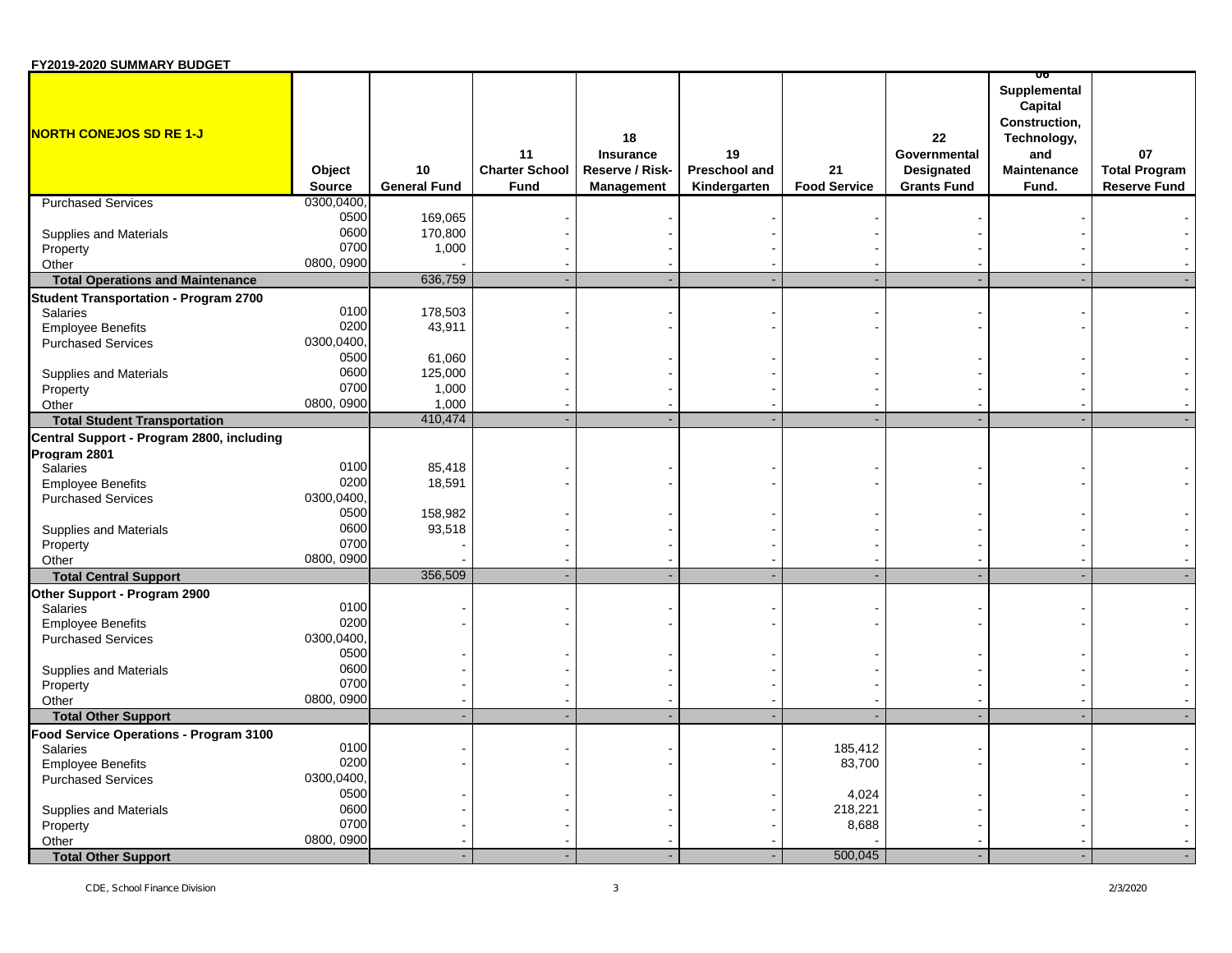| FY2019-2020 SUMMARY BUDGET                  |                         |                           |                                            |                                                                |                                     |                           |                                                        |                                                                                               |                                                   |
|---------------------------------------------|-------------------------|---------------------------|--------------------------------------------|----------------------------------------------------------------|-------------------------------------|---------------------------|--------------------------------------------------------|-----------------------------------------------------------------------------------------------|---------------------------------------------------|
| <b>NORTH CONEJOS SD RE 1-J</b>              | Object<br><b>Source</b> | 10<br><b>General Fund</b> | 11<br><b>Charter School</b><br><b>Fund</b> | 18<br><b>Insurance</b><br>Reserve / Risk-<br><b>Management</b> | 19<br>Preschool and<br>Kindergarten | 21<br><b>Food Service</b> | 22<br>Governmental<br>Designated<br><b>Grants Fund</b> | Supplemental<br>Capital<br>Construction,<br>Technology,<br>and<br><b>Maintenance</b><br>Fund. | 07<br><b>Total Program</b><br><b>Reserve Fund</b> |
| <b>Enterprise Operations - Program 3200</b> |                         |                           |                                            |                                                                |                                     |                           |                                                        |                                                                                               |                                                   |
| <b>Salaries</b>                             | 0100                    |                           |                                            |                                                                |                                     |                           |                                                        |                                                                                               |                                                   |
| <b>Employee Benefits</b>                    | 0200                    |                           |                                            |                                                                |                                     |                           |                                                        |                                                                                               |                                                   |
| <b>Purchased Services</b>                   | 0300,0400,              |                           |                                            |                                                                |                                     |                           |                                                        |                                                                                               |                                                   |
|                                             | 0500                    |                           |                                            |                                                                |                                     |                           |                                                        |                                                                                               |                                                   |
| Supplies and Materials                      | 0600                    |                           |                                            |                                                                |                                     |                           |                                                        |                                                                                               |                                                   |
| Property                                    | 0700                    |                           |                                            |                                                                |                                     |                           |                                                        |                                                                                               |                                                   |
| Other                                       | 0800, 0900              |                           |                                            |                                                                |                                     |                           |                                                        |                                                                                               |                                                   |
| <b>Total Enterprise Operations</b>          |                         |                           |                                            |                                                                |                                     |                           |                                                        |                                                                                               |                                                   |
| <b>Community Services - Program 3300</b>    |                         |                           |                                            |                                                                |                                     |                           |                                                        |                                                                                               |                                                   |
| Salaries                                    | 0100                    |                           |                                            |                                                                |                                     |                           |                                                        |                                                                                               |                                                   |
| <b>Employee Benefits</b>                    | 0200                    |                           |                                            |                                                                |                                     |                           |                                                        |                                                                                               |                                                   |
| <b>Purchased Services</b>                   | 0300,0400,              |                           |                                            |                                                                |                                     |                           |                                                        |                                                                                               |                                                   |
|                                             | 0500                    |                           |                                            |                                                                |                                     |                           |                                                        |                                                                                               |                                                   |
| Supplies and Materials                      | 0600                    |                           |                                            |                                                                |                                     |                           |                                                        |                                                                                               |                                                   |
| Property                                    | 0700                    |                           |                                            |                                                                |                                     |                           |                                                        |                                                                                               |                                                   |
| Other                                       | 0800, 0900              |                           |                                            |                                                                |                                     |                           |                                                        |                                                                                               |                                                   |
| <b>Total Community Services</b>             |                         |                           |                                            |                                                                |                                     |                           |                                                        |                                                                                               |                                                   |
| <b>Education for Adults - Program 3400</b>  |                         |                           |                                            |                                                                |                                     |                           |                                                        |                                                                                               |                                                   |
| <b>Salaries</b>                             | 0100                    |                           |                                            |                                                                |                                     |                           |                                                        |                                                                                               |                                                   |
| <b>Employee Benefits</b>                    | 0200                    |                           |                                            |                                                                |                                     |                           |                                                        |                                                                                               |                                                   |
| <b>Purchased Services</b>                   | 0300,0400,              |                           |                                            |                                                                |                                     |                           |                                                        |                                                                                               |                                                   |
|                                             | 0500                    |                           |                                            |                                                                |                                     |                           |                                                        |                                                                                               |                                                   |
| Supplies and Materials                      | 0600                    |                           |                                            |                                                                |                                     |                           |                                                        |                                                                                               |                                                   |
| Property                                    | 0700                    |                           |                                            |                                                                |                                     |                           |                                                        |                                                                                               |                                                   |
| Other                                       | 0800, 0900              |                           |                                            |                                                                |                                     |                           |                                                        |                                                                                               |                                                   |
| <b>Total Education for Adults Services</b>  |                         |                           |                                            |                                                                |                                     |                           |                                                        |                                                                                               |                                                   |
| <b>Total Supporting Services</b>            |                         | 3,187,159                 |                                            |                                                                |                                     | 500,045                   | 120,307                                                |                                                                                               |                                                   |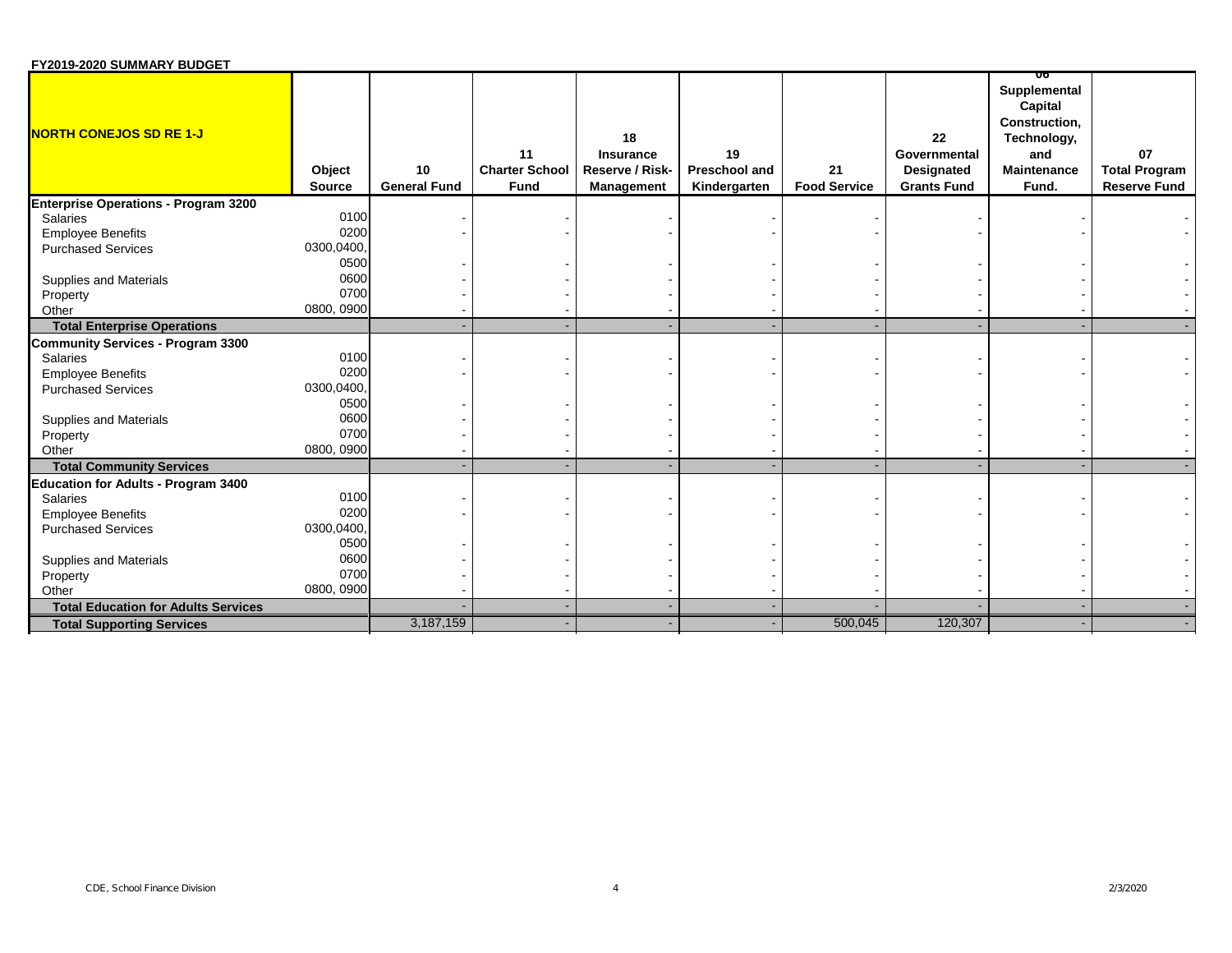| FY2019-2020 SUMMARY BUDGET                 |                         |                           |                                            |                                                                |                                            |                           |                                                        |                                                                                               |                                                   |
|--------------------------------------------|-------------------------|---------------------------|--------------------------------------------|----------------------------------------------------------------|--------------------------------------------|---------------------------|--------------------------------------------------------|-----------------------------------------------------------------------------------------------|---------------------------------------------------|
| <b>NORTH CONEJOS SD RE 1-J</b>             | Object<br><b>Source</b> | 10<br><b>General Fund</b> | 11<br><b>Charter School</b><br><b>Fund</b> | 18<br><b>Insurance</b><br>Reserve / Risk-<br><b>Management</b> | 19<br><b>Preschool and</b><br>Kindergarten | 21<br><b>Food Service</b> | 22<br>Governmental<br>Designated<br><b>Grants Fund</b> | Supplemental<br>Capital<br>Construction,<br>Technology,<br>and<br><b>Maintenance</b><br>Fund. | 07<br><b>Total Program</b><br><b>Reserve Fund</b> |
| Property - Program 4000                    |                         |                           |                                            |                                                                |                                            |                           |                                                        |                                                                                               |                                                   |
| Salaries                                   | 0100                    |                           |                                            |                                                                |                                            |                           |                                                        |                                                                                               |                                                   |
| <b>Employee Benefits</b>                   | 0200                    |                           |                                            |                                                                |                                            |                           |                                                        |                                                                                               |                                                   |
| <b>Purchased Services</b>                  | 0300,0400,              |                           |                                            |                                                                |                                            |                           |                                                        |                                                                                               |                                                   |
|                                            | 0500                    |                           |                                            |                                                                |                                            |                           |                                                        |                                                                                               |                                                   |
| Supplies and Materials                     | 0600                    |                           |                                            |                                                                |                                            |                           |                                                        |                                                                                               |                                                   |
| Property                                   | 0700                    |                           |                                            |                                                                |                                            |                           |                                                        |                                                                                               |                                                   |
| Other                                      | 0800, 0900              |                           |                                            |                                                                |                                            |                           |                                                        |                                                                                               |                                                   |
| <b>Total Property</b>                      |                         |                           |                                            |                                                                |                                            |                           |                                                        |                                                                                               |                                                   |
| Other Uses - Program 5000s - including     |                         |                           |                                            |                                                                |                                            |                           |                                                        |                                                                                               |                                                   |
| Transfers Out and/or Allocations Out as an |                         |                           |                                            |                                                                |                                            |                           |                                                        |                                                                                               |                                                   |
| expenditure                                |                         |                           |                                            |                                                                |                                            |                           |                                                        |                                                                                               |                                                   |
| Salaries                                   | 0100                    |                           |                                            |                                                                |                                            |                           |                                                        | N/A                                                                                           | N/A                                               |
| <b>Employee Benefits</b>                   | 0200                    |                           |                                            |                                                                |                                            |                           |                                                        | N/A                                                                                           | N/A                                               |
| <b>Purchased Services</b>                  | 0300,0400,              |                           |                                            |                                                                |                                            |                           |                                                        |                                                                                               |                                                   |
|                                            | 0500                    |                           |                                            |                                                                |                                            |                           |                                                        | N/A                                                                                           | N/A                                               |
| Supplies and Materials                     | 0600                    | N/A                       | N/A                                        | N/A                                                            | N/A                                        | N/A                       | N/A                                                    | N/A                                                                                           | N/A                                               |
| Property                                   | 0700                    |                           |                                            |                                                                |                                            |                           |                                                        | N/A                                                                                           | N/A                                               |
| Other                                      | 0800, 0900              |                           |                                            |                                                                |                                            |                           |                                                        |                                                                                               |                                                   |
| <b>Total Other Uses</b>                    |                         |                           |                                            |                                                                |                                            |                           |                                                        |                                                                                               |                                                   |
| <b>Total Expenditures</b>                  |                         | 9,019,483                 |                                            |                                                                |                                            | 500,045                   | 479,182                                                |                                                                                               |                                                   |
| <b>APPROPRIATED RESERVES</b>               |                         |                           |                                            |                                                                |                                            |                           |                                                        |                                                                                               |                                                   |
| Other Reserved Fund Balance (9900)         | 0840                    |                           |                                            |                                                                |                                            |                           |                                                        |                                                                                               |                                                   |
| Other Restricted Reserves (932X)           | 0840                    |                           |                                            |                                                                |                                            |                           |                                                        |                                                                                               |                                                   |
| Reserved Fund Balance (9100)               | 0840                    |                           |                                            |                                                                |                                            |                           |                                                        |                                                                                               |                                                   |
| District Emergency Reserve (9315)          | 0840                    |                           |                                            |                                                                |                                            |                           |                                                        |                                                                                               |                                                   |
| Reserve for TABOR 3% (9321)                | 0840                    |                           |                                            |                                                                |                                            |                           |                                                        |                                                                                               |                                                   |
| Reserve for TABOR - Multi-Year Obligations |                         |                           |                                            |                                                                |                                            |                           |                                                        |                                                                                               |                                                   |
| (9322)                                     | 0840                    |                           |                                            |                                                                |                                            |                           |                                                        |                                                                                               |                                                   |
| <b>Total Reserves</b>                      |                         |                           |                                            |                                                                |                                            |                           |                                                        |                                                                                               |                                                   |
| <b>Total Expenditures and Reserves</b>     |                         | 9,019,483                 |                                            |                                                                |                                            | 500,045                   | 479,182                                                |                                                                                               |                                                   |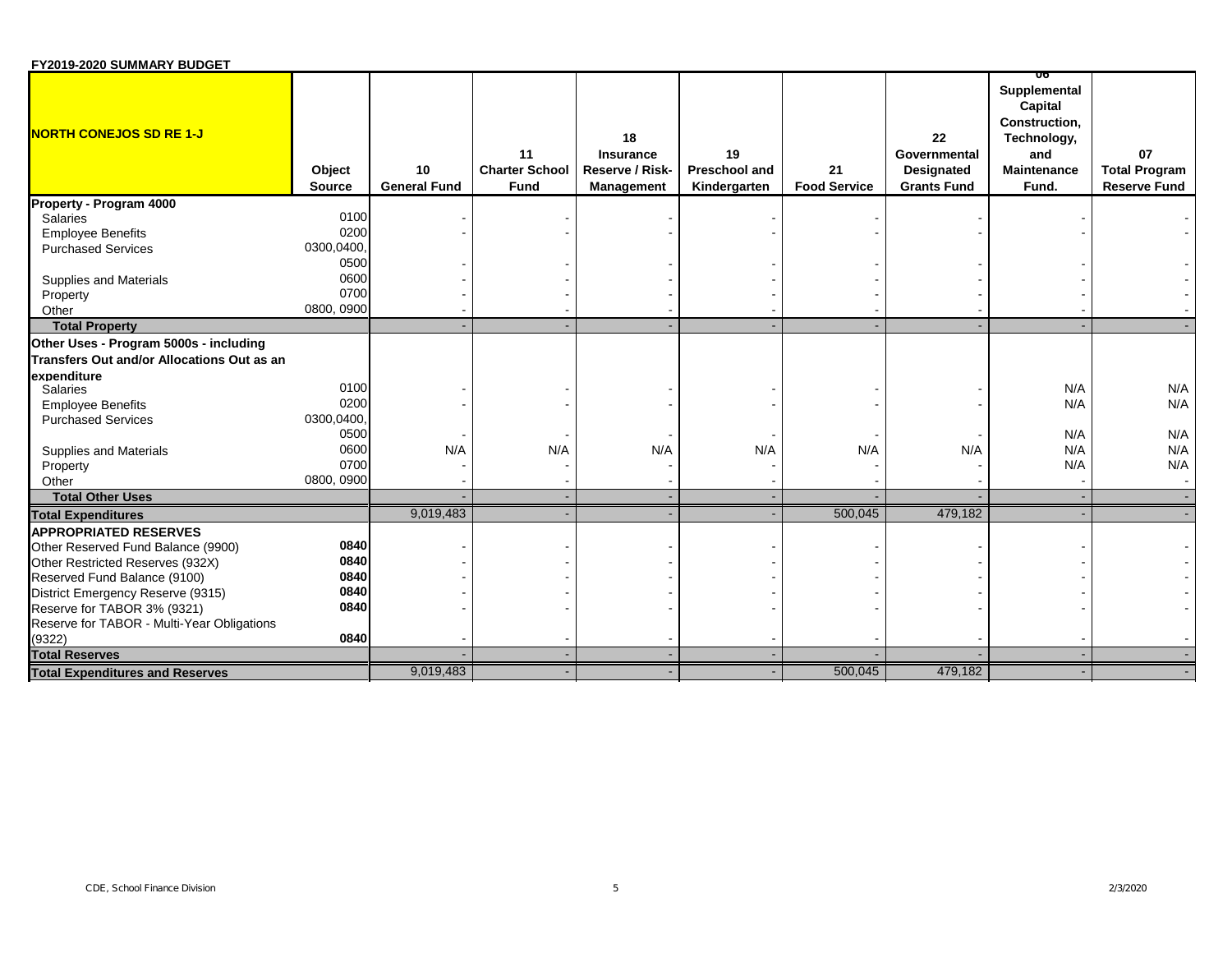| FY2019-2020 SUMMARY BUDGET                                         |                         |                           |                                            |                                                         |                                     |                           |                                                        |                                                                                                     |                                                   |
|--------------------------------------------------------------------|-------------------------|---------------------------|--------------------------------------------|---------------------------------------------------------|-------------------------------------|---------------------------|--------------------------------------------------------|-----------------------------------------------------------------------------------------------------|---------------------------------------------------|
| <b>NORTH CONEJOS SD RE 1-J</b>                                     | Object<br><b>Source</b> | 10<br><b>General Fund</b> | 11<br><b>Charter School</b><br><b>Fund</b> | 18<br>Insurance<br>Reserve / Risk-<br><b>Management</b> | 19<br>Preschool and<br>Kindergarten | 21<br><b>Food Service</b> | 22<br>Governmental<br>Designated<br><b>Grants Fund</b> | UΟ<br>Supplemental<br>Capital<br>Construction,<br>Technology,<br>and<br><b>Maintenance</b><br>Fund. | 07<br><b>Total Program</b><br><b>Reserve Fund</b> |
| <b>BUDGETED ENDING FUND BALANCE</b>                                |                         |                           |                                            |                                                         |                                     |                           |                                                        |                                                                                                     |                                                   |
| Non-spendable fund balance (9900)                                  | 6710                    |                           |                                            |                                                         |                                     |                           |                                                        |                                                                                                     |                                                   |
| Restricted fund balance (9900)                                     | 6720                    |                           |                                            |                                                         |                                     |                           |                                                        |                                                                                                     |                                                   |
| TABOR 3% emergency reserve (9321)                                  | 6721                    |                           |                                            |                                                         |                                     |                           |                                                        |                                                                                                     |                                                   |
| TABOR multi year obligations (9322)                                | 6722                    |                           |                                            |                                                         |                                     |                           |                                                        |                                                                                                     |                                                   |
| District emergency reserve (letter of credit or                    |                         |                           |                                            |                                                         |                                     |                           |                                                        |                                                                                                     |                                                   |
| real estate) (9323)                                                | 6723                    |                           |                                            |                                                         |                                     |                           |                                                        |                                                                                                     |                                                   |
| Colorado Preschool Program (CPP) (9324)                            | 6724                    |                           |                                            |                                                         |                                     |                           |                                                        |                                                                                                     |                                                   |
| Full day kindergarten reserve (9325)                               | 6725                    |                           |                                            |                                                         |                                     |                           |                                                        |                                                                                                     |                                                   |
| Risk-related / restricted capital reserve                          |                         |                           |                                            |                                                         |                                     |                           |                                                        |                                                                                                     |                                                   |
| (9326)                                                             | 6726                    |                           |                                            |                                                         |                                     |                           |                                                        |                                                                                                     |                                                   |
| BEST capital renewal reserve (9327)                                | 6727                    |                           |                                            |                                                         |                                     |                           |                                                        |                                                                                                     |                                                   |
| Total program reserve (9328)                                       | 6728                    |                           |                                            |                                                         |                                     |                           |                                                        |                                                                                                     |                                                   |
| Committed fund balance (9900)                                      | 6750                    |                           |                                            |                                                         |                                     |                           |                                                        |                                                                                                     |                                                   |
| Committed fund balance (15% limit) (9200)                          | 6750                    |                           |                                            |                                                         |                                     |                           |                                                        |                                                                                                     |                                                   |
| Assigned fund balance (9900)                                       | 6760                    |                           |                                            |                                                         |                                     |                           |                                                        |                                                                                                     |                                                   |
| Unassigned fund balance (9900)                                     | 6770                    |                           |                                            |                                                         |                                     |                           |                                                        |                                                                                                     |                                                   |
| Net investment in capital assets (9900)                            | 6790                    |                           |                                            |                                                         |                                     |                           |                                                        |                                                                                                     |                                                   |
| Restricted net position (9900)                                     | 6791                    |                           |                                            |                                                         |                                     |                           |                                                        |                                                                                                     |                                                   |
| Unrestricted net position (9900)                                   | 6792                    |                           |                                            |                                                         |                                     |                           |                                                        |                                                                                                     |                                                   |
| <b>Total Ending Fund Balance</b>                                   |                         |                           |                                            |                                                         |                                     |                           |                                                        |                                                                                                     |                                                   |
| Total Available Beginning Fund Balance &                           |                         |                           |                                            |                                                         |                                     |                           |                                                        |                                                                                                     |                                                   |
| <b>Revenues Less Total Expenditures &amp;</b>                      |                         |                           |                                            |                                                         |                                     |                           |                                                        |                                                                                                     |                                                   |
| <b>Reserves Less Ending Fund Balance (Shall</b>                    |                         |                           |                                            |                                                         |                                     |                           |                                                        |                                                                                                     |                                                   |
| Equal Zero (0))                                                    |                         | 5,878,400                 |                                            |                                                         | 1,316                               | (108, 820)                | 20,341                                                 |                                                                                                     |                                                   |
| Use of a portion of beginning fund balance<br>resolution required? |                         | <b>Yes</b>                | No                                         | <b>No</b>                                               | <b>Yes</b>                          | <b>No</b>                 | <b>Yes</b>                                             | No                                                                                                  | <b>No</b>                                         |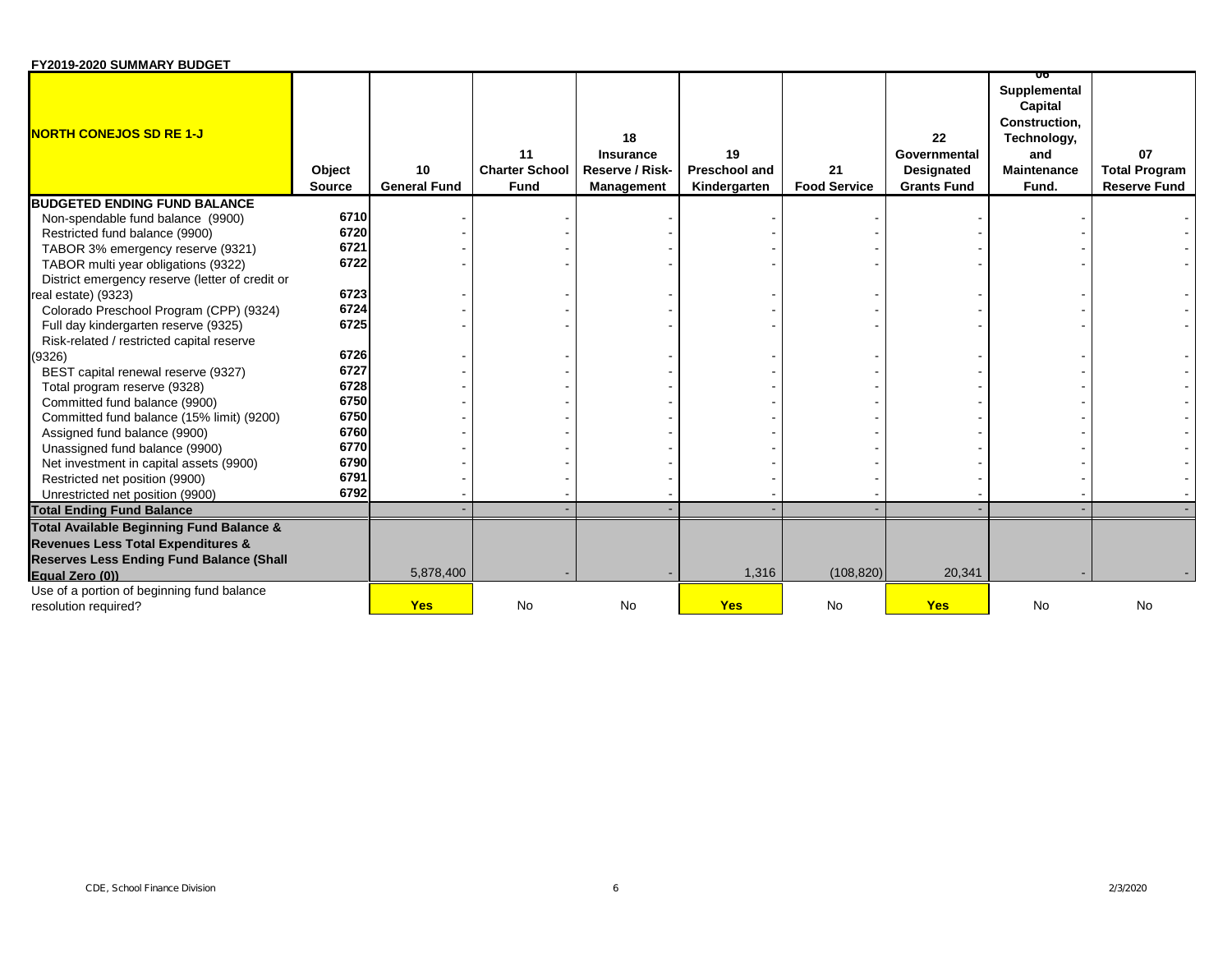| FY2019-2020 SUMMARY BUDGET |  |
|----------------------------|--|
|----------------------------|--|

| <b>NORTH CONEJOS SD RE 1-J</b>                           | Object                                 | 23                    | 24<br><b>Full-Day</b><br>Kindergarten<br><b>Mill Levy</b> | 25                    | $(26-29)$<br><b>Other Special</b> | 31<br><b>Bond</b> | 39              | 41                   | 42<br><b>Special Building</b> |
|----------------------------------------------------------|----------------------------------------|-----------------------|-----------------------------------------------------------|-----------------------|-----------------------------------|-------------------|-----------------|----------------------|-------------------------------|
|                                                          | Source                                 | <b>Pupil Activity</b> | Override                                                  | <b>Transportation</b> | Revenue                           | Redemption        | <b>COP Debt</b> | <b>Building Fund</b> | & Technology                  |
| <b>Beginning Fund Balance</b><br>(Includes All Reserves) |                                        | 241,214               |                                                           |                       |                                   |                   |                 |                      |                               |
| <b>Revenues</b>                                          |                                        |                       |                                                           |                       |                                   |                   |                 |                      |                               |
| <b>Local Sources</b>                                     | 1000 - 1999                            | 305,000               |                                                           |                       |                                   |                   |                 |                      |                               |
| <b>Intermediate Sources</b>                              | 2000 - 2999                            |                       |                                                           |                       |                                   |                   |                 |                      |                               |
| <b>State Sources</b>                                     | 3000 - 3999                            |                       |                                                           |                       |                                   |                   |                 |                      |                               |
| <b>Federal Sources</b>                                   | 4000 - 4999                            |                       |                                                           |                       |                                   |                   |                 |                      |                               |
| <b>Total Revenues</b>                                    |                                        | 305,000               |                                                           |                       |                                   |                   |                 |                      |                               |
| <b>Total Beginning Fund Balance and</b>                  |                                        |                       |                                                           |                       |                                   |                   |                 |                      |                               |
| <b>Reserves</b>                                          |                                        | 546,214               |                                                           |                       |                                   |                   |                 |                      |                               |
| Total Allocations To/From Other Funds                    | 5600,5700,<br>5800                     |                       |                                                           |                       |                                   |                   |                 |                      |                               |
| Transfers To/From Other Funds                            | 5200 - 5300                            | 45,000                |                                                           |                       |                                   |                   |                 |                      |                               |
| <b>Other Sources</b>                                     | 5100,5400,<br>5500,5900,<br>5990, 5991 |                       |                                                           |                       |                                   |                   |                 |                      |                               |
| <b>Available Beginning Fund Balance &amp;</b>            |                                        |                       |                                                           |                       |                                   |                   |                 |                      |                               |
| Revenues (Plus Or Minus (If Revenue)                     |                                        |                       |                                                           |                       |                                   |                   |                 |                      |                               |
| <b>Allocations And Transfers)</b>                        |                                        | 591,214               |                                                           |                       |                                   |                   |                 |                      |                               |
| <b>Expenditures</b>                                      |                                        |                       |                                                           |                       |                                   |                   |                 |                      |                               |
| Instruction - Program 0010 to 2099                       |                                        |                       |                                                           |                       |                                   |                   |                 |                      |                               |
| <b>Salaries</b>                                          | 0100                                   |                       |                                                           |                       |                                   |                   |                 |                      |                               |
| <b>Employee Benefits</b>                                 | 0200                                   |                       |                                                           |                       |                                   |                   |                 |                      |                               |
| <b>Purchased Services</b>                                | 0300,0400                              |                       |                                                           |                       |                                   |                   |                 |                      |                               |
|                                                          | 0500                                   |                       |                                                           |                       |                                   |                   |                 |                      |                               |
| Supplies and Materials                                   | 0600                                   |                       |                                                           |                       |                                   |                   |                 |                      |                               |
| Property                                                 | 0700                                   |                       |                                                           |                       |                                   |                   |                 |                      |                               |
| Other                                                    | 0800, 0900                             | 350,000               |                                                           |                       |                                   |                   |                 |                      |                               |
| <b>Total Instruction</b>                                 |                                        | 350,000               |                                                           |                       |                                   |                   |                 |                      |                               |
| <b>Supporting Services</b>                               |                                        |                       |                                                           |                       |                                   |                   |                 |                      |                               |
| Students - Program 2100                                  |                                        |                       |                                                           |                       |                                   |                   |                 |                      |                               |
| Salaries                                                 | 0100                                   |                       |                                                           |                       |                                   |                   |                 |                      |                               |
| <b>Employee Benefits</b>                                 | 0200                                   |                       |                                                           |                       |                                   |                   |                 |                      |                               |
| <b>Purchased Services</b>                                | 0300,0400,                             |                       |                                                           |                       |                                   |                   |                 |                      |                               |
|                                                          | 0500                                   |                       |                                                           |                       |                                   |                   |                 |                      |                               |
| Supplies and Materials                                   | 0600                                   |                       |                                                           |                       |                                   |                   |                 |                      |                               |
| Property                                                 | 0700                                   |                       |                                                           |                       |                                   |                   |                 |                      |                               |
| Other                                                    | 0800, 0900                             |                       |                                                           |                       |                                   |                   |                 |                      |                               |
| <b>Total Students</b>                                    |                                        |                       |                                                           |                       |                                   |                   |                 |                      |                               |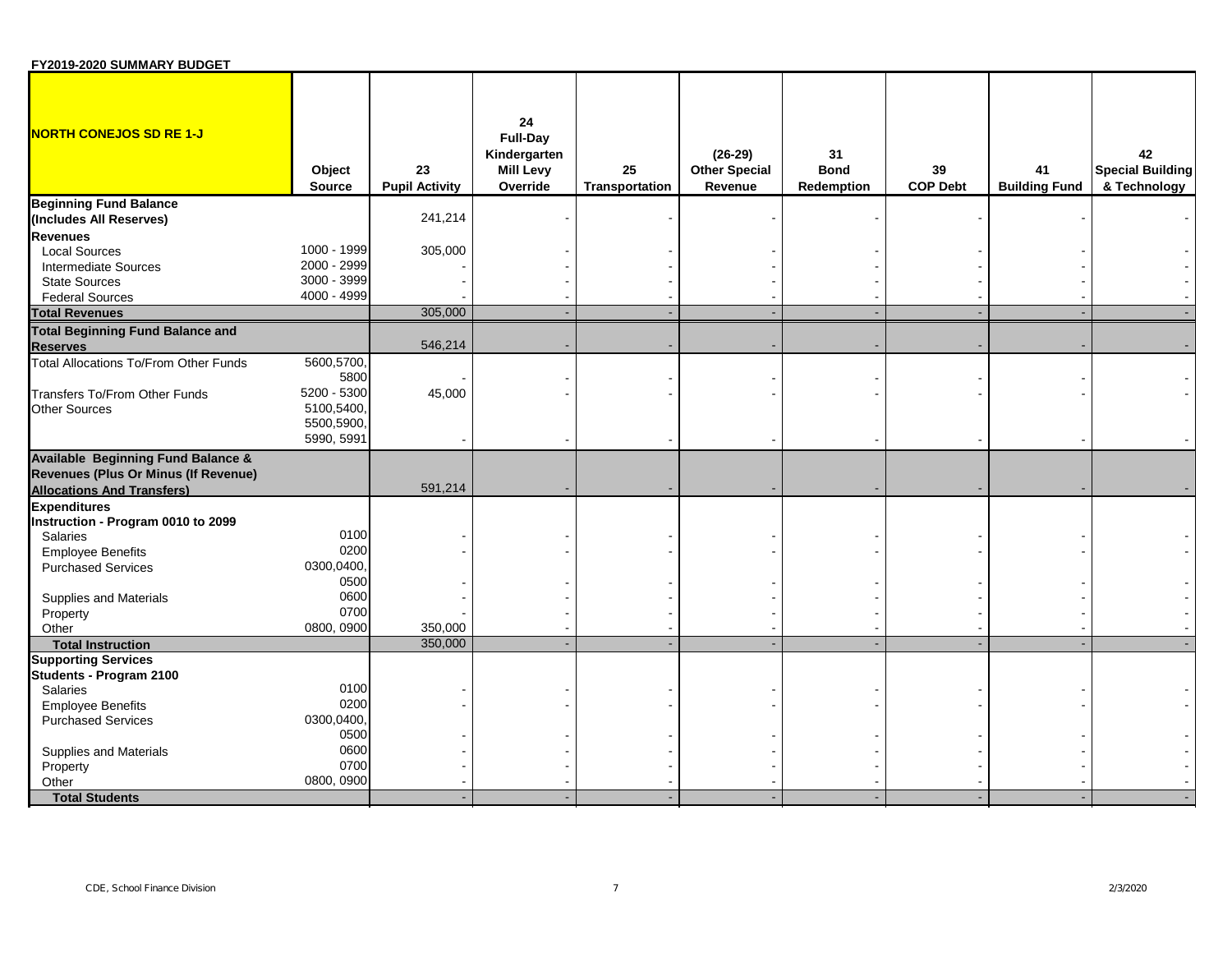| FY2019-2020 SUMMARY BUDGET                  |                         |                             |                                                                       |                      |                                              |                                        |                       |                            |                                               |
|---------------------------------------------|-------------------------|-----------------------------|-----------------------------------------------------------------------|----------------------|----------------------------------------------|----------------------------------------|-----------------------|----------------------------|-----------------------------------------------|
| <b>NORTH CONEJOS SD RE 1-J</b>              | Object<br><b>Source</b> | 23<br><b>Pupil Activity</b> | 24<br><b>Full-Day</b><br>Kindergarten<br><b>Mill Levy</b><br>Override | 25<br>Transportation | $(26-29)$<br><b>Other Special</b><br>Revenue | 31<br><b>Bond</b><br><b>Redemption</b> | 39<br><b>COP Debt</b> | 41<br><b>Building Fund</b> | 42<br><b>Special Building</b><br>& Technology |
| <b>Instructional Staff - Program 2200</b>   |                         |                             |                                                                       |                      |                                              |                                        |                       |                            |                                               |
| Salaries                                    | 0100                    |                             |                                                                       |                      |                                              |                                        |                       |                            |                                               |
| <b>Employee Benefits</b>                    | 0200                    |                             |                                                                       |                      |                                              |                                        |                       |                            |                                               |
| <b>Purchased Services</b>                   | 0300,0400,              |                             |                                                                       |                      |                                              |                                        |                       |                            |                                               |
|                                             | 0500                    |                             |                                                                       |                      |                                              |                                        |                       |                            |                                               |
| Supplies and Materials                      | 0600                    |                             |                                                                       |                      |                                              |                                        |                       |                            |                                               |
| Property                                    | 0700                    |                             |                                                                       |                      |                                              |                                        |                       |                            |                                               |
| Other                                       | 0800, 0900              |                             |                                                                       |                      |                                              |                                        |                       |                            |                                               |
| <b>Total Instructional Staff</b>            |                         |                             |                                                                       |                      |                                              |                                        |                       |                            |                                               |
| General Administration - Program 2300,      |                         |                             |                                                                       |                      |                                              |                                        |                       |                            |                                               |
| including Program 2303 and 2304             |                         |                             |                                                                       |                      |                                              |                                        |                       |                            |                                               |
| Salaries                                    | 0100                    |                             |                                                                       |                      |                                              |                                        |                       |                            |                                               |
| <b>Employee Benefits</b>                    | 0200                    |                             |                                                                       |                      |                                              |                                        |                       |                            |                                               |
| <b>Purchased Services</b>                   | 0300,0400,              |                             |                                                                       |                      |                                              |                                        |                       |                            |                                               |
|                                             | 0500                    |                             |                                                                       |                      |                                              |                                        |                       |                            |                                               |
| Supplies and Materials                      | 0600<br>0700            |                             |                                                                       |                      |                                              |                                        |                       |                            |                                               |
| Property                                    | 0800, 0900              |                             |                                                                       |                      |                                              |                                        |                       |                            |                                               |
| Other<br><b>Total School Administration</b> |                         |                             |                                                                       |                      |                                              |                                        |                       |                            |                                               |
|                                             |                         |                             |                                                                       |                      |                                              |                                        |                       |                            |                                               |
| School Administration - Program 2400        | 0100                    |                             |                                                                       |                      |                                              |                                        |                       |                            |                                               |
| Salaries<br><b>Employee Benefits</b>        | 0200                    |                             |                                                                       |                      |                                              |                                        |                       |                            |                                               |
| <b>Purchased Services</b>                   | 0300,0400,              |                             |                                                                       |                      |                                              |                                        |                       |                            |                                               |
|                                             | 0500                    |                             |                                                                       |                      |                                              |                                        |                       |                            |                                               |
| Supplies and Materials                      | 0600                    |                             |                                                                       |                      |                                              |                                        |                       |                            |                                               |
| Property                                    | 0700                    |                             |                                                                       |                      |                                              |                                        |                       |                            |                                               |
| Other                                       | 0800, 0900              |                             |                                                                       |                      |                                              |                                        |                       |                            |                                               |
| <b>Total School Administration</b>          |                         |                             |                                                                       |                      | ÷.                                           |                                        |                       |                            |                                               |
| Business Services - Program 2500,           |                         |                             |                                                                       |                      |                                              |                                        |                       |                            |                                               |
| including Program 2501                      |                         |                             |                                                                       |                      |                                              |                                        |                       |                            |                                               |
| <b>Salaries</b>                             | 0100                    |                             |                                                                       |                      |                                              |                                        |                       |                            |                                               |
| <b>Employee Benefits</b>                    | 0200                    |                             |                                                                       |                      |                                              |                                        |                       |                            |                                               |
| <b>Purchased Services</b>                   | 0300,0400,              |                             |                                                                       |                      |                                              |                                        |                       |                            |                                               |
|                                             | 0500                    |                             |                                                                       |                      |                                              |                                        |                       |                            |                                               |
| Supplies and Materials                      | 0600                    |                             |                                                                       |                      |                                              |                                        |                       |                            |                                               |
| Property                                    | 0700                    |                             |                                                                       |                      |                                              |                                        |                       |                            |                                               |
| Other                                       | 0800, 0900              |                             |                                                                       |                      |                                              |                                        |                       |                            |                                               |
| <b>Total Business Services</b>              |                         |                             |                                                                       |                      |                                              | ×.                                     |                       |                            |                                               |
| <b>Operations and Maintenance - Program</b> |                         |                             |                                                                       |                      |                                              |                                        |                       |                            |                                               |
| 2600                                        |                         |                             |                                                                       |                      |                                              |                                        |                       |                            |                                               |
| Salaries                                    | 0100                    |                             |                                                                       |                      |                                              |                                        |                       |                            |                                               |
| <b>Employee Benefits</b>                    | 0200                    |                             |                                                                       |                      |                                              |                                        |                       |                            |                                               |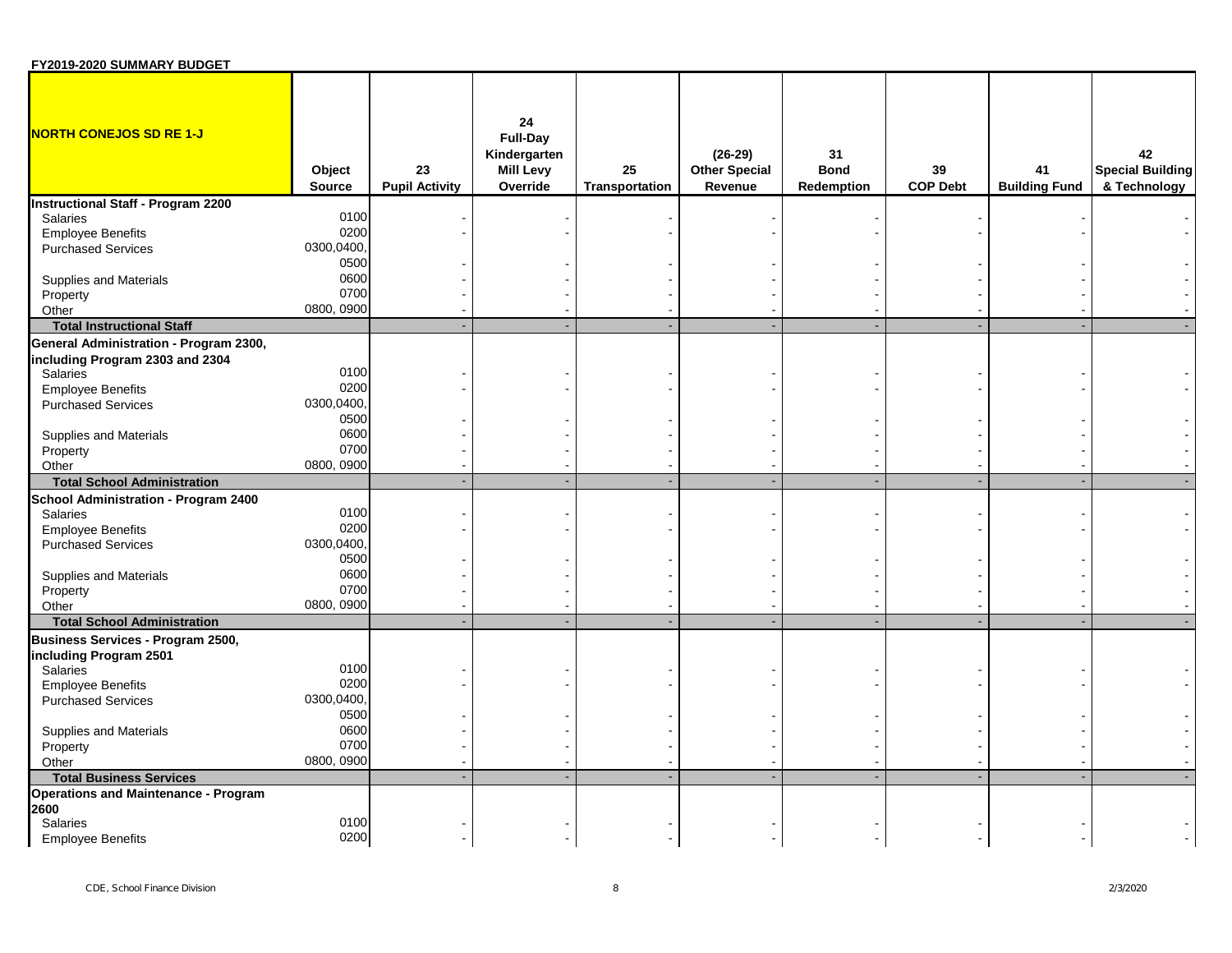| FY2019-2020 SUMMARY BUDGET                   |                         |                             |                                                                |                      |                                              |                                 |                       |                            |                                               |
|----------------------------------------------|-------------------------|-----------------------------|----------------------------------------------------------------|----------------------|----------------------------------------------|---------------------------------|-----------------------|----------------------------|-----------------------------------------------|
| NORTH CONEJOS SD RE 1-J                      | Object<br><b>Source</b> | 23<br><b>Pupil Activity</b> | 24<br>Full-Day<br>Kindergarten<br><b>Mill Levy</b><br>Override | 25<br>Transportation | $(26-29)$<br><b>Other Special</b><br>Revenue | 31<br><b>Bond</b><br>Redemption | 39<br><b>COP Debt</b> | 41<br><b>Building Fund</b> | 42<br><b>Special Building</b><br>& Technology |
| <b>Purchased Services</b>                    | 0300,0400,              |                             |                                                                |                      |                                              |                                 |                       |                            |                                               |
|                                              | 0500                    |                             |                                                                |                      |                                              |                                 |                       |                            |                                               |
| Supplies and Materials                       | 0600                    |                             |                                                                |                      |                                              |                                 |                       |                            |                                               |
| Property                                     | 0700                    |                             |                                                                |                      |                                              |                                 |                       |                            |                                               |
| Other                                        | 0800, 0900              |                             |                                                                |                      |                                              |                                 |                       |                            |                                               |
| <b>Total Operations and Maintenance</b>      |                         |                             |                                                                |                      |                                              |                                 |                       |                            |                                               |
| <b>Student Transportation - Program 2700</b> |                         |                             |                                                                |                      |                                              |                                 |                       |                            |                                               |
| Salaries                                     | 0100                    |                             |                                                                |                      |                                              |                                 |                       |                            |                                               |
| <b>Employee Benefits</b>                     | 0200                    |                             |                                                                |                      |                                              |                                 |                       |                            |                                               |
| <b>Purchased Services</b>                    | 0300,0400,              |                             |                                                                |                      |                                              |                                 |                       |                            |                                               |
|                                              | 0500                    |                             |                                                                |                      |                                              |                                 |                       |                            |                                               |
| <b>Supplies and Materials</b>                | 0600                    |                             |                                                                |                      |                                              |                                 |                       |                            |                                               |
| Property                                     | 0700                    |                             |                                                                |                      |                                              |                                 |                       |                            |                                               |
| Other                                        | 0800, 0900              |                             |                                                                |                      |                                              |                                 |                       |                            |                                               |
| <b>Total Student Transportation</b>          |                         |                             |                                                                |                      |                                              |                                 |                       |                            |                                               |
|                                              |                         |                             |                                                                |                      |                                              |                                 |                       |                            |                                               |
| Central Support - Program 2800, including    |                         |                             |                                                                |                      |                                              |                                 |                       |                            |                                               |
| Program 2801<br>Salaries                     | 0100                    |                             |                                                                |                      |                                              |                                 |                       |                            |                                               |
|                                              | 0200                    |                             |                                                                |                      |                                              |                                 |                       |                            |                                               |
| <b>Employee Benefits</b>                     | 0300,0400,              |                             |                                                                |                      |                                              |                                 |                       |                            |                                               |
| <b>Purchased Services</b>                    |                         |                             |                                                                |                      |                                              |                                 |                       |                            |                                               |
|                                              | 0500<br>0600            |                             |                                                                |                      |                                              |                                 |                       |                            |                                               |
| <b>Supplies and Materials</b>                | 0700                    |                             |                                                                |                      |                                              |                                 |                       |                            |                                               |
| Property                                     |                         |                             |                                                                |                      |                                              |                                 |                       |                            |                                               |
| Other                                        | 0800, 0900              |                             |                                                                |                      |                                              |                                 |                       |                            |                                               |
| <b>Total Central Support</b>                 |                         |                             |                                                                |                      |                                              |                                 |                       |                            |                                               |
| Other Support - Program 2900                 |                         |                             |                                                                |                      |                                              |                                 |                       |                            |                                               |
| Salaries                                     | 0100                    |                             |                                                                |                      |                                              |                                 |                       |                            |                                               |
| <b>Employee Benefits</b>                     | 0200                    |                             |                                                                |                      |                                              |                                 |                       |                            |                                               |
| <b>Purchased Services</b>                    | 0300,0400,              |                             |                                                                |                      |                                              |                                 |                       |                            |                                               |
|                                              | 0500                    |                             |                                                                |                      |                                              |                                 |                       |                            |                                               |
| Supplies and Materials                       | 0600                    |                             |                                                                |                      |                                              |                                 |                       |                            |                                               |
| Property                                     | 0700                    |                             |                                                                |                      |                                              |                                 |                       |                            |                                               |
| Other                                        | 0800, 0900              |                             |                                                                |                      |                                              |                                 |                       |                            |                                               |
| <b>Total Other Support</b>                   |                         |                             |                                                                |                      |                                              |                                 |                       |                            |                                               |
| Food Service Operations - Program 3100       |                         |                             |                                                                |                      |                                              |                                 |                       |                            |                                               |
| Salaries                                     | 0100                    |                             |                                                                |                      |                                              |                                 |                       |                            |                                               |
| <b>Employee Benefits</b>                     | 0200                    |                             |                                                                |                      |                                              |                                 |                       |                            |                                               |
| <b>Purchased Services</b>                    | 0300,0400,              |                             |                                                                |                      |                                              |                                 |                       |                            |                                               |
|                                              | 0500                    |                             |                                                                |                      |                                              |                                 |                       |                            |                                               |
| Supplies and Materials                       | 0600                    |                             |                                                                |                      |                                              |                                 |                       |                            |                                               |
| Property                                     | 0700                    |                             |                                                                |                      |                                              |                                 |                       |                            |                                               |
| Other                                        | 0800, 0900              |                             |                                                                |                      |                                              |                                 |                       |                            |                                               |
| <b>Total Other Support</b>                   |                         |                             |                                                                |                      |                                              |                                 |                       |                            |                                               |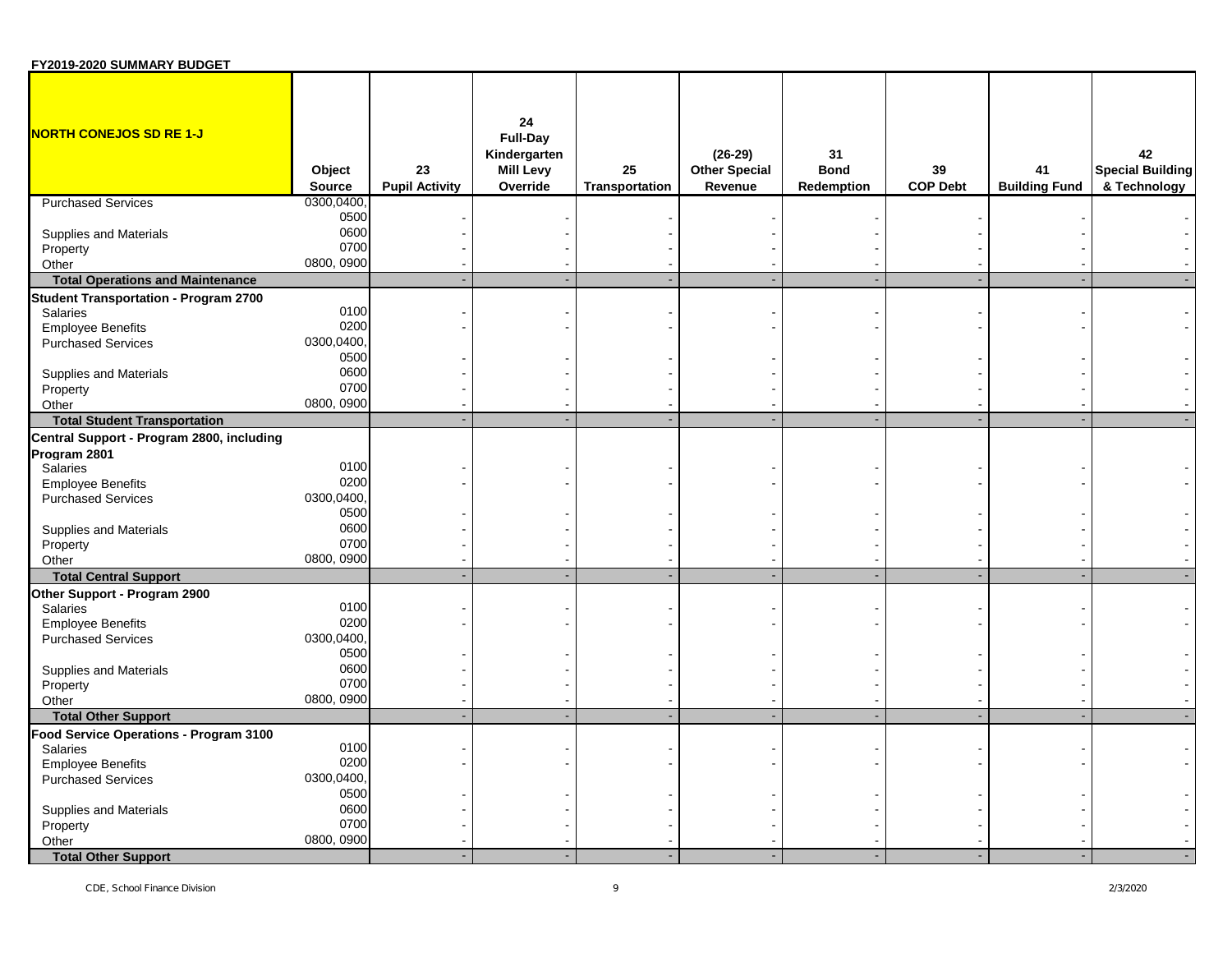| FY2019-2020 SUMMARY BUDGET                  |                         |                             |                                                                       |                      |                                              |                                 |                       |                            |                                               |
|---------------------------------------------|-------------------------|-----------------------------|-----------------------------------------------------------------------|----------------------|----------------------------------------------|---------------------------------|-----------------------|----------------------------|-----------------------------------------------|
| <b>NORTH CONEJOS SD RE 1-J</b>              | Object<br><b>Source</b> | 23<br><b>Pupil Activity</b> | 24<br><b>Full-Day</b><br>Kindergarten<br><b>Mill Levy</b><br>Override | 25<br>Transportation | $(26-29)$<br><b>Other Special</b><br>Revenue | 31<br><b>Bond</b><br>Redemption | 39<br><b>COP Debt</b> | 41<br><b>Building Fund</b> | 42<br><b>Special Building</b><br>& Technology |
| <b>Enterprise Operations - Program 3200</b> |                         |                             |                                                                       |                      |                                              |                                 |                       |                            |                                               |
| Salaries                                    | 0100                    |                             |                                                                       |                      |                                              |                                 |                       |                            |                                               |
| <b>Employee Benefits</b>                    | 0200                    |                             |                                                                       |                      |                                              |                                 |                       |                            |                                               |
| <b>Purchased Services</b>                   | 0300,0400,              |                             |                                                                       |                      |                                              |                                 |                       |                            |                                               |
|                                             | 0500                    |                             |                                                                       |                      |                                              |                                 |                       |                            |                                               |
| <b>Supplies and Materials</b>               | 0600                    |                             |                                                                       |                      |                                              |                                 |                       |                            |                                               |
| Property                                    | 0700                    |                             |                                                                       |                      |                                              |                                 |                       |                            |                                               |
| Other                                       | 0800, 0900              |                             |                                                                       |                      |                                              |                                 |                       |                            |                                               |
| <b>Total Enterprise Operations</b>          |                         |                             |                                                                       |                      |                                              |                                 |                       |                            |                                               |
| <b>Community Services - Program 3300</b>    |                         |                             |                                                                       |                      |                                              |                                 |                       |                            |                                               |
| Salaries                                    | 0100                    |                             |                                                                       |                      |                                              |                                 |                       |                            |                                               |
| <b>Employee Benefits</b>                    | 0200                    |                             |                                                                       |                      |                                              |                                 |                       |                            |                                               |
| <b>Purchased Services</b>                   | 0300,0400,              |                             |                                                                       |                      |                                              |                                 |                       |                            |                                               |
|                                             | 0500                    |                             |                                                                       |                      |                                              |                                 |                       |                            |                                               |
| Supplies and Materials                      | 0600                    |                             |                                                                       |                      |                                              |                                 |                       |                            |                                               |
| Property                                    | 0700                    |                             |                                                                       |                      |                                              |                                 |                       |                            |                                               |
| Other                                       | 0800, 0900              |                             |                                                                       |                      |                                              |                                 |                       |                            |                                               |
| <b>Total Community Services</b>             |                         |                             |                                                                       |                      |                                              |                                 |                       |                            |                                               |
| <b>Education for Adults - Program 3400</b>  |                         |                             |                                                                       |                      |                                              |                                 |                       |                            |                                               |
| Salaries                                    | 0100                    |                             |                                                                       |                      |                                              |                                 |                       |                            |                                               |
| <b>Employee Benefits</b>                    | 0200                    |                             |                                                                       |                      |                                              |                                 |                       |                            |                                               |
| <b>Purchased Services</b>                   | 0300,0400,              |                             |                                                                       |                      |                                              |                                 |                       |                            |                                               |
|                                             | 0500                    |                             |                                                                       |                      |                                              |                                 |                       |                            |                                               |
| <b>Supplies and Materials</b>               | 0600                    |                             |                                                                       |                      |                                              |                                 |                       |                            |                                               |
| Property                                    | 0700                    |                             |                                                                       |                      |                                              |                                 |                       |                            |                                               |
| Other                                       | 0800, 0900              |                             |                                                                       |                      |                                              |                                 |                       |                            |                                               |
| <b>Total Education for Adults Services</b>  |                         |                             |                                                                       |                      |                                              |                                 |                       |                            |                                               |
| <b>Total Supporting Services</b>            |                         |                             |                                                                       |                      |                                              |                                 |                       |                            |                                               |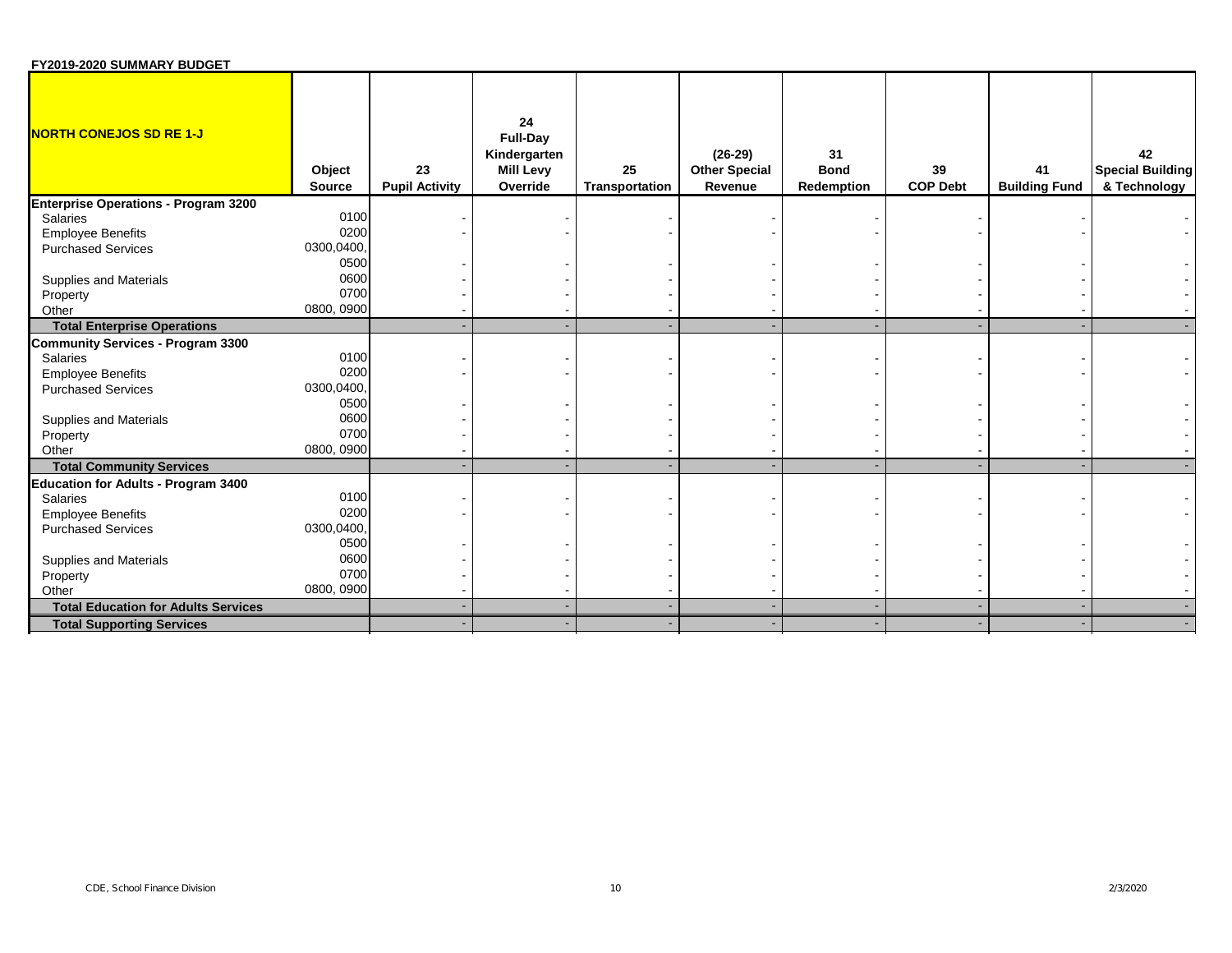| FY2019-2020 SUMMARY BUDGET                 |                         |                             |                                                                       |                      |                                              |                                 |                       |                            |                                               |
|--------------------------------------------|-------------------------|-----------------------------|-----------------------------------------------------------------------|----------------------|----------------------------------------------|---------------------------------|-----------------------|----------------------------|-----------------------------------------------|
| <b>NORTH CONEJOS SD RE 1-J</b>             | Object<br><b>Source</b> | 23<br><b>Pupil Activity</b> | 24<br><b>Full-Day</b><br>Kindergarten<br><b>Mill Levy</b><br>Override | 25<br>Transportation | $(26-29)$<br><b>Other Special</b><br>Revenue | 31<br><b>Bond</b><br>Redemption | 39<br><b>COP Debt</b> | 41<br><b>Building Fund</b> | 42<br><b>Special Building</b><br>& Technology |
| Property - Program 4000                    |                         |                             |                                                                       |                      |                                              |                                 |                       |                            |                                               |
| Salaries                                   | 0100                    |                             |                                                                       |                      |                                              |                                 |                       |                            |                                               |
| <b>Employee Benefits</b>                   | 0200                    |                             |                                                                       |                      |                                              |                                 |                       |                            |                                               |
| <b>Purchased Services</b>                  | 0300,0400,              |                             |                                                                       |                      |                                              |                                 |                       |                            |                                               |
|                                            | 0500                    |                             |                                                                       |                      |                                              |                                 |                       |                            |                                               |
| Supplies and Materials                     | 0600                    |                             |                                                                       |                      |                                              |                                 |                       |                            |                                               |
| Property                                   | 0700                    |                             |                                                                       |                      |                                              |                                 |                       |                            |                                               |
| Other                                      | 0800, 0900              |                             |                                                                       |                      |                                              |                                 |                       |                            |                                               |
| <b>Total Property</b>                      |                         |                             |                                                                       |                      |                                              |                                 |                       |                            |                                               |
| Other Uses - Program 5000s - including     |                         |                             |                                                                       |                      |                                              |                                 |                       |                            |                                               |
| Transfers Out and/or Allocations Out as an |                         |                             |                                                                       |                      |                                              |                                 |                       |                            |                                               |
| expenditure                                |                         |                             |                                                                       |                      |                                              |                                 |                       |                            |                                               |
| Salaries                                   | 0100                    |                             |                                                                       |                      |                                              |                                 | N/A                   |                            |                                               |
| <b>Employee Benefits</b>                   | 0200                    |                             |                                                                       |                      |                                              |                                 | N/A                   |                            |                                               |
| <b>Purchased Services</b>                  | 0300,0400,              |                             |                                                                       |                      |                                              |                                 |                       |                            |                                               |
|                                            | 0500                    |                             |                                                                       |                      |                                              |                                 | N/A                   |                            |                                               |
| Supplies and Materials                     | 0600                    | N/A                         | N/A                                                                   | N/A                  | N/A                                          | N/A                             | N/A                   | N/A                        | N/A                                           |
| Property                                   | 0700                    |                             |                                                                       |                      |                                              |                                 | N/A                   |                            |                                               |
| Other                                      | 0800, 0900              |                             |                                                                       |                      |                                              |                                 |                       |                            |                                               |
| <b>Total Other Uses</b>                    |                         |                             | $\sim$                                                                |                      |                                              |                                 |                       |                            |                                               |
| <b>Total Expenditures</b>                  |                         | 350,000                     |                                                                       |                      |                                              |                                 |                       |                            |                                               |
| <b>APPROPRIATED RESERVES</b>               |                         |                             |                                                                       |                      |                                              |                                 |                       |                            |                                               |
| Other Reserved Fund Balance (9900)         | 0840                    |                             |                                                                       |                      |                                              |                                 |                       |                            |                                               |
| Other Restricted Reserves (932X)           | 0840                    |                             |                                                                       |                      |                                              |                                 |                       |                            |                                               |
| Reserved Fund Balance (9100)               | 0840                    |                             |                                                                       |                      |                                              |                                 |                       |                            |                                               |
| District Emergency Reserve (9315)          | 0840                    |                             |                                                                       |                      |                                              |                                 |                       |                            |                                               |
| Reserve for TABOR 3% (9321)                | 0840                    |                             |                                                                       |                      |                                              |                                 |                       |                            |                                               |
| Reserve for TABOR - Multi-Year Obligations |                         |                             |                                                                       |                      |                                              |                                 |                       |                            |                                               |
| (9322)                                     | 0840                    |                             |                                                                       |                      |                                              |                                 |                       |                            |                                               |
| <b>Total Reserves</b>                      |                         |                             |                                                                       |                      |                                              |                                 |                       |                            |                                               |
| <b>Total Expenditures and Reserves</b>     |                         | 350,000                     |                                                                       |                      |                                              |                                 |                       |                            |                                               |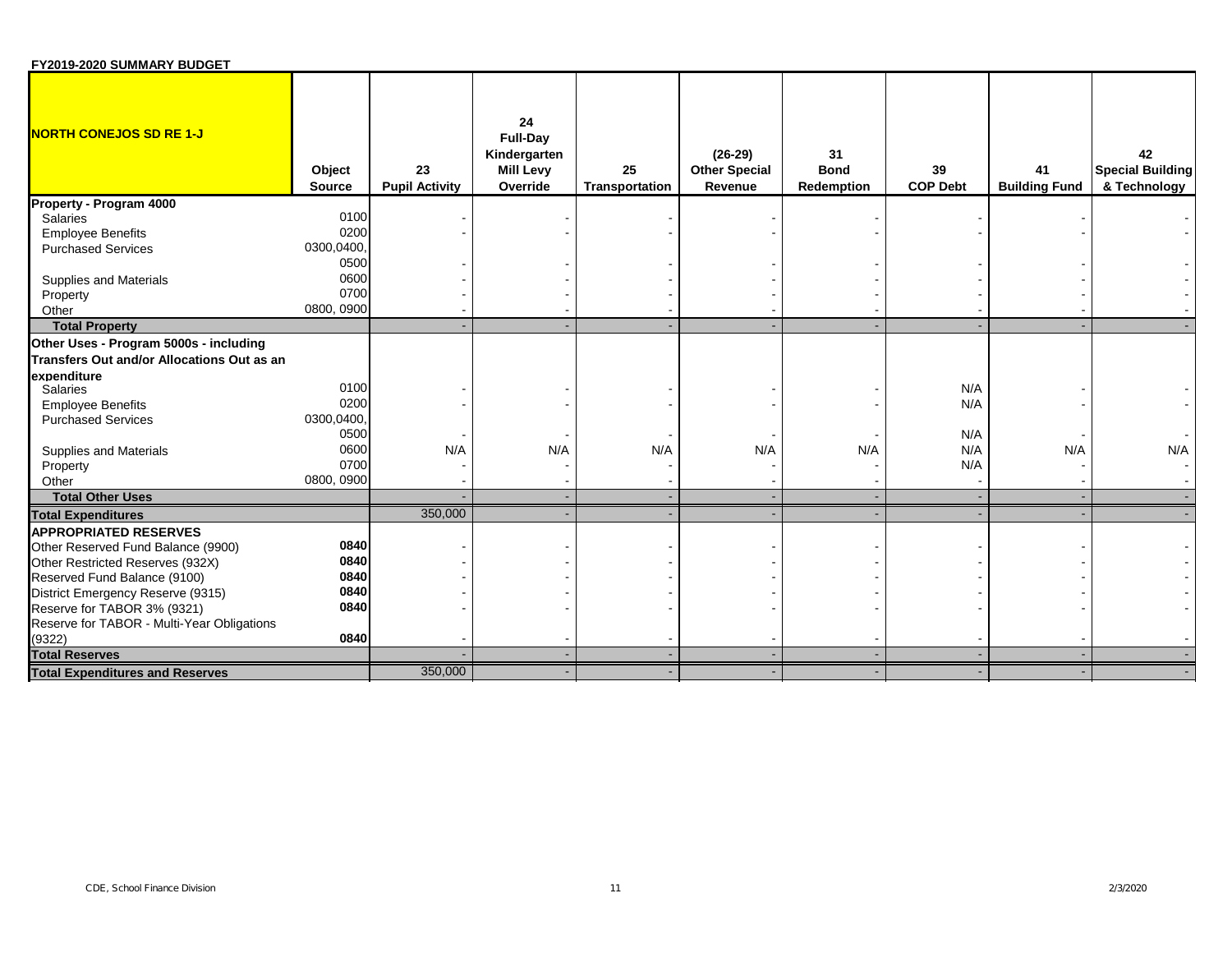| FY2019-2020 SUMMARY BUDGET                      |                         |                             |                                                                       |                      |                                              |                                        |                       |                            |                                               |
|-------------------------------------------------|-------------------------|-----------------------------|-----------------------------------------------------------------------|----------------------|----------------------------------------------|----------------------------------------|-----------------------|----------------------------|-----------------------------------------------|
| <b>NORTH CONEJOS SD RE 1-J</b>                  | Object<br><b>Source</b> | 23<br><b>Pupil Activity</b> | 24<br><b>Full-Day</b><br>Kindergarten<br><b>Mill Levy</b><br>Override | 25<br>Transportation | $(26-29)$<br><b>Other Special</b><br>Revenue | 31<br><b>Bond</b><br><b>Redemption</b> | 39<br><b>COP Debt</b> | 41<br><b>Building Fund</b> | 42<br><b>Special Building</b><br>& Technology |
| <b>BUDGETED ENDING FUND BALANCE</b>             |                         |                             |                                                                       |                      |                                              |                                        |                       |                            |                                               |
| Non-spendable fund balance (9900)               | 6710                    |                             |                                                                       |                      |                                              |                                        |                       |                            |                                               |
| Restricted fund balance (9900)                  | 6720                    |                             |                                                                       |                      |                                              |                                        |                       |                            |                                               |
| TABOR 3% emergency reserve (9321)               | 6721                    |                             |                                                                       |                      |                                              |                                        |                       |                            |                                               |
| TABOR multi year obligations (9322)             | 6722                    |                             |                                                                       |                      |                                              |                                        |                       |                            |                                               |
| District emergency reserve (letter of credit or |                         |                             |                                                                       |                      |                                              |                                        |                       |                            |                                               |
| real estate) (9323)                             | 6723                    |                             |                                                                       |                      |                                              |                                        |                       |                            |                                               |
| Colorado Preschool Program (CPP) (9324)         | 6724                    |                             |                                                                       |                      |                                              |                                        |                       |                            |                                               |
| Full day kindergarten reserve (9325)            | 6725                    |                             |                                                                       |                      |                                              |                                        |                       |                            |                                               |
| Risk-related / restricted capital reserve       |                         |                             |                                                                       |                      |                                              |                                        |                       |                            |                                               |
| (9326)                                          | 6726                    |                             |                                                                       |                      |                                              |                                        |                       |                            |                                               |
| BEST capital renewal reserve (9327)             | 6727                    |                             |                                                                       |                      |                                              |                                        |                       |                            |                                               |
| Total program reserve (9328)                    | 6728                    |                             |                                                                       |                      |                                              |                                        |                       |                            |                                               |
| Committed fund balance (9900)                   | 6750                    |                             |                                                                       |                      |                                              |                                        |                       |                            |                                               |
| Committed fund balance (15% limit) (9200)       | 6750                    |                             |                                                                       |                      |                                              |                                        |                       |                            |                                               |
| Assigned fund balance (9900)                    | 6760                    |                             |                                                                       |                      |                                              |                                        |                       |                            |                                               |
| Unassigned fund balance (9900)                  | 6770                    |                             |                                                                       |                      |                                              |                                        |                       |                            |                                               |
| Net investment in capital assets (9900)         | 6790                    |                             |                                                                       |                      |                                              |                                        |                       |                            |                                               |
| Restricted net position (9900)                  | 6791                    |                             |                                                                       |                      |                                              |                                        |                       |                            |                                               |
| Unrestricted net position (9900)                | 6792                    |                             |                                                                       |                      |                                              |                                        |                       |                            |                                               |
| <b>Total Ending Fund Balance</b>                |                         |                             |                                                                       |                      |                                              |                                        |                       |                            |                                               |
| Total Available Beginning Fund Balance &        |                         |                             |                                                                       |                      |                                              |                                        |                       |                            |                                               |
| <b>Revenues Less Total Expenditures &amp;</b>   |                         |                             |                                                                       |                      |                                              |                                        |                       |                            |                                               |
| <b>Reserves Less Ending Fund Balance (Shall</b> |                         |                             |                                                                       |                      |                                              |                                        |                       |                            |                                               |
| Equal Zero (0))                                 |                         | 241,214                     |                                                                       |                      |                                              |                                        |                       |                            |                                               |
| Use of a portion of beginning fund balance      |                         |                             |                                                                       |                      |                                              |                                        |                       |                            |                                               |
| resolution required?                            |                         | <b>Yes</b>                  | <b>No</b>                                                             | <b>No</b>            | <b>No</b>                                    | <b>No</b>                              | <b>No</b>             | <b>No</b>                  | <b>No</b>                                     |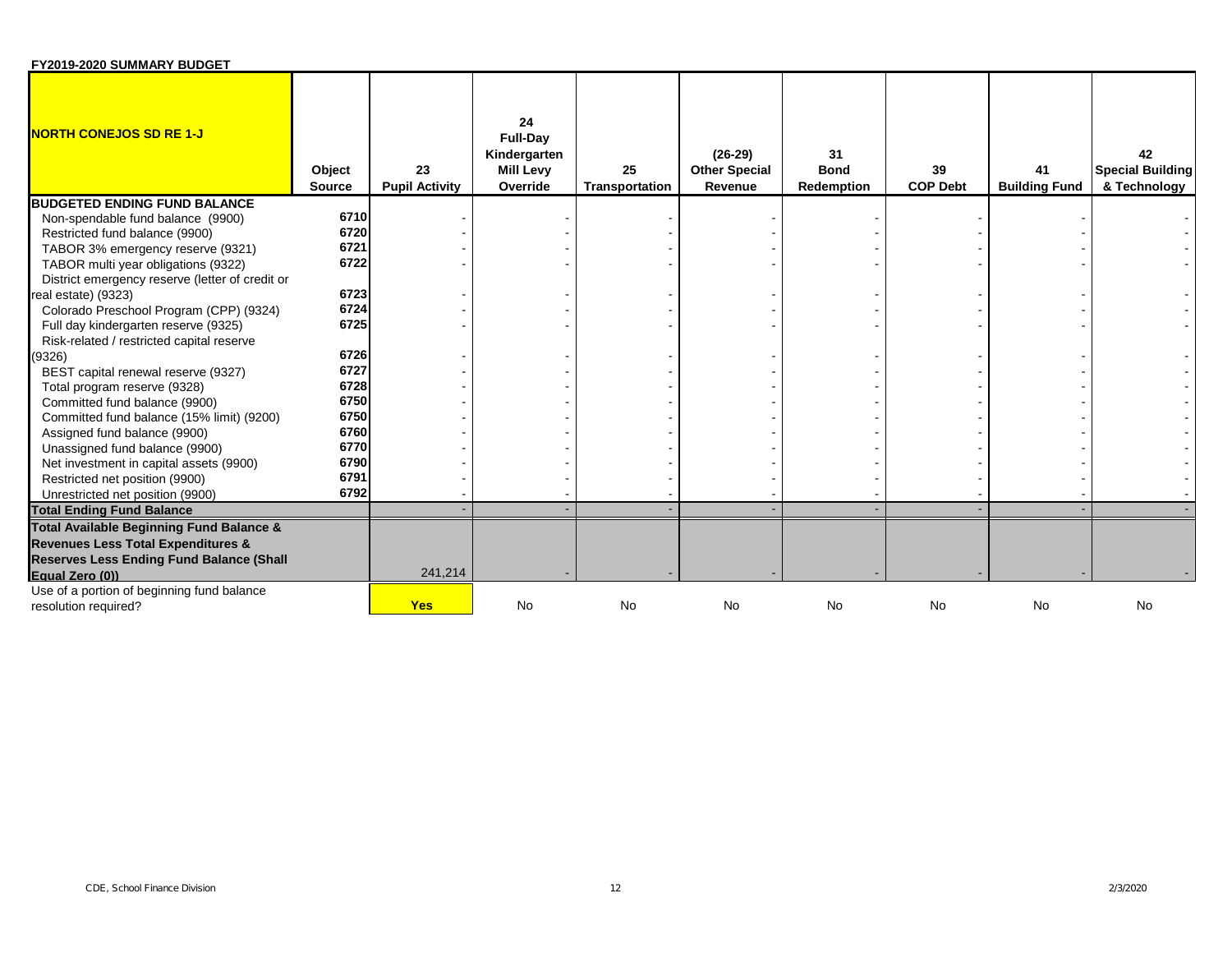| FY2019-2020 SUMMARY BUDGET |  |
|----------------------------|--|
|----------------------------|--|

| Supplemental<br>Capital<br>70<br><b>Fiduciary: Trust</b><br>Construction,<br>and Other<br>Technology,<br>50<br>72<br>43<br>64<br><b>Custodial</b><br>and<br><b>Capital Reserve</b><br><b>Risk Related</b><br><b>Private-Purpose</b><br>Object<br><b>Maintenance</b><br><b>Enterprise</b><br>60<br>Funds: 70, 71,<br>73<br><b>Internal Service</b><br>Custodial<br><b>Source</b><br><b>Capital Projects</b><br>Fund.<br><b>Funds</b><br>Activity<br>75-79<br><b>Trust</b><br><b>Beginning Fund Balance</b><br>790,123<br>$\mathbf 0$<br>26,707<br>26,707<br>(Includes All Reserves)<br><b>Revenues</b><br>1000 - 1999<br>3,960<br>5,000<br><b>Local Sources</b><br>5,000<br>2000 - 2999<br><b>Intermediate Sources</b><br>3000 - 3999<br><b>State Sources</b><br>4000 - 4999<br><b>Federal Sources</b><br>3,960<br><b>Total Revenues</b><br>5,000<br>5,000<br><b>Total Beginning Fund Balance and</b><br>794,083<br>31,707<br>31,707<br>$\mathbf{0}$<br><b>Reserves</b><br>5600,5700,<br><b>Total Allocations To/From Other Funds</b><br>5800<br>5200 - 5300<br>675,000<br>Transfers To/From Other Funds<br>5100,5400,<br><b>Other Sources</b><br>5500,5900,<br>5990, 5991<br><b>Available Beginning Fund Balance &amp;</b><br>Revenues (Plus Or Minus (If Revenue)<br>1,469,083<br>31,707<br>31,707<br>$\overline{0}$<br><b>Allocations And Transfers)</b><br><b>Expenditures</b><br>Instruction - Program 0010 to 2099<br>0100<br>Salaries<br>0200<br><b>Employee Benefits</b><br>0300,0400,<br><b>Purchased Services</b><br>0500<br>0600<br>Supplies and Materials<br>0700<br>Property<br>0800, 0900<br>5,000<br>5,000<br>Other<br>5,000<br>5,000<br><b>Total Instruction</b><br><b>Supporting Services</b><br>Students - Program 2100<br>0100<br>Salaries<br>0200<br><b>Employee Benefits</b><br>0300,0400,<br><b>Purchased Services</b><br>0500<br>0600<br>Supplies and Materials<br>0700<br>Property<br>Other<br>0800, 0900<br><b>Total Students</b> |                                |  | ю |  |  |  |
|-----------------------------------------------------------------------------------------------------------------------------------------------------------------------------------------------------------------------------------------------------------------------------------------------------------------------------------------------------------------------------------------------------------------------------------------------------------------------------------------------------------------------------------------------------------------------------------------------------------------------------------------------------------------------------------------------------------------------------------------------------------------------------------------------------------------------------------------------------------------------------------------------------------------------------------------------------------------------------------------------------------------------------------------------------------------------------------------------------------------------------------------------------------------------------------------------------------------------------------------------------------------------------------------------------------------------------------------------------------------------------------------------------------------------------------------------------------------------------------------------------------------------------------------------------------------------------------------------------------------------------------------------------------------------------------------------------------------------------------------------------------------------------------------------------------------------------------------------------------------------------------------------------------------------------------------------------------|--------------------------------|--|---|--|--|--|
|                                                                                                                                                                                                                                                                                                                                                                                                                                                                                                                                                                                                                                                                                                                                                                                                                                                                                                                                                                                                                                                                                                                                                                                                                                                                                                                                                                                                                                                                                                                                                                                                                                                                                                                                                                                                                                                                                                                                                           | <b>NORTH CONEJOS SD RE 1-J</b> |  |   |  |  |  |
|                                                                                                                                                                                                                                                                                                                                                                                                                                                                                                                                                                                                                                                                                                                                                                                                                                                                                                                                                                                                                                                                                                                                                                                                                                                                                                                                                                                                                                                                                                                                                                                                                                                                                                                                                                                                                                                                                                                                                           |                                |  |   |  |  |  |
|                                                                                                                                                                                                                                                                                                                                                                                                                                                                                                                                                                                                                                                                                                                                                                                                                                                                                                                                                                                                                                                                                                                                                                                                                                                                                                                                                                                                                                                                                                                                                                                                                                                                                                                                                                                                                                                                                                                                                           |                                |  |   |  |  |  |
|                                                                                                                                                                                                                                                                                                                                                                                                                                                                                                                                                                                                                                                                                                                                                                                                                                                                                                                                                                                                                                                                                                                                                                                                                                                                                                                                                                                                                                                                                                                                                                                                                                                                                                                                                                                                                                                                                                                                                           |                                |  |   |  |  |  |
|                                                                                                                                                                                                                                                                                                                                                                                                                                                                                                                                                                                                                                                                                                                                                                                                                                                                                                                                                                                                                                                                                                                                                                                                                                                                                                                                                                                                                                                                                                                                                                                                                                                                                                                                                                                                                                                                                                                                                           |                                |  |   |  |  |  |
|                                                                                                                                                                                                                                                                                                                                                                                                                                                                                                                                                                                                                                                                                                                                                                                                                                                                                                                                                                                                                                                                                                                                                                                                                                                                                                                                                                                                                                                                                                                                                                                                                                                                                                                                                                                                                                                                                                                                                           |                                |  |   |  |  |  |
|                                                                                                                                                                                                                                                                                                                                                                                                                                                                                                                                                                                                                                                                                                                                                                                                                                                                                                                                                                                                                                                                                                                                                                                                                                                                                                                                                                                                                                                                                                                                                                                                                                                                                                                                                                                                                                                                                                                                                           |                                |  |   |  |  |  |
|                                                                                                                                                                                                                                                                                                                                                                                                                                                                                                                                                                                                                                                                                                                                                                                                                                                                                                                                                                                                                                                                                                                                                                                                                                                                                                                                                                                                                                                                                                                                                                                                                                                                                                                                                                                                                                                                                                                                                           |                                |  |   |  |  |  |
|                                                                                                                                                                                                                                                                                                                                                                                                                                                                                                                                                                                                                                                                                                                                                                                                                                                                                                                                                                                                                                                                                                                                                                                                                                                                                                                                                                                                                                                                                                                                                                                                                                                                                                                                                                                                                                                                                                                                                           |                                |  |   |  |  |  |
|                                                                                                                                                                                                                                                                                                                                                                                                                                                                                                                                                                                                                                                                                                                                                                                                                                                                                                                                                                                                                                                                                                                                                                                                                                                                                                                                                                                                                                                                                                                                                                                                                                                                                                                                                                                                                                                                                                                                                           |                                |  |   |  |  |  |
|                                                                                                                                                                                                                                                                                                                                                                                                                                                                                                                                                                                                                                                                                                                                                                                                                                                                                                                                                                                                                                                                                                                                                                                                                                                                                                                                                                                                                                                                                                                                                                                                                                                                                                                                                                                                                                                                                                                                                           |                                |  |   |  |  |  |
|                                                                                                                                                                                                                                                                                                                                                                                                                                                                                                                                                                                                                                                                                                                                                                                                                                                                                                                                                                                                                                                                                                                                                                                                                                                                                                                                                                                                                                                                                                                                                                                                                                                                                                                                                                                                                                                                                                                                                           |                                |  |   |  |  |  |
|                                                                                                                                                                                                                                                                                                                                                                                                                                                                                                                                                                                                                                                                                                                                                                                                                                                                                                                                                                                                                                                                                                                                                                                                                                                                                                                                                                                                                                                                                                                                                                                                                                                                                                                                                                                                                                                                                                                                                           |                                |  |   |  |  |  |
|                                                                                                                                                                                                                                                                                                                                                                                                                                                                                                                                                                                                                                                                                                                                                                                                                                                                                                                                                                                                                                                                                                                                                                                                                                                                                                                                                                                                                                                                                                                                                                                                                                                                                                                                                                                                                                                                                                                                                           |                                |  |   |  |  |  |
|                                                                                                                                                                                                                                                                                                                                                                                                                                                                                                                                                                                                                                                                                                                                                                                                                                                                                                                                                                                                                                                                                                                                                                                                                                                                                                                                                                                                                                                                                                                                                                                                                                                                                                                                                                                                                                                                                                                                                           |                                |  |   |  |  |  |
|                                                                                                                                                                                                                                                                                                                                                                                                                                                                                                                                                                                                                                                                                                                                                                                                                                                                                                                                                                                                                                                                                                                                                                                                                                                                                                                                                                                                                                                                                                                                                                                                                                                                                                                                                                                                                                                                                                                                                           |                                |  |   |  |  |  |
|                                                                                                                                                                                                                                                                                                                                                                                                                                                                                                                                                                                                                                                                                                                                                                                                                                                                                                                                                                                                                                                                                                                                                                                                                                                                                                                                                                                                                                                                                                                                                                                                                                                                                                                                                                                                                                                                                                                                                           |                                |  |   |  |  |  |
|                                                                                                                                                                                                                                                                                                                                                                                                                                                                                                                                                                                                                                                                                                                                                                                                                                                                                                                                                                                                                                                                                                                                                                                                                                                                                                                                                                                                                                                                                                                                                                                                                                                                                                                                                                                                                                                                                                                                                           |                                |  |   |  |  |  |
|                                                                                                                                                                                                                                                                                                                                                                                                                                                                                                                                                                                                                                                                                                                                                                                                                                                                                                                                                                                                                                                                                                                                                                                                                                                                                                                                                                                                                                                                                                                                                                                                                                                                                                                                                                                                                                                                                                                                                           |                                |  |   |  |  |  |
|                                                                                                                                                                                                                                                                                                                                                                                                                                                                                                                                                                                                                                                                                                                                                                                                                                                                                                                                                                                                                                                                                                                                                                                                                                                                                                                                                                                                                                                                                                                                                                                                                                                                                                                                                                                                                                                                                                                                                           |                                |  |   |  |  |  |
|                                                                                                                                                                                                                                                                                                                                                                                                                                                                                                                                                                                                                                                                                                                                                                                                                                                                                                                                                                                                                                                                                                                                                                                                                                                                                                                                                                                                                                                                                                                                                                                                                                                                                                                                                                                                                                                                                                                                                           |                                |  |   |  |  |  |
|                                                                                                                                                                                                                                                                                                                                                                                                                                                                                                                                                                                                                                                                                                                                                                                                                                                                                                                                                                                                                                                                                                                                                                                                                                                                                                                                                                                                                                                                                                                                                                                                                                                                                                                                                                                                                                                                                                                                                           |                                |  |   |  |  |  |
|                                                                                                                                                                                                                                                                                                                                                                                                                                                                                                                                                                                                                                                                                                                                                                                                                                                                                                                                                                                                                                                                                                                                                                                                                                                                                                                                                                                                                                                                                                                                                                                                                                                                                                                                                                                                                                                                                                                                                           |                                |  |   |  |  |  |
|                                                                                                                                                                                                                                                                                                                                                                                                                                                                                                                                                                                                                                                                                                                                                                                                                                                                                                                                                                                                                                                                                                                                                                                                                                                                                                                                                                                                                                                                                                                                                                                                                                                                                                                                                                                                                                                                                                                                                           |                                |  |   |  |  |  |
|                                                                                                                                                                                                                                                                                                                                                                                                                                                                                                                                                                                                                                                                                                                                                                                                                                                                                                                                                                                                                                                                                                                                                                                                                                                                                                                                                                                                                                                                                                                                                                                                                                                                                                                                                                                                                                                                                                                                                           |                                |  |   |  |  |  |
|                                                                                                                                                                                                                                                                                                                                                                                                                                                                                                                                                                                                                                                                                                                                                                                                                                                                                                                                                                                                                                                                                                                                                                                                                                                                                                                                                                                                                                                                                                                                                                                                                                                                                                                                                                                                                                                                                                                                                           |                                |  |   |  |  |  |
|                                                                                                                                                                                                                                                                                                                                                                                                                                                                                                                                                                                                                                                                                                                                                                                                                                                                                                                                                                                                                                                                                                                                                                                                                                                                                                                                                                                                                                                                                                                                                                                                                                                                                                                                                                                                                                                                                                                                                           |                                |  |   |  |  |  |
|                                                                                                                                                                                                                                                                                                                                                                                                                                                                                                                                                                                                                                                                                                                                                                                                                                                                                                                                                                                                                                                                                                                                                                                                                                                                                                                                                                                                                                                                                                                                                                                                                                                                                                                                                                                                                                                                                                                                                           |                                |  |   |  |  |  |
|                                                                                                                                                                                                                                                                                                                                                                                                                                                                                                                                                                                                                                                                                                                                                                                                                                                                                                                                                                                                                                                                                                                                                                                                                                                                                                                                                                                                                                                                                                                                                                                                                                                                                                                                                                                                                                                                                                                                                           |                                |  |   |  |  |  |
|                                                                                                                                                                                                                                                                                                                                                                                                                                                                                                                                                                                                                                                                                                                                                                                                                                                                                                                                                                                                                                                                                                                                                                                                                                                                                                                                                                                                                                                                                                                                                                                                                                                                                                                                                                                                                                                                                                                                                           |                                |  |   |  |  |  |
|                                                                                                                                                                                                                                                                                                                                                                                                                                                                                                                                                                                                                                                                                                                                                                                                                                                                                                                                                                                                                                                                                                                                                                                                                                                                                                                                                                                                                                                                                                                                                                                                                                                                                                                                                                                                                                                                                                                                                           |                                |  |   |  |  |  |
|                                                                                                                                                                                                                                                                                                                                                                                                                                                                                                                                                                                                                                                                                                                                                                                                                                                                                                                                                                                                                                                                                                                                                                                                                                                                                                                                                                                                                                                                                                                                                                                                                                                                                                                                                                                                                                                                                                                                                           |                                |  |   |  |  |  |
|                                                                                                                                                                                                                                                                                                                                                                                                                                                                                                                                                                                                                                                                                                                                                                                                                                                                                                                                                                                                                                                                                                                                                                                                                                                                                                                                                                                                                                                                                                                                                                                                                                                                                                                                                                                                                                                                                                                                                           |                                |  |   |  |  |  |
|                                                                                                                                                                                                                                                                                                                                                                                                                                                                                                                                                                                                                                                                                                                                                                                                                                                                                                                                                                                                                                                                                                                                                                                                                                                                                                                                                                                                                                                                                                                                                                                                                                                                                                                                                                                                                                                                                                                                                           |                                |  |   |  |  |  |
|                                                                                                                                                                                                                                                                                                                                                                                                                                                                                                                                                                                                                                                                                                                                                                                                                                                                                                                                                                                                                                                                                                                                                                                                                                                                                                                                                                                                                                                                                                                                                                                                                                                                                                                                                                                                                                                                                                                                                           |                                |  |   |  |  |  |
|                                                                                                                                                                                                                                                                                                                                                                                                                                                                                                                                                                                                                                                                                                                                                                                                                                                                                                                                                                                                                                                                                                                                                                                                                                                                                                                                                                                                                                                                                                                                                                                                                                                                                                                                                                                                                                                                                                                                                           |                                |  |   |  |  |  |
|                                                                                                                                                                                                                                                                                                                                                                                                                                                                                                                                                                                                                                                                                                                                                                                                                                                                                                                                                                                                                                                                                                                                                                                                                                                                                                                                                                                                                                                                                                                                                                                                                                                                                                                                                                                                                                                                                                                                                           |                                |  |   |  |  |  |
|                                                                                                                                                                                                                                                                                                                                                                                                                                                                                                                                                                                                                                                                                                                                                                                                                                                                                                                                                                                                                                                                                                                                                                                                                                                                                                                                                                                                                                                                                                                                                                                                                                                                                                                                                                                                                                                                                                                                                           |                                |  |   |  |  |  |
|                                                                                                                                                                                                                                                                                                                                                                                                                                                                                                                                                                                                                                                                                                                                                                                                                                                                                                                                                                                                                                                                                                                                                                                                                                                                                                                                                                                                                                                                                                                                                                                                                                                                                                                                                                                                                                                                                                                                                           |                                |  |   |  |  |  |
|                                                                                                                                                                                                                                                                                                                                                                                                                                                                                                                                                                                                                                                                                                                                                                                                                                                                                                                                                                                                                                                                                                                                                                                                                                                                                                                                                                                                                                                                                                                                                                                                                                                                                                                                                                                                                                                                                                                                                           |                                |  |   |  |  |  |
|                                                                                                                                                                                                                                                                                                                                                                                                                                                                                                                                                                                                                                                                                                                                                                                                                                                                                                                                                                                                                                                                                                                                                                                                                                                                                                                                                                                                                                                                                                                                                                                                                                                                                                                                                                                                                                                                                                                                                           |                                |  |   |  |  |  |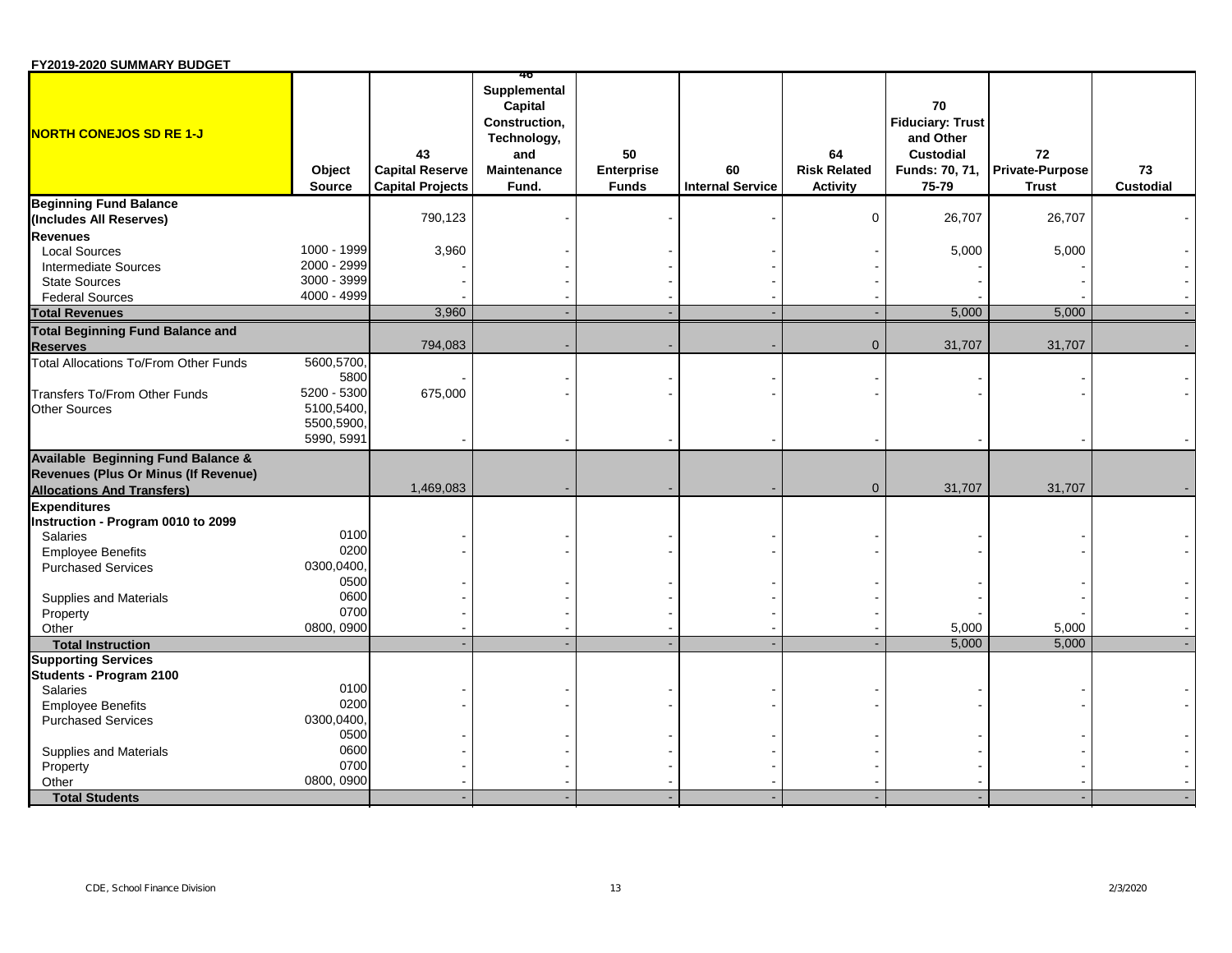| FY2019-2020 SUMMARY BUDGET |  |
|----------------------------|--|
|----------------------------|--|

| <b>NORTH CONEJOS SD RE 1-J</b>                                            | Object<br><b>Source</b> | 43<br><b>Capital Reserve</b><br><b>Capital Projects</b> | Supplemental<br>Capital<br>Construction,<br>Technology,<br>and<br><b>Maintenance</b><br>Fund. | 50<br><b>Enterprise</b><br><b>Funds</b> | 60<br><b>Internal Service</b> | 64<br><b>Risk Related</b><br><b>Activity</b> | 70<br><b>Fiduciary: Trust</b><br>and Other<br><b>Custodial</b><br>Funds: 70, 71,<br>75-79 | 72<br><b>Private-Purpose</b><br><b>Trust</b> | 73<br><b>Custodial</b> |
|---------------------------------------------------------------------------|-------------------------|---------------------------------------------------------|-----------------------------------------------------------------------------------------------|-----------------------------------------|-------------------------------|----------------------------------------------|-------------------------------------------------------------------------------------------|----------------------------------------------|------------------------|
| <b>Instructional Staff - Program 2200</b>                                 |                         |                                                         |                                                                                               |                                         |                               |                                              |                                                                                           |                                              |                        |
| <b>Salaries</b>                                                           | 0100                    |                                                         |                                                                                               |                                         |                               |                                              |                                                                                           |                                              |                        |
| <b>Employee Benefits</b>                                                  | 0200                    |                                                         |                                                                                               |                                         |                               |                                              |                                                                                           |                                              |                        |
| <b>Purchased Services</b>                                                 | 0300,0400,              |                                                         |                                                                                               |                                         |                               |                                              |                                                                                           |                                              |                        |
|                                                                           | 0500                    |                                                         |                                                                                               |                                         |                               |                                              |                                                                                           |                                              |                        |
| Supplies and Materials                                                    | 0600                    |                                                         |                                                                                               |                                         |                               |                                              |                                                                                           |                                              |                        |
| Property                                                                  | 0700                    |                                                         |                                                                                               |                                         |                               |                                              |                                                                                           |                                              |                        |
| Other                                                                     | 0800, 0900              |                                                         |                                                                                               |                                         |                               |                                              |                                                                                           |                                              |                        |
| <b>Total Instructional Staff</b>                                          |                         |                                                         |                                                                                               |                                         |                               |                                              |                                                                                           |                                              |                        |
| General Administration - Program 2300,<br>including Program 2303 and 2304 |                         |                                                         |                                                                                               |                                         |                               |                                              |                                                                                           |                                              |                        |
| <b>Salaries</b>                                                           | 0100                    |                                                         |                                                                                               |                                         |                               |                                              |                                                                                           |                                              |                        |
| <b>Employee Benefits</b>                                                  | 0200                    |                                                         |                                                                                               |                                         |                               |                                              |                                                                                           |                                              |                        |
| <b>Purchased Services</b>                                                 | 0300,0400,              |                                                         |                                                                                               |                                         |                               |                                              |                                                                                           |                                              |                        |
|                                                                           | 0500                    |                                                         |                                                                                               |                                         |                               |                                              |                                                                                           |                                              |                        |
| Supplies and Materials                                                    | 0600                    |                                                         |                                                                                               |                                         |                               |                                              |                                                                                           |                                              |                        |
| Property                                                                  | 0700                    |                                                         |                                                                                               |                                         |                               |                                              |                                                                                           |                                              |                        |
| Other                                                                     | 0800, 0900              |                                                         |                                                                                               |                                         |                               |                                              |                                                                                           |                                              |                        |
| <b>Total School Administration</b>                                        |                         |                                                         |                                                                                               |                                         |                               |                                              |                                                                                           |                                              |                        |
| School Administration - Program 2400                                      |                         |                                                         |                                                                                               |                                         |                               |                                              |                                                                                           |                                              |                        |
| <b>Salaries</b>                                                           | 0100                    |                                                         |                                                                                               |                                         |                               |                                              |                                                                                           |                                              |                        |
| <b>Employee Benefits</b>                                                  | 0200                    |                                                         |                                                                                               |                                         |                               |                                              |                                                                                           |                                              |                        |
| <b>Purchased Services</b>                                                 | 0300,0400,              |                                                         |                                                                                               |                                         |                               |                                              |                                                                                           |                                              |                        |
|                                                                           | 0500                    |                                                         |                                                                                               |                                         |                               |                                              |                                                                                           |                                              |                        |
| Supplies and Materials                                                    | 0600                    |                                                         |                                                                                               |                                         |                               |                                              |                                                                                           |                                              |                        |
| Property                                                                  | 0700                    |                                                         |                                                                                               |                                         |                               |                                              |                                                                                           |                                              |                        |
| Other                                                                     | 0800, 0900              |                                                         |                                                                                               |                                         |                               |                                              |                                                                                           |                                              |                        |
| <b>Total School Administration</b>                                        |                         |                                                         |                                                                                               |                                         |                               |                                              |                                                                                           |                                              |                        |
| Business Services - Program 2500,                                         |                         |                                                         |                                                                                               |                                         |                               |                                              |                                                                                           |                                              |                        |
| including Program 2501                                                    |                         |                                                         |                                                                                               |                                         |                               |                                              |                                                                                           |                                              |                        |
| Salaries                                                                  | 0100                    |                                                         |                                                                                               |                                         |                               |                                              |                                                                                           |                                              |                        |
| <b>Employee Benefits</b>                                                  | 0200                    |                                                         |                                                                                               |                                         |                               |                                              |                                                                                           |                                              |                        |
| <b>Purchased Services</b>                                                 | 0300,0400,              |                                                         |                                                                                               |                                         |                               |                                              |                                                                                           |                                              |                        |
|                                                                           | 0500                    |                                                         |                                                                                               |                                         |                               |                                              |                                                                                           |                                              |                        |
| Supplies and Materials                                                    | 0600                    |                                                         |                                                                                               |                                         |                               |                                              |                                                                                           |                                              |                        |
| Property                                                                  | 0700                    |                                                         |                                                                                               |                                         |                               |                                              |                                                                                           |                                              |                        |
| Other                                                                     | 0800, 0900              |                                                         |                                                                                               |                                         |                               |                                              |                                                                                           |                                              |                        |
| <b>Total Business Services</b>                                            |                         |                                                         |                                                                                               |                                         |                               |                                              |                                                                                           |                                              |                        |
| <b>Operations and Maintenance - Program</b>                               |                         |                                                         |                                                                                               |                                         |                               |                                              |                                                                                           |                                              |                        |
| 2600<br>Salaries                                                          | 0100                    |                                                         |                                                                                               |                                         |                               |                                              |                                                                                           |                                              |                        |
| <b>Employee Benefits</b>                                                  | 0200                    |                                                         |                                                                                               |                                         |                               |                                              |                                                                                           |                                              |                        |
|                                                                           |                         |                                                         |                                                                                               |                                         |                               |                                              |                                                                                           |                                              |                        |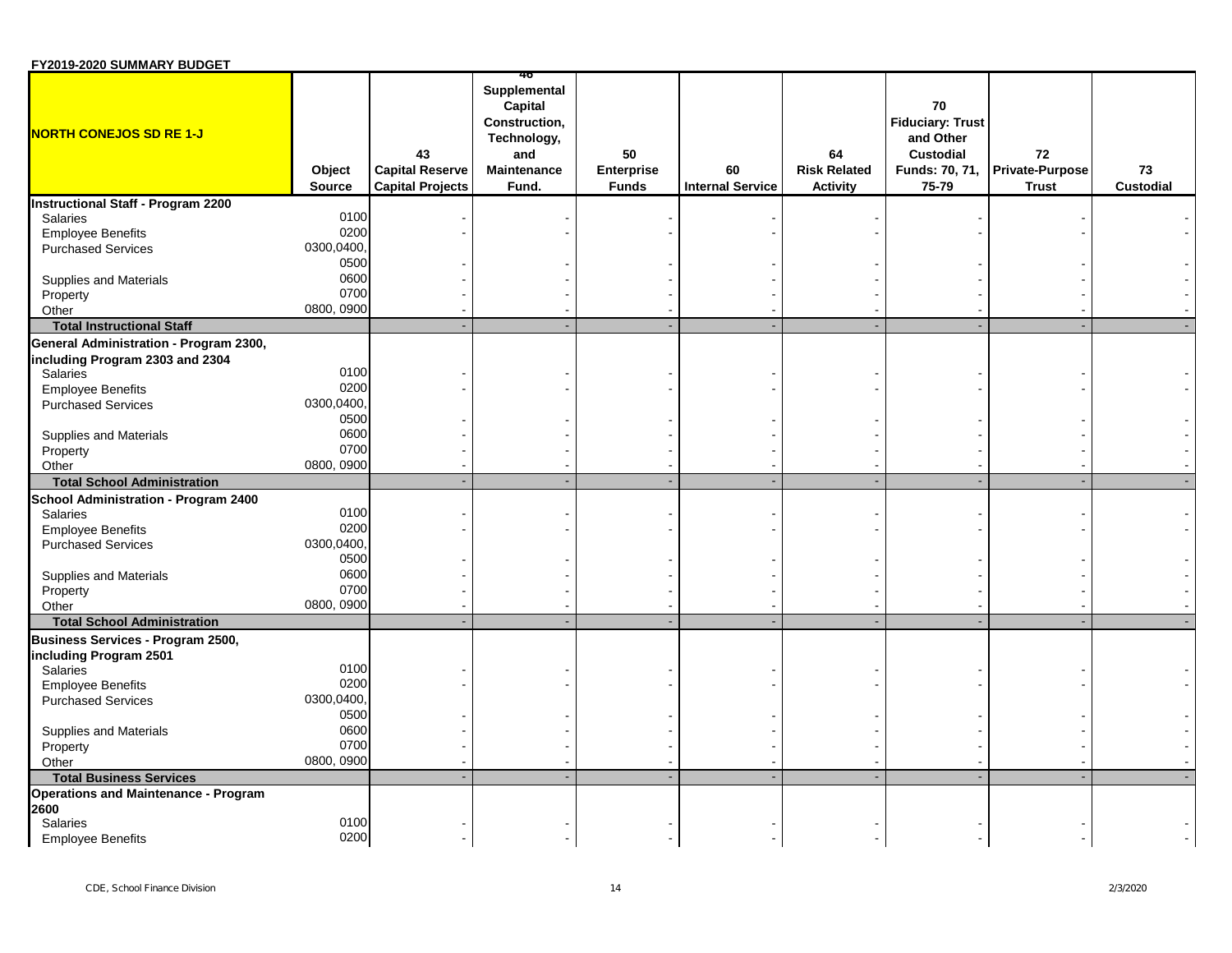| Supplemental<br>Capital<br>70<br><b>Fiduciary: Trust</b><br>Construction,<br><b>NORTH CONEJOS SD RE 1-J</b><br>Technology,<br>and Other<br>43<br><b>Custodial</b><br>50<br>64<br>72<br>and<br><b>Capital Reserve</b><br><b>Risk Related</b><br>Private-Purpose<br>Object<br><b>Maintenance</b><br><b>Enterprise</b><br>60<br>Funds: 70, 71,<br>73<br><b>Internal Service</b><br><b>Custodial</b><br>Source<br><b>Capital Projects</b><br>Fund.<br><b>Funds</b><br><b>Activity</b><br>75-79<br><b>Trust</b><br>0300,0400,<br><b>Purchased Services</b><br>0500<br>0600<br>Supplies and Materials<br>0700<br>105,000<br>Property<br>0800, 0900<br>Other<br>105,000<br><b>Total Operations and Maintenance</b><br><b>Student Transportation - Program 2700</b><br>0100<br>Salaries<br>0200<br><b>Employee Benefits</b><br>0300,0400<br><b>Purchased Services</b><br>0500<br>0600<br>Supplies and Materials<br>0700<br>Property<br>0800, 0900<br>Other<br><b>Total Student Transportation</b><br>Program 2801<br>0100<br><b>Salaries</b><br>0200<br><b>Employee Benefits</b><br>0300,0400,<br><b>Purchased Services</b><br>0500<br>0600<br>Supplies and Materials<br>0700<br>Property<br>0800, 0900<br>Other<br><b>Total Central Support</b><br>Other Support - Program 2900<br>0100<br>Salaries<br>0200<br><b>Employee Benefits</b><br>0300,0400,<br><b>Purchased Services</b><br>0500<br>0600<br>Supplies and Materials<br>0700<br>Property<br>0800, 0900<br>Other<br><b>Total Other Support</b><br>Food Service Operations - Program 3100<br>0100<br>Salaries<br>0200<br><b>Employee Benefits</b><br>0300,0400,<br><b>Purchased Services</b><br>0500<br>0600<br>Supplies and Materials<br>0700<br>Property<br>0800, 0900<br>Other<br><b>Total Other Support</b> | FY2019-2020 SUMMARY BUDGET                |  |  |  |  |  |
|----------------------------------------------------------------------------------------------------------------------------------------------------------------------------------------------------------------------------------------------------------------------------------------------------------------------------------------------------------------------------------------------------------------------------------------------------------------------------------------------------------------------------------------------------------------------------------------------------------------------------------------------------------------------------------------------------------------------------------------------------------------------------------------------------------------------------------------------------------------------------------------------------------------------------------------------------------------------------------------------------------------------------------------------------------------------------------------------------------------------------------------------------------------------------------------------------------------------------------------------------------------------------------------------------------------------------------------------------------------------------------------------------------------------------------------------------------------------------------------------------------------------------------------------------------------------------------------------------------------------------------------------------------------------------------------------------------------------------------------------------------------|-------------------------------------------|--|--|--|--|--|
|                                                                                                                                                                                                                                                                                                                                                                                                                                                                                                                                                                                                                                                                                                                                                                                                                                                                                                                                                                                                                                                                                                                                                                                                                                                                                                                                                                                                                                                                                                                                                                                                                                                                                                                                                                |                                           |  |  |  |  |  |
|                                                                                                                                                                                                                                                                                                                                                                                                                                                                                                                                                                                                                                                                                                                                                                                                                                                                                                                                                                                                                                                                                                                                                                                                                                                                                                                                                                                                                                                                                                                                                                                                                                                                                                                                                                |                                           |  |  |  |  |  |
|                                                                                                                                                                                                                                                                                                                                                                                                                                                                                                                                                                                                                                                                                                                                                                                                                                                                                                                                                                                                                                                                                                                                                                                                                                                                                                                                                                                                                                                                                                                                                                                                                                                                                                                                                                |                                           |  |  |  |  |  |
|                                                                                                                                                                                                                                                                                                                                                                                                                                                                                                                                                                                                                                                                                                                                                                                                                                                                                                                                                                                                                                                                                                                                                                                                                                                                                                                                                                                                                                                                                                                                                                                                                                                                                                                                                                |                                           |  |  |  |  |  |
|                                                                                                                                                                                                                                                                                                                                                                                                                                                                                                                                                                                                                                                                                                                                                                                                                                                                                                                                                                                                                                                                                                                                                                                                                                                                                                                                                                                                                                                                                                                                                                                                                                                                                                                                                                |                                           |  |  |  |  |  |
|                                                                                                                                                                                                                                                                                                                                                                                                                                                                                                                                                                                                                                                                                                                                                                                                                                                                                                                                                                                                                                                                                                                                                                                                                                                                                                                                                                                                                                                                                                                                                                                                                                                                                                                                                                |                                           |  |  |  |  |  |
|                                                                                                                                                                                                                                                                                                                                                                                                                                                                                                                                                                                                                                                                                                                                                                                                                                                                                                                                                                                                                                                                                                                                                                                                                                                                                                                                                                                                                                                                                                                                                                                                                                                                                                                                                                |                                           |  |  |  |  |  |
|                                                                                                                                                                                                                                                                                                                                                                                                                                                                                                                                                                                                                                                                                                                                                                                                                                                                                                                                                                                                                                                                                                                                                                                                                                                                                                                                                                                                                                                                                                                                                                                                                                                                                                                                                                |                                           |  |  |  |  |  |
|                                                                                                                                                                                                                                                                                                                                                                                                                                                                                                                                                                                                                                                                                                                                                                                                                                                                                                                                                                                                                                                                                                                                                                                                                                                                                                                                                                                                                                                                                                                                                                                                                                                                                                                                                                |                                           |  |  |  |  |  |
|                                                                                                                                                                                                                                                                                                                                                                                                                                                                                                                                                                                                                                                                                                                                                                                                                                                                                                                                                                                                                                                                                                                                                                                                                                                                                                                                                                                                                                                                                                                                                                                                                                                                                                                                                                |                                           |  |  |  |  |  |
|                                                                                                                                                                                                                                                                                                                                                                                                                                                                                                                                                                                                                                                                                                                                                                                                                                                                                                                                                                                                                                                                                                                                                                                                                                                                                                                                                                                                                                                                                                                                                                                                                                                                                                                                                                |                                           |  |  |  |  |  |
|                                                                                                                                                                                                                                                                                                                                                                                                                                                                                                                                                                                                                                                                                                                                                                                                                                                                                                                                                                                                                                                                                                                                                                                                                                                                                                                                                                                                                                                                                                                                                                                                                                                                                                                                                                |                                           |  |  |  |  |  |
|                                                                                                                                                                                                                                                                                                                                                                                                                                                                                                                                                                                                                                                                                                                                                                                                                                                                                                                                                                                                                                                                                                                                                                                                                                                                                                                                                                                                                                                                                                                                                                                                                                                                                                                                                                | Central Support - Program 2800, including |  |  |  |  |  |
|                                                                                                                                                                                                                                                                                                                                                                                                                                                                                                                                                                                                                                                                                                                                                                                                                                                                                                                                                                                                                                                                                                                                                                                                                                                                                                                                                                                                                                                                                                                                                                                                                                                                                                                                                                |                                           |  |  |  |  |  |
|                                                                                                                                                                                                                                                                                                                                                                                                                                                                                                                                                                                                                                                                                                                                                                                                                                                                                                                                                                                                                                                                                                                                                                                                                                                                                                                                                                                                                                                                                                                                                                                                                                                                                                                                                                |                                           |  |  |  |  |  |
|                                                                                                                                                                                                                                                                                                                                                                                                                                                                                                                                                                                                                                                                                                                                                                                                                                                                                                                                                                                                                                                                                                                                                                                                                                                                                                                                                                                                                                                                                                                                                                                                                                                                                                                                                                |                                           |  |  |  |  |  |
|                                                                                                                                                                                                                                                                                                                                                                                                                                                                                                                                                                                                                                                                                                                                                                                                                                                                                                                                                                                                                                                                                                                                                                                                                                                                                                                                                                                                                                                                                                                                                                                                                                                                                                                                                                |                                           |  |  |  |  |  |
|                                                                                                                                                                                                                                                                                                                                                                                                                                                                                                                                                                                                                                                                                                                                                                                                                                                                                                                                                                                                                                                                                                                                                                                                                                                                                                                                                                                                                                                                                                                                                                                                                                                                                                                                                                |                                           |  |  |  |  |  |
|                                                                                                                                                                                                                                                                                                                                                                                                                                                                                                                                                                                                                                                                                                                                                                                                                                                                                                                                                                                                                                                                                                                                                                                                                                                                                                                                                                                                                                                                                                                                                                                                                                                                                                                                                                |                                           |  |  |  |  |  |
|                                                                                                                                                                                                                                                                                                                                                                                                                                                                                                                                                                                                                                                                                                                                                                                                                                                                                                                                                                                                                                                                                                                                                                                                                                                                                                                                                                                                                                                                                                                                                                                                                                                                                                                                                                |                                           |  |  |  |  |  |
|                                                                                                                                                                                                                                                                                                                                                                                                                                                                                                                                                                                                                                                                                                                                                                                                                                                                                                                                                                                                                                                                                                                                                                                                                                                                                                                                                                                                                                                                                                                                                                                                                                                                                                                                                                |                                           |  |  |  |  |  |
|                                                                                                                                                                                                                                                                                                                                                                                                                                                                                                                                                                                                                                                                                                                                                                                                                                                                                                                                                                                                                                                                                                                                                                                                                                                                                                                                                                                                                                                                                                                                                                                                                                                                                                                                                                |                                           |  |  |  |  |  |
|                                                                                                                                                                                                                                                                                                                                                                                                                                                                                                                                                                                                                                                                                                                                                                                                                                                                                                                                                                                                                                                                                                                                                                                                                                                                                                                                                                                                                                                                                                                                                                                                                                                                                                                                                                |                                           |  |  |  |  |  |
|                                                                                                                                                                                                                                                                                                                                                                                                                                                                                                                                                                                                                                                                                                                                                                                                                                                                                                                                                                                                                                                                                                                                                                                                                                                                                                                                                                                                                                                                                                                                                                                                                                                                                                                                                                |                                           |  |  |  |  |  |
|                                                                                                                                                                                                                                                                                                                                                                                                                                                                                                                                                                                                                                                                                                                                                                                                                                                                                                                                                                                                                                                                                                                                                                                                                                                                                                                                                                                                                                                                                                                                                                                                                                                                                                                                                                |                                           |  |  |  |  |  |
|                                                                                                                                                                                                                                                                                                                                                                                                                                                                                                                                                                                                                                                                                                                                                                                                                                                                                                                                                                                                                                                                                                                                                                                                                                                                                                                                                                                                                                                                                                                                                                                                                                                                                                                                                                |                                           |  |  |  |  |  |
|                                                                                                                                                                                                                                                                                                                                                                                                                                                                                                                                                                                                                                                                                                                                                                                                                                                                                                                                                                                                                                                                                                                                                                                                                                                                                                                                                                                                                                                                                                                                                                                                                                                                                                                                                                |                                           |  |  |  |  |  |
|                                                                                                                                                                                                                                                                                                                                                                                                                                                                                                                                                                                                                                                                                                                                                                                                                                                                                                                                                                                                                                                                                                                                                                                                                                                                                                                                                                                                                                                                                                                                                                                                                                                                                                                                                                |                                           |  |  |  |  |  |
|                                                                                                                                                                                                                                                                                                                                                                                                                                                                                                                                                                                                                                                                                                                                                                                                                                                                                                                                                                                                                                                                                                                                                                                                                                                                                                                                                                                                                                                                                                                                                                                                                                                                                                                                                                |                                           |  |  |  |  |  |
|                                                                                                                                                                                                                                                                                                                                                                                                                                                                                                                                                                                                                                                                                                                                                                                                                                                                                                                                                                                                                                                                                                                                                                                                                                                                                                                                                                                                                                                                                                                                                                                                                                                                                                                                                                |                                           |  |  |  |  |  |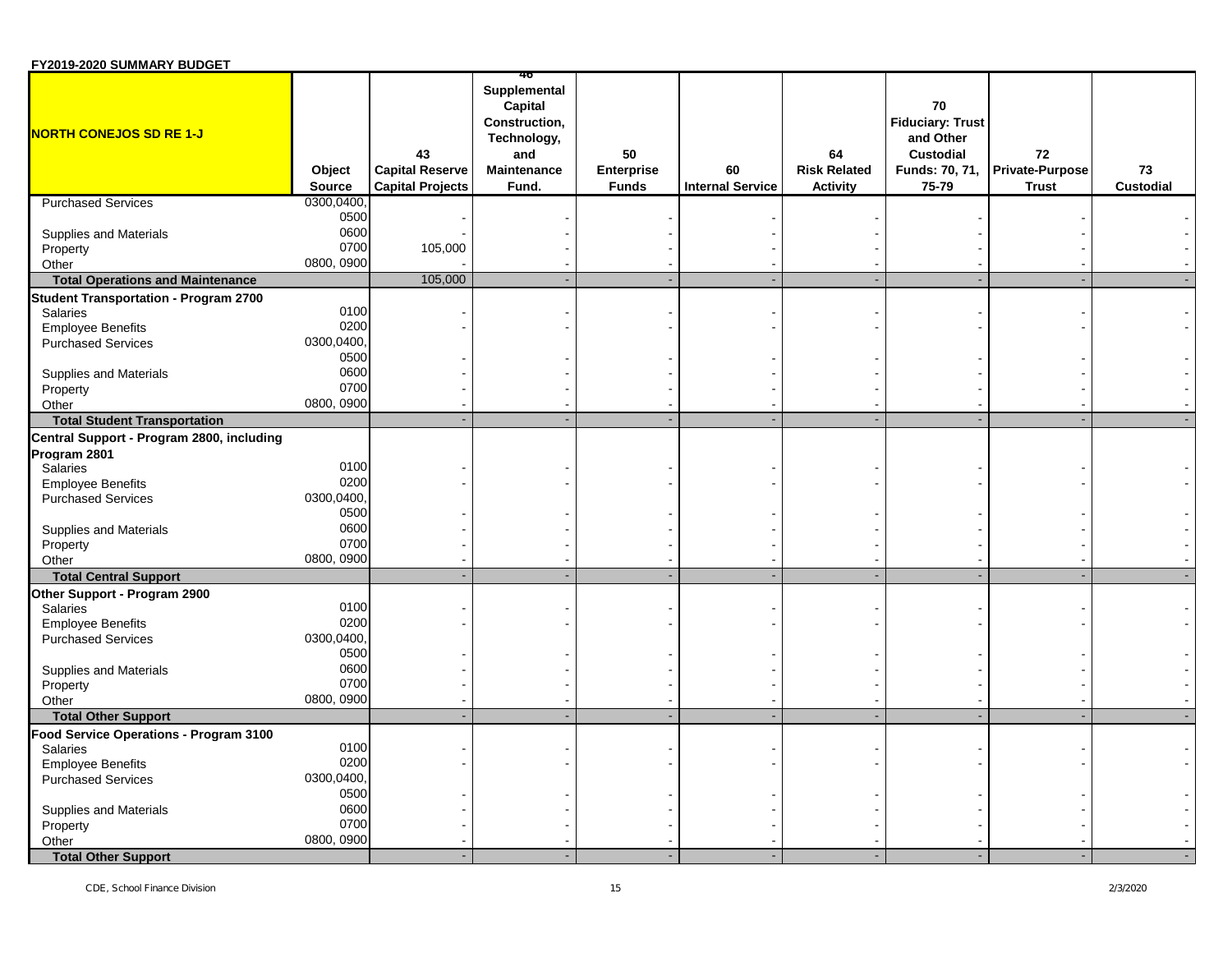| FY2019-2020 SUMMARY BUDGET |  |
|----------------------------|--|
|----------------------------|--|

| <b>NORTH CONEJOS SD RE 1-J</b>              | Object<br><b>Source</b> | 43<br><b>Capital Reserve</b><br><b>Capital Projects</b> | 40<br>Supplemental<br>Capital<br>Construction,<br>Technology,<br>and<br>Maintenance<br>Fund. | 50<br>Enterprise<br><b>Funds</b> | 60<br><b>Internal Service</b> | 64<br><b>Risk Related</b><br><b>Activity</b> | 70<br><b>Fiduciary: Trust</b><br>and Other<br>Custodial<br>Funds: 70, 71,<br>75-79 | 72<br><b>Private-Purpose</b><br><b>Trust</b> | 73<br><b>Custodial</b> |
|---------------------------------------------|-------------------------|---------------------------------------------------------|----------------------------------------------------------------------------------------------|----------------------------------|-------------------------------|----------------------------------------------|------------------------------------------------------------------------------------|----------------------------------------------|------------------------|
| <b>Enterprise Operations - Program 3200</b> |                         |                                                         |                                                                                              |                                  |                               |                                              |                                                                                    |                                              |                        |
| Salaries                                    | 0100                    |                                                         |                                                                                              |                                  |                               |                                              |                                                                                    |                                              |                        |
| <b>Employee Benefits</b>                    | 0200                    |                                                         |                                                                                              |                                  |                               |                                              |                                                                                    |                                              |                        |
| <b>Purchased Services</b>                   | 0300,0400,              |                                                         |                                                                                              |                                  |                               |                                              |                                                                                    |                                              |                        |
|                                             | 0500                    |                                                         |                                                                                              |                                  |                               |                                              |                                                                                    |                                              |                        |
| Supplies and Materials                      | 0600                    |                                                         |                                                                                              |                                  |                               |                                              |                                                                                    |                                              |                        |
| Property                                    | 0700                    |                                                         |                                                                                              |                                  |                               |                                              |                                                                                    |                                              |                        |
| Other                                       | 0800, 0900              |                                                         |                                                                                              |                                  |                               |                                              |                                                                                    |                                              |                        |
| <b>Total Enterprise Operations</b>          |                         |                                                         |                                                                                              |                                  |                               |                                              |                                                                                    |                                              |                        |
| <b>Community Services - Program 3300</b>    |                         |                                                         |                                                                                              |                                  |                               |                                              |                                                                                    |                                              |                        |
| <b>Salaries</b>                             | 0100                    |                                                         |                                                                                              |                                  |                               |                                              |                                                                                    |                                              |                        |
| <b>Employee Benefits</b>                    | 0200                    |                                                         |                                                                                              |                                  |                               |                                              |                                                                                    |                                              |                        |
| <b>Purchased Services</b>                   | 0300,0400,              |                                                         |                                                                                              |                                  |                               |                                              |                                                                                    |                                              |                        |
|                                             | 0500                    |                                                         |                                                                                              |                                  |                               |                                              |                                                                                    |                                              |                        |
| Supplies and Materials                      | 0600                    |                                                         |                                                                                              |                                  |                               |                                              |                                                                                    |                                              |                        |
| Property                                    | 0700                    |                                                         |                                                                                              |                                  |                               |                                              |                                                                                    |                                              |                        |
| Other                                       | 0800, 0900              |                                                         |                                                                                              |                                  |                               |                                              |                                                                                    |                                              |                        |
| <b>Total Community Services</b>             |                         |                                                         |                                                                                              |                                  |                               |                                              |                                                                                    |                                              |                        |
| <b>Education for Adults - Program 3400</b>  |                         |                                                         |                                                                                              |                                  |                               |                                              |                                                                                    |                                              |                        |
| <b>Salaries</b>                             | 0100                    |                                                         |                                                                                              |                                  |                               |                                              |                                                                                    |                                              |                        |
| <b>Employee Benefits</b>                    | 0200                    |                                                         |                                                                                              |                                  |                               |                                              |                                                                                    |                                              |                        |
| <b>Purchased Services</b>                   | 0300,0400,              |                                                         |                                                                                              |                                  |                               |                                              |                                                                                    |                                              |                        |
|                                             | 0500                    |                                                         |                                                                                              |                                  |                               |                                              |                                                                                    |                                              |                        |
| Supplies and Materials                      | 0600                    |                                                         |                                                                                              |                                  |                               |                                              |                                                                                    |                                              |                        |
| Property                                    | 0700                    |                                                         |                                                                                              |                                  |                               |                                              |                                                                                    |                                              |                        |
| Other                                       | 0800, 0900              |                                                         |                                                                                              |                                  |                               |                                              |                                                                                    |                                              |                        |
| <b>Total Education for Adults Services</b>  |                         |                                                         |                                                                                              |                                  |                               |                                              |                                                                                    |                                              |                        |
| <b>Total Supporting Services</b>            |                         | 105,000                                                 |                                                                                              |                                  |                               |                                              |                                                                                    |                                              |                        |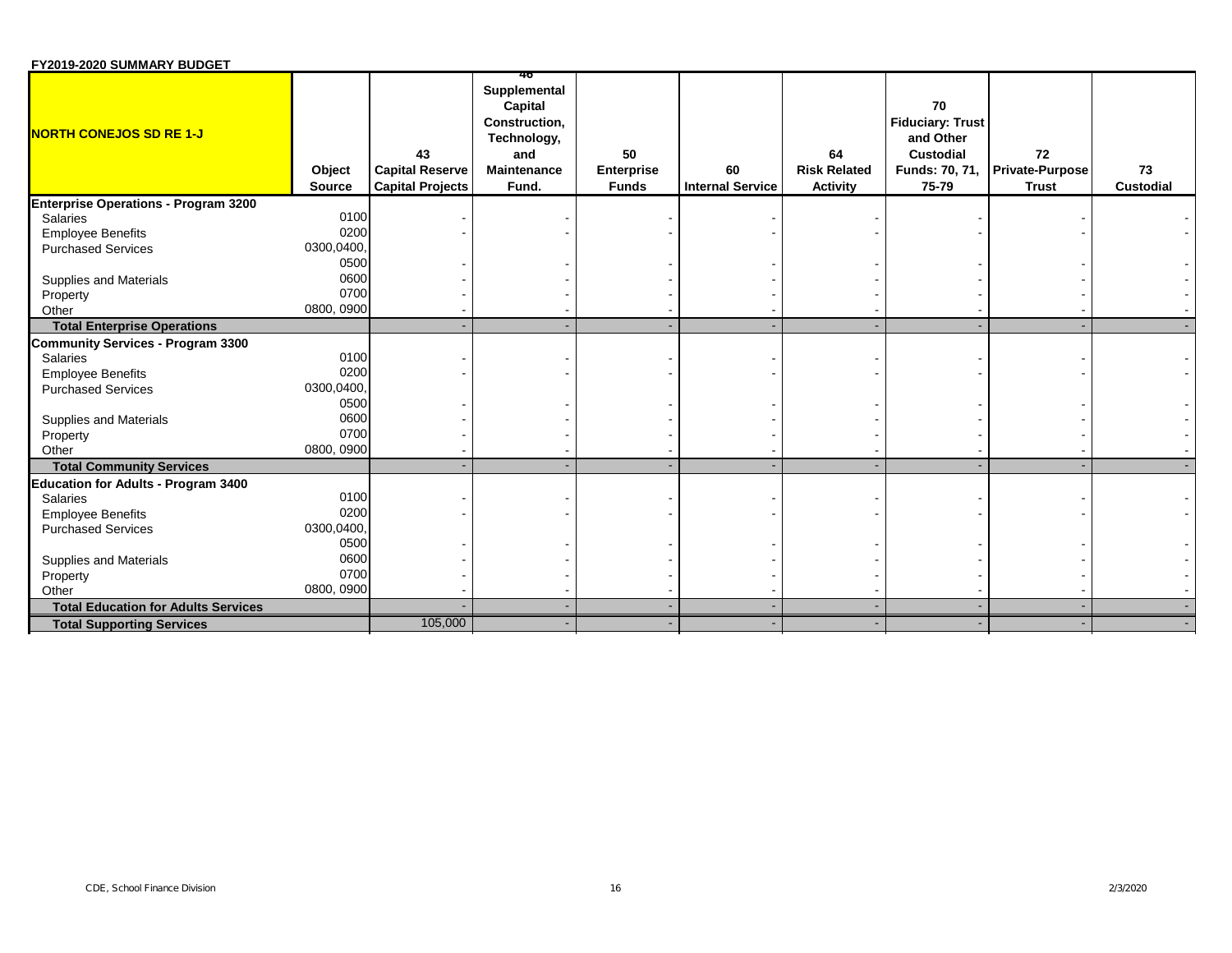| FY2019-2020 SUMMARY BUDGET |  |
|----------------------------|--|
|----------------------------|--|

|                                            |                         |                                                         | 40                                                                                                   |                                         |                               |                                              |                                                                                           |                                              |                        |
|--------------------------------------------|-------------------------|---------------------------------------------------------|------------------------------------------------------------------------------------------------------|-----------------------------------------|-------------------------------|----------------------------------------------|-------------------------------------------------------------------------------------------|----------------------------------------------|------------------------|
| <b>NORTH CONEJOS SD RE 1-J</b>             | Object<br><b>Source</b> | 43<br><b>Capital Reserve</b><br><b>Capital Projects</b> | Supplemental<br>Capital<br><b>Construction.</b><br>Technology,<br>and<br><b>Maintenance</b><br>Fund. | 50<br><b>Enterprise</b><br><b>Funds</b> | 60<br><b>Internal Service</b> | 64<br><b>Risk Related</b><br><b>Activity</b> | 70<br><b>Fiduciary: Trust</b><br>and Other<br><b>Custodial</b><br>Funds: 70, 71,<br>75-79 | 72<br><b>Private-Purpose</b><br><b>Trust</b> | 73<br><b>Custodial</b> |
| Property - Program 4000                    |                         |                                                         |                                                                                                      |                                         |                               |                                              |                                                                                           |                                              |                        |
| <b>Salaries</b>                            | 0100                    |                                                         |                                                                                                      |                                         |                               |                                              |                                                                                           |                                              |                        |
| <b>Employee Benefits</b>                   | 0200                    |                                                         |                                                                                                      |                                         |                               |                                              |                                                                                           |                                              |                        |
| <b>Purchased Services</b>                  | 0300,0400,              |                                                         |                                                                                                      |                                         |                               |                                              |                                                                                           |                                              |                        |
|                                            | 0500                    |                                                         |                                                                                                      |                                         |                               |                                              |                                                                                           |                                              |                        |
| Supplies and Materials                     | 0600                    |                                                         |                                                                                                      |                                         |                               |                                              |                                                                                           |                                              |                        |
| Property                                   | 0700                    | 73,960                                                  |                                                                                                      |                                         |                               |                                              |                                                                                           |                                              |                        |
| Other                                      | 0800, 0900              |                                                         |                                                                                                      |                                         |                               |                                              |                                                                                           |                                              |                        |
| <b>Total Property</b>                      |                         | 73,960                                                  |                                                                                                      |                                         |                               |                                              |                                                                                           |                                              |                        |
| Other Uses - Program 5000s - including     |                         |                                                         |                                                                                                      |                                         |                               |                                              |                                                                                           |                                              |                        |
| Transfers Out and/or Allocations Out as an |                         |                                                         |                                                                                                      |                                         |                               |                                              |                                                                                           |                                              |                        |
| expenditure                                |                         |                                                         |                                                                                                      |                                         |                               |                                              |                                                                                           |                                              |                        |
| Salaries                                   | 0100                    |                                                         | N/A                                                                                                  |                                         |                               |                                              |                                                                                           |                                              |                        |
| <b>Employee Benefits</b>                   | 0200                    |                                                         | N/A                                                                                                  |                                         |                               |                                              |                                                                                           |                                              |                        |
| <b>Purchased Services</b>                  | 0300,0400,              |                                                         |                                                                                                      |                                         |                               |                                              |                                                                                           |                                              |                        |
|                                            | 0500                    | 500,000                                                 | N/A                                                                                                  |                                         |                               |                                              |                                                                                           |                                              |                        |
| Supplies and Materials                     | 0600                    | N/A                                                     | N/A                                                                                                  | N/A                                     | N/A                           | N/A                                          | N/A                                                                                       | N/A                                          | N/A                    |
| Property                                   | 0700                    |                                                         | N/A                                                                                                  |                                         |                               |                                              |                                                                                           |                                              |                        |
| Other                                      | 0800, 0900              |                                                         |                                                                                                      |                                         |                               |                                              |                                                                                           |                                              |                        |
| <b>Total Other Uses</b>                    |                         | 500,000                                                 |                                                                                                      |                                         |                               |                                              |                                                                                           |                                              |                        |
| <b>Total Expenditures</b>                  |                         | 678,960                                                 |                                                                                                      |                                         |                               |                                              | 5,000                                                                                     | 5,000                                        |                        |
| <b>APPROPRIATED RESERVES</b>               |                         |                                                         |                                                                                                      |                                         |                               |                                              |                                                                                           |                                              |                        |
| Other Reserved Fund Balance (9900)         | 0840                    |                                                         |                                                                                                      |                                         |                               |                                              |                                                                                           |                                              |                        |
| Other Restricted Reserves (932X)           | 0840                    |                                                         |                                                                                                      |                                         |                               |                                              |                                                                                           |                                              |                        |
| Reserved Fund Balance (9100)               | 0840                    |                                                         |                                                                                                      |                                         |                               |                                              |                                                                                           |                                              |                        |
| District Emergency Reserve (9315)          | 0840                    |                                                         |                                                                                                      |                                         |                               |                                              |                                                                                           |                                              |                        |
| Reserve for TABOR 3% (9321)                | 0840                    |                                                         |                                                                                                      |                                         |                               |                                              |                                                                                           |                                              |                        |
| Reserve for TABOR - Multi-Year Obligations |                         |                                                         |                                                                                                      |                                         |                               |                                              |                                                                                           |                                              |                        |
| (9322)                                     | 0840                    |                                                         |                                                                                                      |                                         |                               |                                              |                                                                                           |                                              |                        |
| <b>Total Reserves</b>                      |                         |                                                         |                                                                                                      |                                         |                               |                                              |                                                                                           |                                              |                        |
| <b>Total Expenditures and Reserves</b>     |                         | 678,960                                                 |                                                                                                      |                                         |                               |                                              | 5,000                                                                                     | 5,000                                        |                        |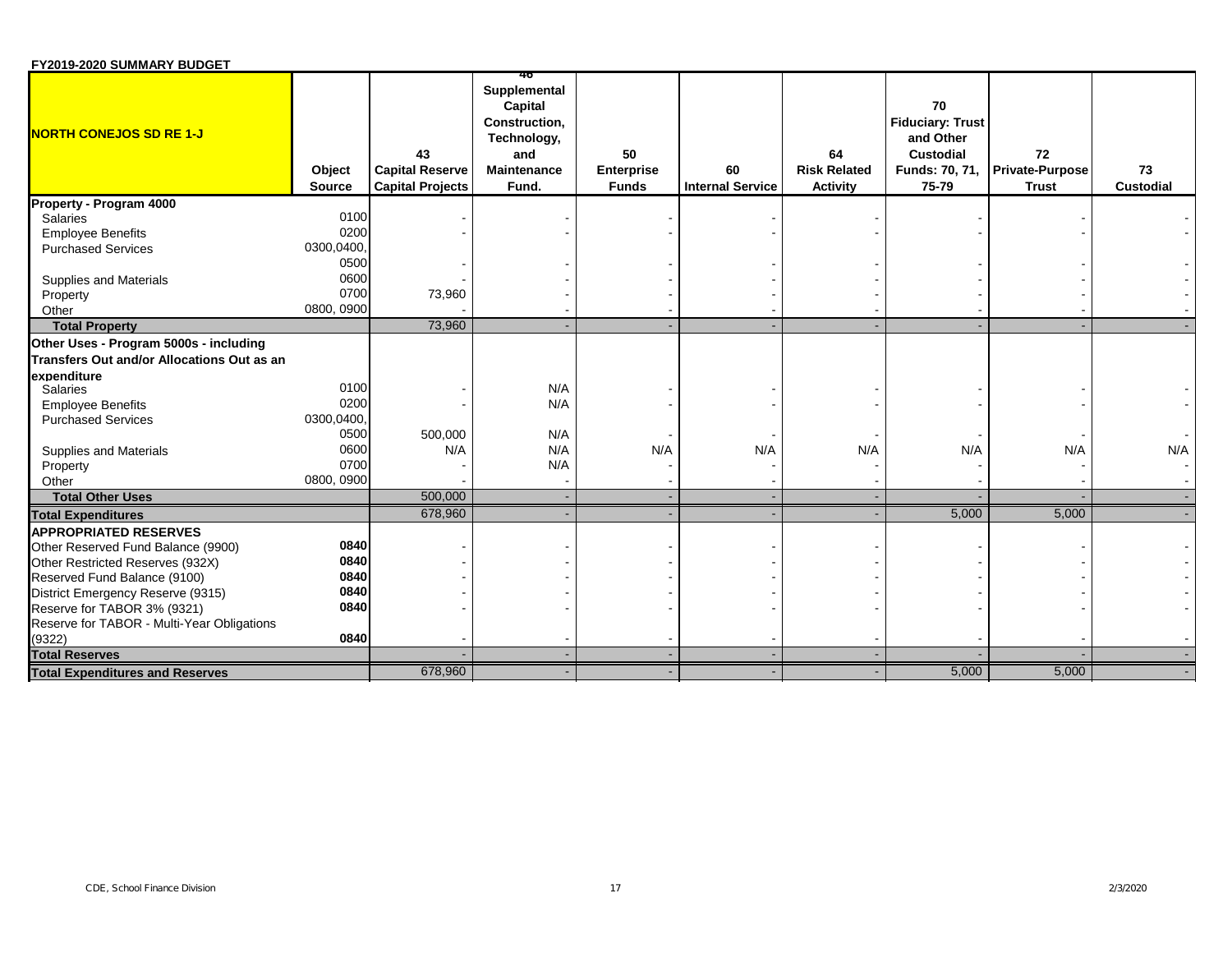| FY2019-2020 SUMMARY BUDGET |  |
|----------------------------|--|
|----------------------------|--|

| <b>NORTH CONEJOS SD RE 1-J</b>                                                    | Object<br><b>Source</b> | 43<br><b>Capital Reserve</b><br><b>Capital Projects</b> | 40<br>Supplemental<br>Capital<br><b>Construction.</b><br>Technology,<br>and<br><b>Maintenance</b><br>Fund. | 50<br><b>Enterprise</b><br><b>Funds</b> | 60<br><b>Internal Service</b> | 64<br><b>Risk Related</b><br><b>Activity</b> | 70<br><b>Fiduciary: Trust</b><br>and Other<br>Custodial<br>Funds: 70, 71,<br>75-79 | 72<br><b>Private-Purpose</b><br><b>Trust</b> | 73<br><b>Custodial</b> |
|-----------------------------------------------------------------------------------|-------------------------|---------------------------------------------------------|------------------------------------------------------------------------------------------------------------|-----------------------------------------|-------------------------------|----------------------------------------------|------------------------------------------------------------------------------------|----------------------------------------------|------------------------|
| <b>BUDGETED ENDING FUND BALANCE</b>                                               |                         |                                                         |                                                                                                            |                                         |                               |                                              |                                                                                    |                                              |                        |
| Non-spendable fund balance (9900)                                                 | 6710                    |                                                         |                                                                                                            |                                         |                               |                                              |                                                                                    |                                              |                        |
| Restricted fund balance (9900)                                                    | 6720                    |                                                         |                                                                                                            |                                         |                               |                                              |                                                                                    |                                              |                        |
| TABOR 3% emergency reserve (9321)                                                 | 6721                    |                                                         |                                                                                                            |                                         |                               |                                              |                                                                                    |                                              |                        |
| TABOR multi year obligations (9322)                                               | 6722                    |                                                         |                                                                                                            |                                         |                               |                                              |                                                                                    |                                              |                        |
| District emergency reserve (letter of credit or                                   | 6723                    |                                                         |                                                                                                            |                                         |                               |                                              |                                                                                    |                                              |                        |
| real estate) (9323)                                                               | 6724                    |                                                         |                                                                                                            |                                         |                               |                                              |                                                                                    |                                              |                        |
| Colorado Preschool Program (CPP) (9324)                                           | 6725                    |                                                         |                                                                                                            |                                         |                               |                                              |                                                                                    |                                              |                        |
| Full day kindergarten reserve (9325)<br>Risk-related / restricted capital reserve |                         |                                                         |                                                                                                            |                                         |                               |                                              |                                                                                    |                                              |                        |
| (9326)                                                                            | 6726                    |                                                         |                                                                                                            |                                         |                               |                                              |                                                                                    |                                              |                        |
| BEST capital renewal reserve (9327)                                               | 6727                    |                                                         |                                                                                                            |                                         |                               |                                              |                                                                                    |                                              |                        |
| Total program reserve (9328)                                                      | 6728                    |                                                         |                                                                                                            |                                         |                               |                                              |                                                                                    |                                              |                        |
| Committed fund balance (9900)                                                     | 6750                    |                                                         |                                                                                                            |                                         |                               |                                              |                                                                                    |                                              |                        |
| Committed fund balance (15% limit) (9200)                                         | 6750                    |                                                         |                                                                                                            |                                         |                               |                                              |                                                                                    |                                              |                        |
| Assigned fund balance (9900)                                                      | 6760                    |                                                         |                                                                                                            |                                         |                               |                                              |                                                                                    |                                              |                        |
| Unassigned fund balance (9900)                                                    | 6770                    |                                                         |                                                                                                            |                                         |                               |                                              |                                                                                    |                                              |                        |
| Net investment in capital assets (9900)                                           | 6790                    |                                                         |                                                                                                            |                                         |                               |                                              |                                                                                    |                                              |                        |
| Restricted net position (9900)                                                    | 6791                    |                                                         |                                                                                                            |                                         |                               |                                              |                                                                                    |                                              |                        |
| Unrestricted net position (9900)                                                  | 6792                    |                                                         |                                                                                                            |                                         |                               |                                              |                                                                                    |                                              |                        |
| <b>Total Ending Fund Balance</b>                                                  |                         |                                                         |                                                                                                            |                                         |                               |                                              |                                                                                    |                                              |                        |
| Total Available Beginning Fund Balance &                                          |                         |                                                         |                                                                                                            |                                         |                               |                                              |                                                                                    |                                              |                        |
| <b>Revenues Less Total Expenditures &amp;</b>                                     |                         |                                                         |                                                                                                            |                                         |                               |                                              |                                                                                    |                                              |                        |
| <b>Reserves Less Ending Fund Balance (Shall</b>                                   |                         |                                                         |                                                                                                            |                                         |                               |                                              |                                                                                    |                                              |                        |
| Equal Zero (0))                                                                   |                         | 790,123                                                 |                                                                                                            |                                         |                               | $\mathbf{0}$                                 | 26,707                                                                             | 26,707                                       |                        |
| Use of a portion of beginning fund balance                                        |                         |                                                         |                                                                                                            |                                         |                               |                                              |                                                                                    |                                              |                        |
| resolution required?                                                              |                         | <b>Yes</b>                                              | No                                                                                                         | No                                      | No                            | <b>Yes</b>                                   | <b>Yes</b>                                                                         | <b>Yes</b>                                   | No                     |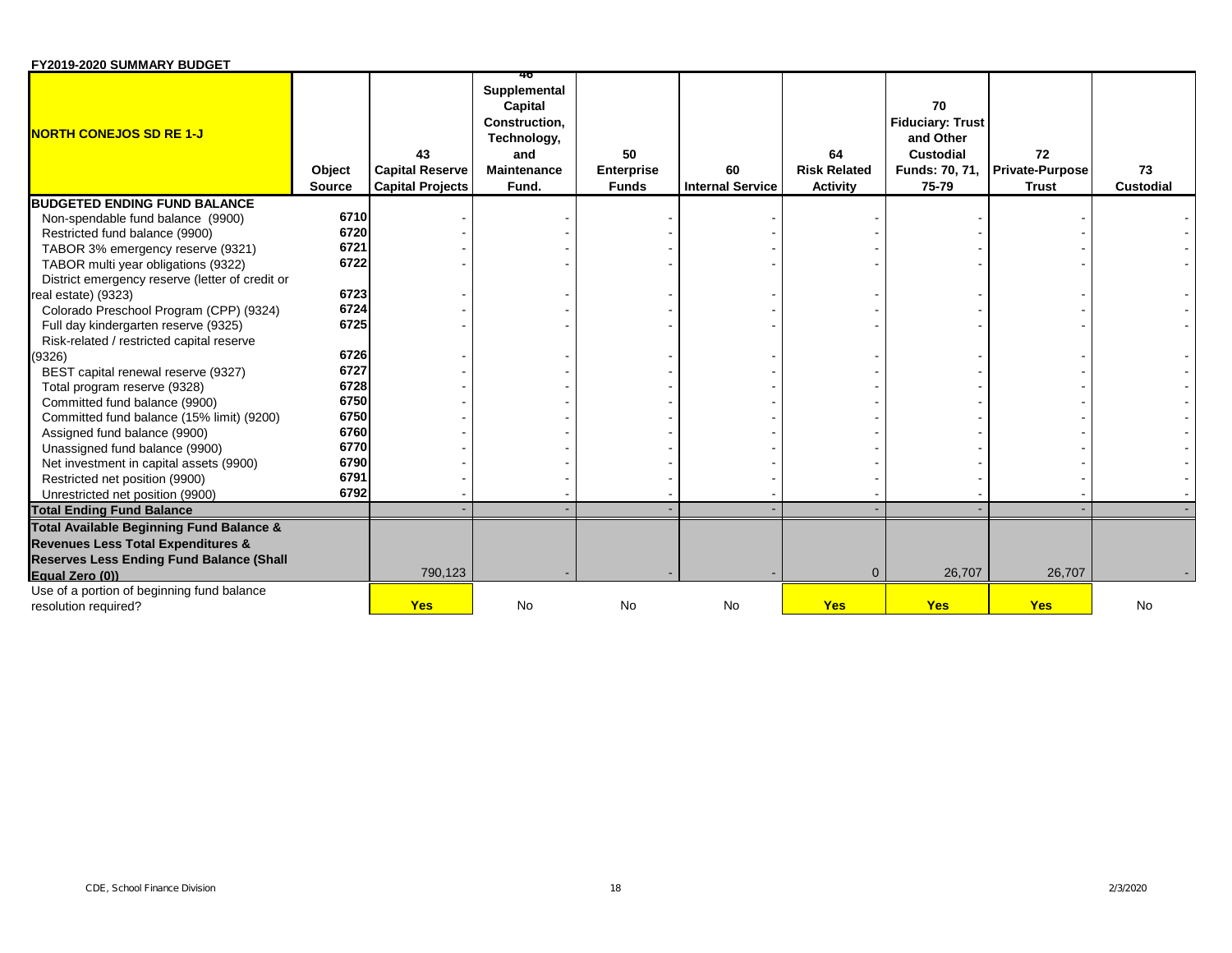| FY2019-2020 SUMMARY BUDGET |  |
|----------------------------|--|
|----------------------------|--|

| <b>NORTH CONEJOS SD RE 1-J</b>                             | Object<br><b>Source</b> | 74<br><b>Pupil Activity</b><br><b>Custodial</b> | 85<br><b>Foundations</b> | <b>Component</b><br><b>Units and Other</b><br>Reportable<br><b>Funds</b> | <b>TOTAL</b> |
|------------------------------------------------------------|-------------------------|-------------------------------------------------|--------------------------|--------------------------------------------------------------------------|--------------|
| <b>Beginning Fund Balance</b>                              |                         |                                                 |                          |                                                                          |              |
| (Includes All Reserves)                                    |                         | (4,326,274)                                     |                          |                                                                          | 2,549,714    |
| <b>Revenues</b>                                            |                         |                                                 |                          |                                                                          |              |
| <b>Local Sources</b>                                       | 1000 - 1999             |                                                 |                          |                                                                          | 1,328,839    |
| Intermediate Sources                                       | 2000 - 2999             |                                                 |                          |                                                                          |              |
| <b>State Sources</b>                                       | 3000 - 3999             |                                                 |                          |                                                                          | 9,020,201    |
| <b>Federal Sources</b>                                     | 4000 - 4999             |                                                 |                          |                                                                          | 688,630      |
| <b>Total Revenues</b>                                      |                         |                                                 |                          |                                                                          | 11,037,670   |
| <b>Total Beginning Fund Balance and</b><br><b>Reserves</b> |                         | (4,326,274)                                     |                          |                                                                          | 13,587,384   |
| <b>Total Allocations To/From Other Funds</b>               | 5600,5700,              |                                                 |                          |                                                                          |              |
|                                                            | 5800                    |                                                 |                          |                                                                          |              |
| <b>Transfers To/From Other Funds</b>                       | 5200 - 5300             |                                                 |                          |                                                                          |              |
| Other Sources                                              | 5100,5400,              |                                                 |                          |                                                                          |              |
|                                                            | 5500,5900,              |                                                 |                          |                                                                          |              |
|                                                            | 5990, 5991              |                                                 |                          |                                                                          |              |
| <b>Available Beginning Fund Balance &amp;</b>              |                         |                                                 |                          |                                                                          |              |
| Revenues (Plus Or Minus (If Revenue)                       |                         |                                                 |                          |                                                                          |              |
| <b>Allocations And Transfers)</b>                          |                         | (4,326,274)                                     |                          |                                                                          | 13,587,384   |
| <b>Expenditures</b>                                        |                         |                                                 |                          |                                                                          |              |
| Instruction - Program 0010 to 2099                         |                         |                                                 |                          |                                                                          |              |
| <b>Salaries</b>                                            | 0100                    |                                                 |                          |                                                                          | 3,730,263    |
| <b>Employee Benefits</b>                                   | 0200                    |                                                 |                          |                                                                          | 1,544,241    |
| <b>Purchased Services</b>                                  | 0300,0400,              |                                                 |                          |                                                                          |              |
|                                                            | 0500                    |                                                 |                          |                                                                          | 405,208      |
| Supplies and Materials                                     | 0600                    |                                                 |                          |                                                                          | 430,464      |
| Property                                                   | 0700                    |                                                 |                          |                                                                          | 79,224       |
| Other                                                      | 0800, 0900              |                                                 |                          |                                                                          | 361,800      |
| <b>Total Instruction</b>                                   |                         |                                                 |                          |                                                                          | 6,551,199    |
| <b>Supporting Services</b>                                 |                         |                                                 |                          |                                                                          |              |
| Students - Program 2100                                    |                         |                                                 |                          |                                                                          |              |
| <b>Salaries</b>                                            | 0100                    |                                                 |                          |                                                                          | 150,060      |
| <b>Employee Benefits</b>                                   | 0200                    |                                                 |                          |                                                                          | 43,386       |
| <b>Purchased Services</b>                                  | 0300.0400.              |                                                 |                          |                                                                          |              |
|                                                            | 0500                    |                                                 |                          |                                                                          | 46,491       |
| Supplies and Materials                                     | 0600                    |                                                 |                          |                                                                          | 4,586        |
| Property                                                   | 0700                    |                                                 |                          |                                                                          |              |
| Other                                                      | 0800, 0900              |                                                 |                          |                                                                          |              |
| <b>Total Students</b>                                      |                         |                                                 |                          |                                                                          | 244,523      |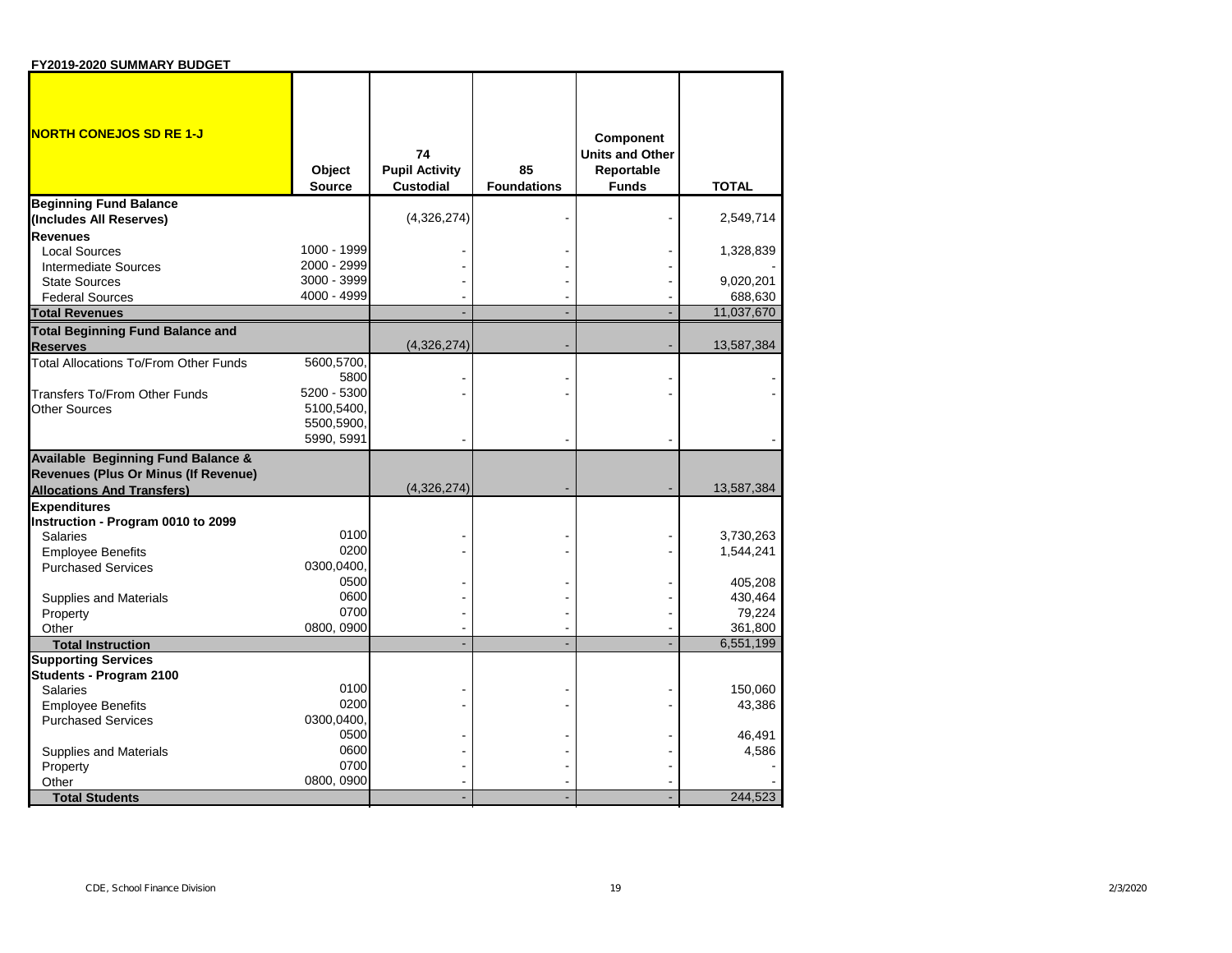| <b>FIZUIS-ZUZU SUIVIIVAN I BUDG</b>                     |                         |                                                 |                          |                                                                          |              |
|---------------------------------------------------------|-------------------------|-------------------------------------------------|--------------------------|--------------------------------------------------------------------------|--------------|
| <u>NORTH CONEJOS SD RE 1-J</u>                          | Object<br><b>Source</b> | 74<br><b>Pupil Activity</b><br><b>Custodial</b> | 85<br><b>Foundations</b> | <b>Component</b><br><b>Units and Other</b><br>Reportable<br><b>Funds</b> | <b>TOTAL</b> |
| <b>Instructional Staff - Program 2200</b>               |                         |                                                 |                          |                                                                          |              |
| Salaries                                                | 0100                    |                                                 |                          |                                                                          | 102,240      |
| <b>Employee Benefits</b>                                | 0200                    |                                                 |                          |                                                                          | 55,949       |
| <b>Purchased Services</b>                               | 0300,0400               |                                                 |                          |                                                                          |              |
|                                                         | 0500                    |                                                 |                          |                                                                          | 68,171       |
| <b>Supplies and Materials</b>                           | 0600                    |                                                 |                          |                                                                          | 29,500       |
| Property                                                | 0700                    |                                                 |                          |                                                                          | 2,000        |
| Other                                                   | 0800, 0900              |                                                 |                          |                                                                          |              |
| <b>Total Instructional Staff</b>                        |                         |                                                 |                          |                                                                          | 257,860      |
| General Administration - Program 2300,                  |                         |                                                 |                          |                                                                          |              |
| including Program 2303 and 2304                         |                         |                                                 |                          |                                                                          |              |
| <b>Salaries</b>                                         | 0100                    |                                                 |                          |                                                                          | 297,578      |
| <b>Employee Benefits</b>                                | 0200                    |                                                 |                          |                                                                          | 84,068       |
| <b>Purchased Services</b>                               | 0300,0400               |                                                 |                          |                                                                          |              |
|                                                         | 0500                    |                                                 |                          |                                                                          | 325,988      |
| <b>Supplies and Materials</b>                           | 0600                    |                                                 |                          |                                                                          | 17,500       |
| Property                                                | 0700                    |                                                 |                          |                                                                          | 2,500        |
| Other                                                   | 0800, 0900              |                                                 |                          |                                                                          | 10,500       |
| <b>Total School Administration</b>                      |                         |                                                 |                          |                                                                          | 738,134      |
|                                                         |                         |                                                 |                          |                                                                          |              |
| School Administration - Program 2400<br><b>Salaries</b> | 0100                    |                                                 |                          |                                                                          | 431,124      |
| <b>Employee Benefits</b>                                | 0200                    |                                                 |                          |                                                                          | 163,333      |
| <b>Purchased Services</b>                               | 0300,0400               |                                                 |                          |                                                                          |              |
|                                                         | 0500                    |                                                 |                          |                                                                          |              |
|                                                         | 0600                    |                                                 |                          |                                                                          |              |
| <b>Supplies and Materials</b><br>Property               | 0700                    |                                                 |                          |                                                                          |              |
|                                                         | 0800, 0900              |                                                 |                          |                                                                          |              |
| Other<br><b>Total School Administration</b>             |                         | L.                                              |                          | L                                                                        | 594,457      |
|                                                         |                         |                                                 |                          |                                                                          |              |
| <b>Business Services - Program 2500,</b>                |                         |                                                 |                          |                                                                          |              |
| including Program 2501                                  | 0100                    |                                                 |                          |                                                                          |              |
| Salaries                                                | 0200                    |                                                 |                          |                                                                          |              |
| <b>Employee Benefits</b>                                | 0300,0400               |                                                 |                          |                                                                          |              |
| <b>Purchased Services</b>                               | 0500                    |                                                 |                          |                                                                          |              |
|                                                         | 0600                    |                                                 |                          |                                                                          | 68,750       |
| Supplies and Materials                                  | 0700                    |                                                 |                          |                                                                          |              |
| Property                                                | 0800, 0900              |                                                 |                          |                                                                          |              |
| Other                                                   |                         | L.                                              | L.                       | L                                                                        | 68,750       |
| <b>Total Business Services</b>                          |                         |                                                 |                          |                                                                          |              |
| <b>Operations and Maintenance - Program</b>             |                         |                                                 |                          |                                                                          |              |
| 2600<br>Salaries                                        | 0100                    |                                                 |                          |                                                                          | 209,082      |
| <b>Employee Benefits</b>                                | 0200                    |                                                 |                          |                                                                          | 86,812       |
|                                                         |                         |                                                 |                          |                                                                          |              |

**FY2019-2020 SUMMARY BUDGET**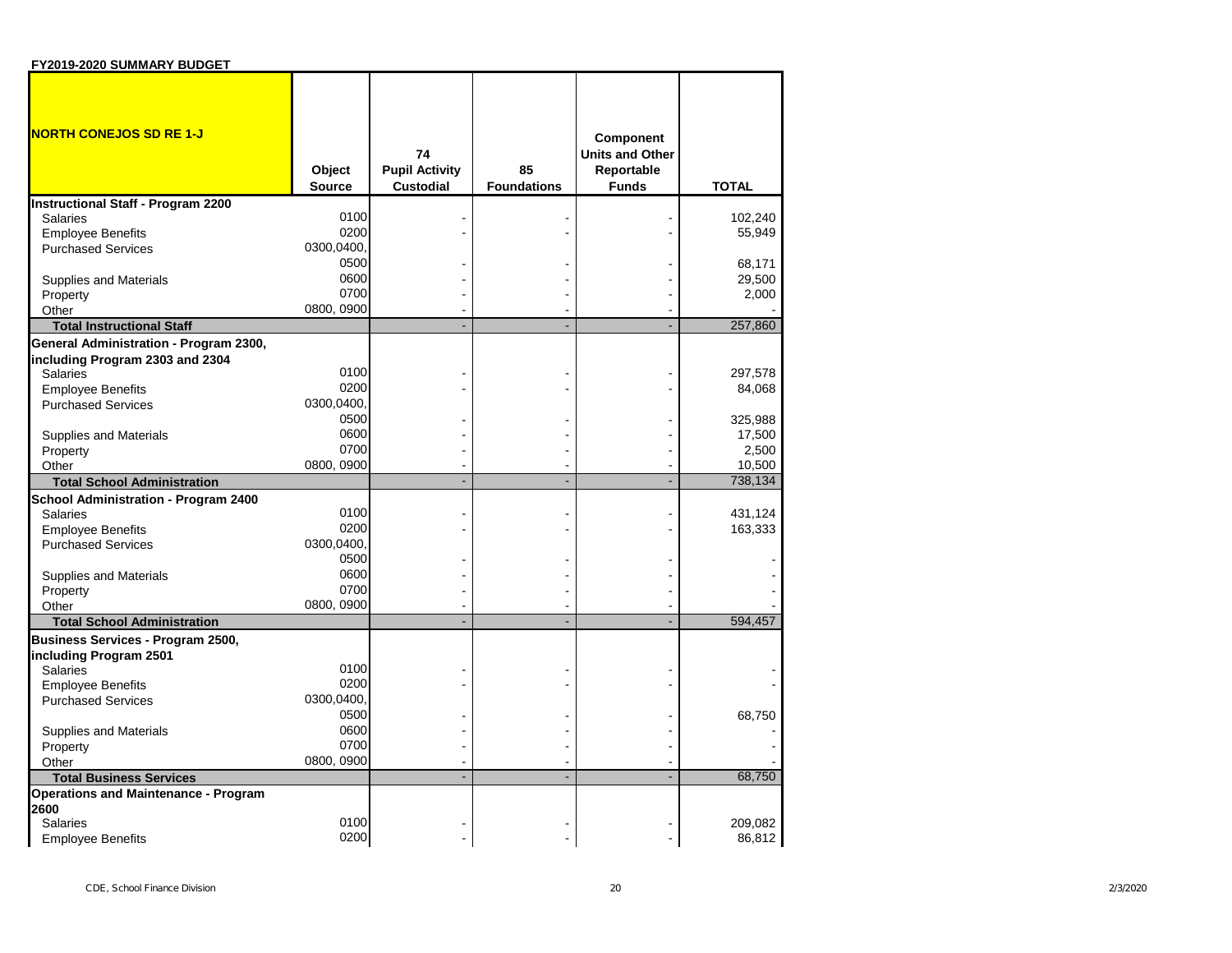| FY2019-2020 SUMMARY BUDGET                            |                         |                                                 |                          |                                                                          |                   |
|-------------------------------------------------------|-------------------------|-------------------------------------------------|--------------------------|--------------------------------------------------------------------------|-------------------|
| <b>NORTH CONEJOS SD RE 1-J</b>                        | Object<br><b>Source</b> | 74<br><b>Pupil Activity</b><br><b>Custodial</b> | 85<br><b>Foundations</b> | <b>Component</b><br><b>Units and Other</b><br>Reportable<br><b>Funds</b> | <b>TOTAL</b>      |
| <b>Purchased Services</b>                             | 0300,0400,              |                                                 |                          |                                                                          |                   |
|                                                       | 0500                    |                                                 |                          |                                                                          | 169,065           |
| <b>Supplies and Materials</b>                         | 0600                    |                                                 |                          |                                                                          | 170,800           |
| Property                                              | 0700                    |                                                 |                          |                                                                          | 106,000           |
| Other                                                 | 0800, 0900              |                                                 |                          |                                                                          |                   |
| <b>Total Operations and Maintenance</b>               |                         |                                                 |                          |                                                                          | 741,759           |
| <b>Student Transportation - Program 2700</b>          | 0100                    |                                                 |                          |                                                                          |                   |
| <b>Salaries</b>                                       | 0200                    |                                                 |                          |                                                                          | 178,503<br>43,911 |
| <b>Employee Benefits</b><br><b>Purchased Services</b> | 0300,0400.              |                                                 |                          |                                                                          |                   |
|                                                       | 0500                    |                                                 |                          |                                                                          | 61,060            |
| <b>Supplies and Materials</b>                         | 0600                    |                                                 |                          |                                                                          | 125,000           |
| Property                                              | 0700                    |                                                 |                          |                                                                          | 1,000             |
| Other                                                 | 0800, 0900              |                                                 |                          |                                                                          | 1,000             |
| <b>Total Student Transportation</b>                   |                         |                                                 |                          |                                                                          | 410,474           |
| Central Support - Program 2800, including             |                         |                                                 |                          |                                                                          |                   |
| Program 2801                                          |                         |                                                 |                          |                                                                          |                   |
| <b>Salaries</b>                                       | 0100                    |                                                 |                          |                                                                          | 85,418            |
| <b>Employee Benefits</b>                              | 0200                    |                                                 |                          |                                                                          | 18,591            |
| <b>Purchased Services</b>                             | 0300,0400.              |                                                 |                          |                                                                          |                   |
|                                                       | 0500                    |                                                 |                          |                                                                          | 158,982           |
| <b>Supplies and Materials</b>                         | 0600                    |                                                 |                          |                                                                          | 93,518            |
| Property                                              | 0700                    |                                                 |                          |                                                                          |                   |
| Other                                                 | 0800, 0900              |                                                 |                          |                                                                          |                   |
| <b>Total Central Support</b>                          |                         |                                                 |                          |                                                                          | 356,509           |
| Other Support - Program 2900                          | 0100                    |                                                 |                          |                                                                          |                   |
| <b>Salaries</b>                                       | 0200                    |                                                 |                          |                                                                          |                   |
| <b>Employee Benefits</b><br><b>Purchased Services</b> | 0300,0400,              |                                                 |                          |                                                                          |                   |
|                                                       | 0500                    |                                                 |                          |                                                                          |                   |
| <b>Supplies and Materials</b>                         | 0600                    |                                                 |                          |                                                                          |                   |
| Property                                              | 0700                    |                                                 |                          |                                                                          |                   |
| Other                                                 | 0800, 0900              |                                                 |                          |                                                                          |                   |
| <b>Total Other Support</b>                            |                         |                                                 |                          |                                                                          |                   |
| Food Service Operations - Program 3100                |                         |                                                 |                          |                                                                          |                   |
| <b>Salaries</b>                                       | 0100                    |                                                 |                          |                                                                          | 185,412           |
| <b>Employee Benefits</b>                              | 0200                    |                                                 |                          |                                                                          | 83,700            |
| <b>Purchased Services</b>                             | 0300,0400,              |                                                 |                          |                                                                          |                   |
|                                                       | 0500                    |                                                 |                          |                                                                          | 4,024             |
| <b>Supplies and Materials</b>                         | 0600                    |                                                 |                          |                                                                          | 218,221           |
| Property                                              | 0700<br>0800, 0900      |                                                 |                          |                                                                          | 8,688             |
| Other                                                 |                         |                                                 |                          |                                                                          | 500,045           |
| <b>Total Other Support</b>                            |                         |                                                 |                          |                                                                          |                   |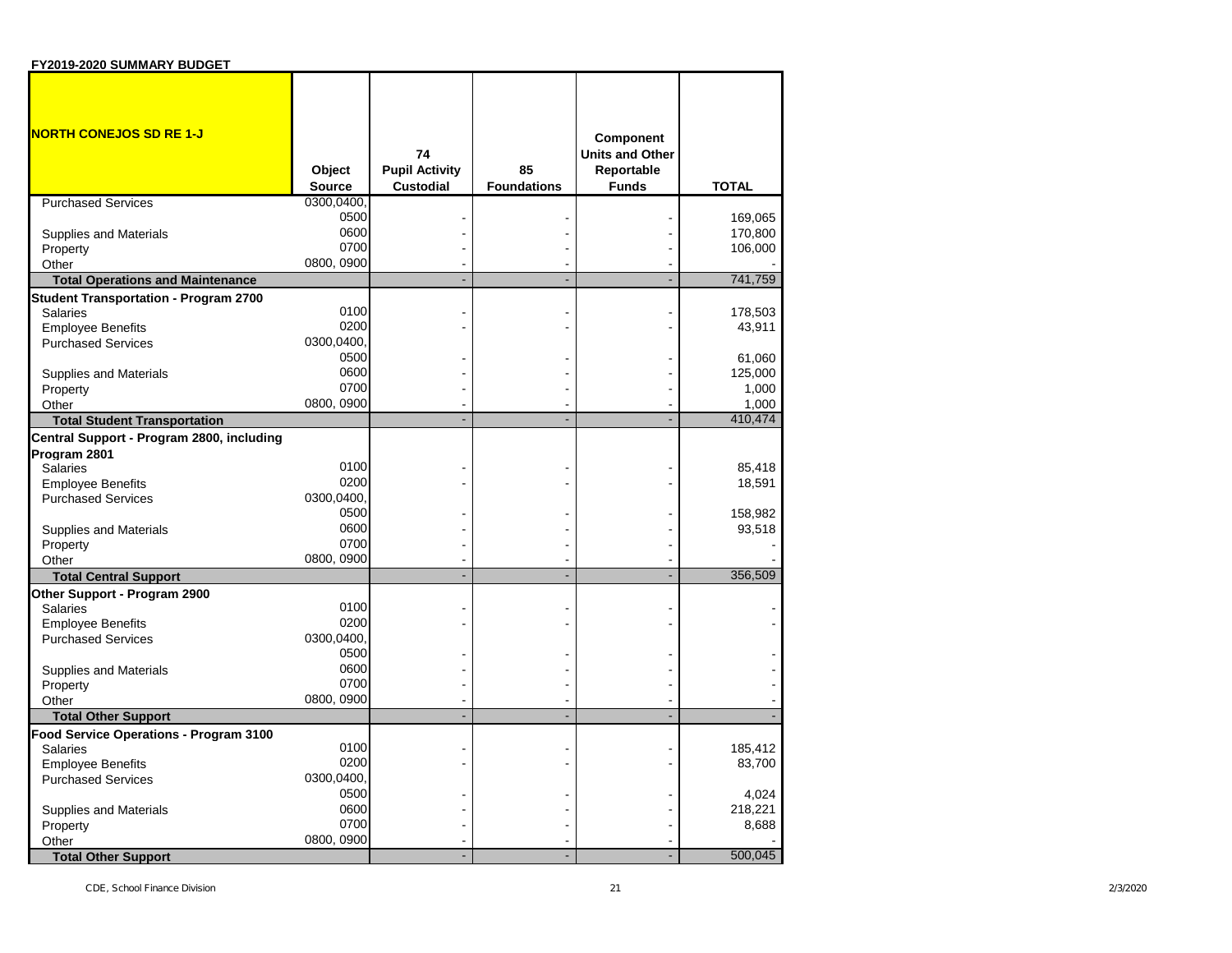| FY2019-2020 SUMMARY BUDGET                  |                  |                                                 |                          |                                                                          |              |
|---------------------------------------------|------------------|-------------------------------------------------|--------------------------|--------------------------------------------------------------------------|--------------|
| <b>NORTH CONEJOS SD RE 1-J</b>              | Object<br>Source | 74<br><b>Pupil Activity</b><br><b>Custodial</b> | 85<br><b>Foundations</b> | <b>Component</b><br><b>Units and Other</b><br>Reportable<br><b>Funds</b> | <b>TOTAL</b> |
| <b>Enterprise Operations - Program 3200</b> |                  |                                                 |                          |                                                                          |              |
| Salaries                                    | 0100             |                                                 |                          |                                                                          |              |
| <b>Employee Benefits</b>                    | 0200             |                                                 |                          |                                                                          |              |
| <b>Purchased Services</b>                   | 0300,0400        |                                                 |                          |                                                                          |              |
|                                             | 0500             |                                                 |                          |                                                                          |              |
| <b>Supplies and Materials</b>               | 0600             |                                                 |                          |                                                                          |              |
| Property                                    | 0700             |                                                 |                          |                                                                          |              |
| Other                                       | 0800, 0900       |                                                 |                          |                                                                          |              |
| <b>Total Enterprise Operations</b>          |                  |                                                 |                          |                                                                          |              |
| <b>Community Services - Program 3300</b>    |                  |                                                 |                          |                                                                          |              |
| <b>Salaries</b>                             | 0100             |                                                 |                          |                                                                          |              |
| <b>Employee Benefits</b>                    | 0200             |                                                 |                          |                                                                          |              |
| <b>Purchased Services</b>                   | 0300,0400        |                                                 |                          |                                                                          |              |
|                                             | 0500             |                                                 |                          |                                                                          |              |
| <b>Supplies and Materials</b>               | 0600             |                                                 |                          |                                                                          |              |
| Property                                    | 0700             |                                                 |                          |                                                                          |              |
| Other                                       | 0800, 0900       |                                                 |                          |                                                                          |              |
| <b>Total Community Services</b>             |                  |                                                 |                          |                                                                          |              |
| <b>Education for Adults - Program 3400</b>  |                  |                                                 |                          |                                                                          |              |
| <b>Salaries</b>                             | 0100             |                                                 |                          |                                                                          |              |
| <b>Employee Benefits</b>                    | 0200             |                                                 |                          |                                                                          |              |
| <b>Purchased Services</b>                   | 0300,0400        |                                                 |                          |                                                                          |              |
|                                             | 0500             |                                                 |                          |                                                                          |              |
| <b>Supplies and Materials</b>               | 0600             |                                                 |                          |                                                                          |              |
| Property                                    | 0700             |                                                 |                          |                                                                          |              |
| Other                                       | 0800, 0900       |                                                 |                          |                                                                          |              |
| <b>Total Education for Adults Services</b>  |                  |                                                 |                          |                                                                          |              |
| <b>Total Supporting Services</b>            |                  |                                                 |                          |                                                                          | 3,912,511    |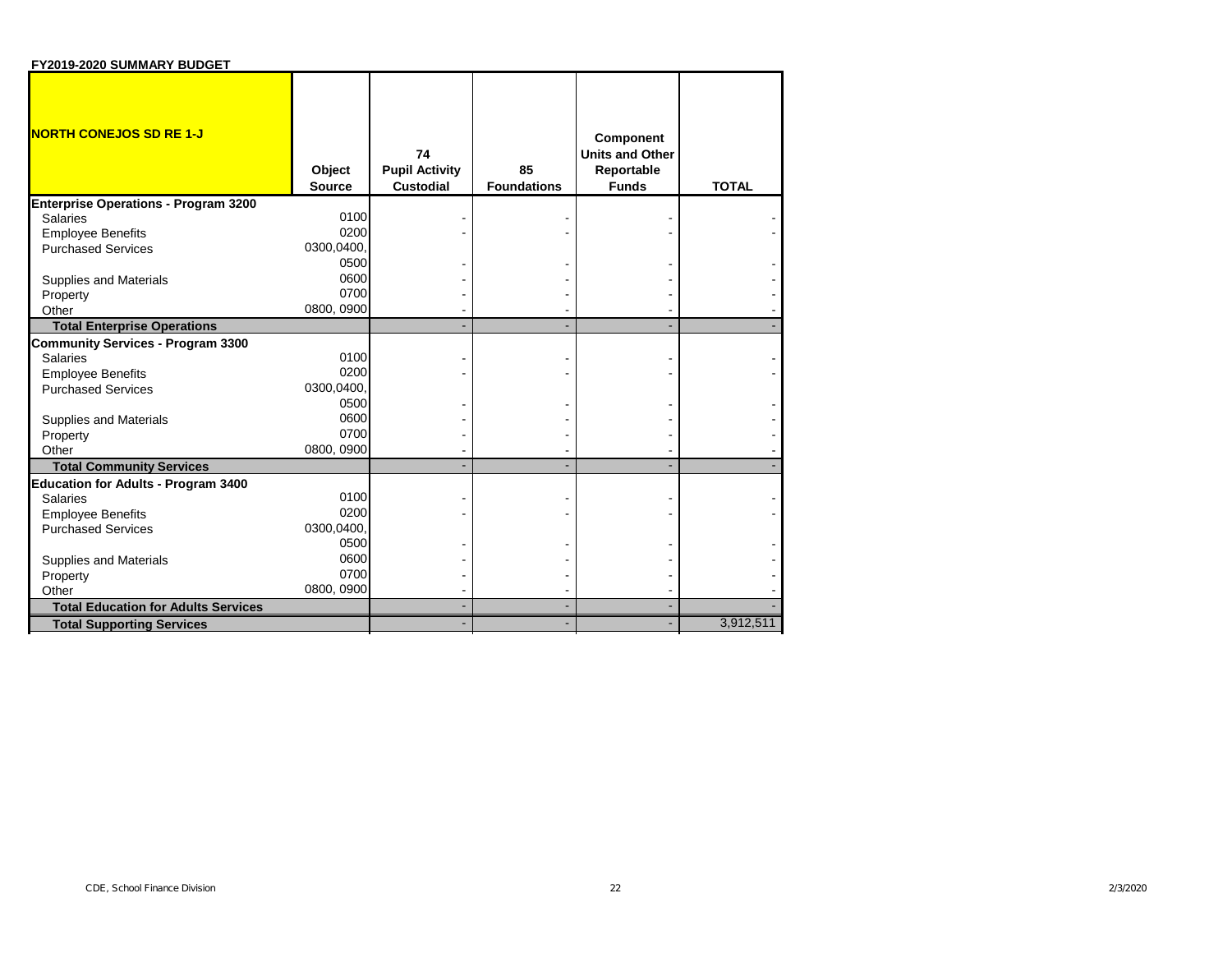| FY2019-2020 SUMMARY BUDGET                 |                         |                                                 |                          |                                                                   |              |
|--------------------------------------------|-------------------------|-------------------------------------------------|--------------------------|-------------------------------------------------------------------|--------------|
| <b>NORTH CONEJOS SD RE 1-J</b>             | Object<br><b>Source</b> | 74<br><b>Pupil Activity</b><br><b>Custodial</b> | 85<br><b>Foundations</b> | Component<br><b>Units and Other</b><br>Reportable<br><b>Funds</b> | <b>TOTAL</b> |
| Property - Program 4000                    |                         |                                                 |                          |                                                                   |              |
| <b>Salaries</b>                            | 0100                    |                                                 |                          |                                                                   |              |
| <b>Employee Benefits</b>                   | 0200                    |                                                 |                          |                                                                   |              |
| <b>Purchased Services</b>                  | 0300,0400,              |                                                 |                          |                                                                   |              |
|                                            | 0500                    |                                                 |                          |                                                                   |              |
| Supplies and Materials                     | 0600                    |                                                 |                          |                                                                   |              |
| Property                                   | 0700                    |                                                 |                          |                                                                   | 73,960       |
| Other                                      | 0800, 0900              |                                                 |                          |                                                                   |              |
| <b>Total Property</b>                      |                         |                                                 |                          |                                                                   | 73,960       |
| Other Uses - Program 5000s - including     |                         |                                                 |                          |                                                                   |              |
| Transfers Out and/or Allocations Out as an |                         |                                                 |                          |                                                                   |              |
| expenditure                                |                         |                                                 |                          |                                                                   |              |
| <b>Salaries</b>                            | 0100                    |                                                 |                          |                                                                   |              |
| <b>Employee Benefits</b>                   | 0200                    |                                                 |                          |                                                                   |              |
| <b>Purchased Services</b>                  | 0300,0400               |                                                 |                          |                                                                   |              |
|                                            | 0500                    |                                                 |                          |                                                                   | 500,000      |
| Supplies and Materials                     | 0600                    | N/A                                             | N/A                      | N/A                                                               |              |
| Property                                   | 0700                    |                                                 |                          |                                                                   |              |
| Other                                      | 0800, 0900              |                                                 |                          |                                                                   |              |
| <b>Total Other Uses</b>                    |                         |                                                 |                          |                                                                   | 500,000      |
| <b>Total Expenditures</b>                  |                         |                                                 |                          |                                                                   | 11,037,670   |
| <b>APPROPRIATED RESERVES</b>               |                         |                                                 |                          |                                                                   |              |
| Other Reserved Fund Balance (9900)         | 0840                    |                                                 |                          |                                                                   |              |
| Other Restricted Reserves (932X)           | 0840                    |                                                 |                          |                                                                   |              |
| Reserved Fund Balance (9100)               | 0840                    |                                                 |                          |                                                                   |              |
| District Emergency Reserve (9315)          | 0840                    |                                                 |                          |                                                                   |              |
| Reserve for TABOR 3% (9321)                | 0840                    |                                                 |                          |                                                                   |              |
| Reserve for TABOR - Multi-Year Obligations | 0840                    |                                                 |                          |                                                                   |              |
| (9322)                                     |                         |                                                 |                          |                                                                   |              |
| <b>Total Reserves</b>                      |                         |                                                 |                          |                                                                   |              |
| <b>Total Expenditures and Reserves</b>     |                         |                                                 |                          |                                                                   | 11,037,670   |